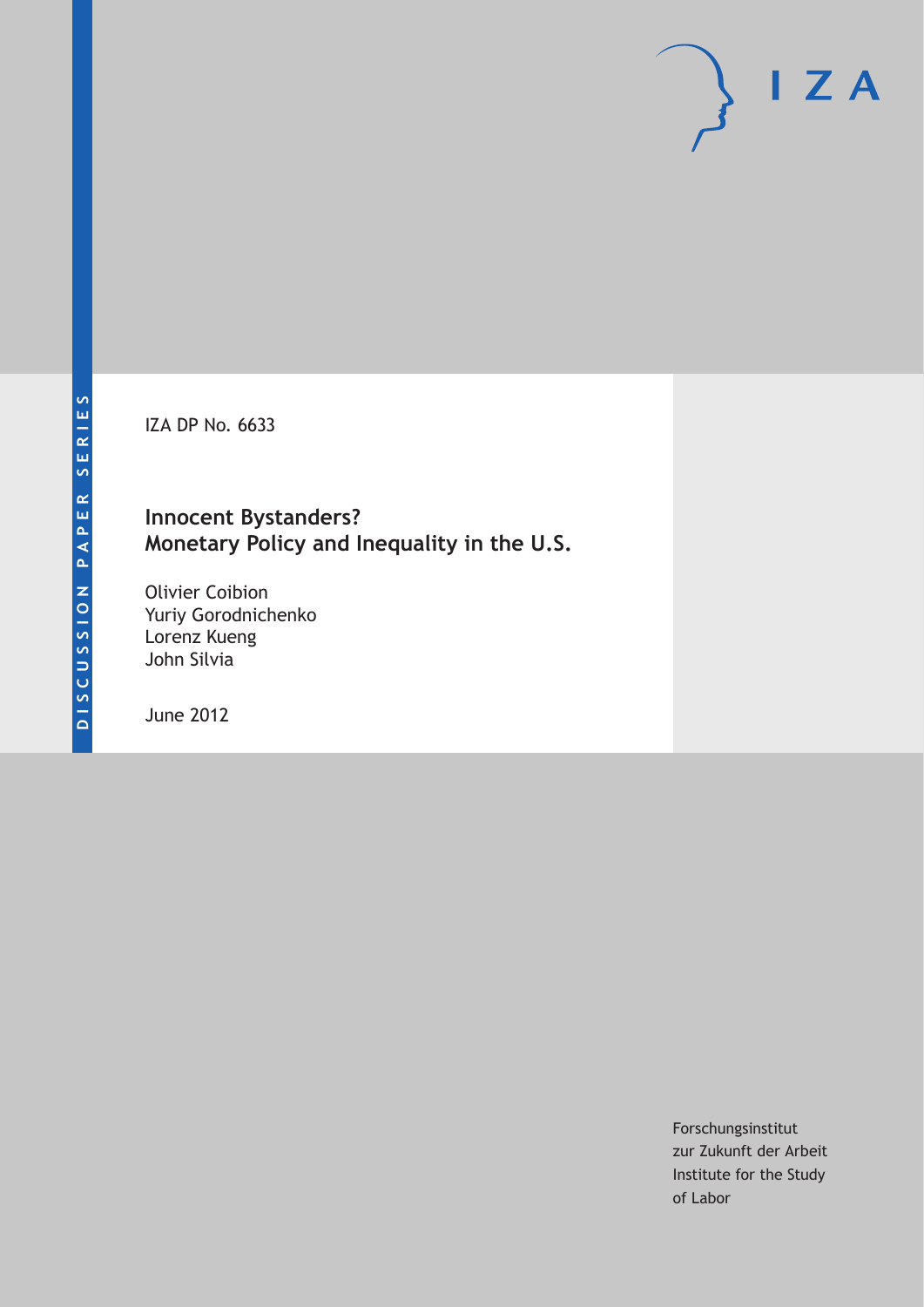# **Innocent Bystanders? Monetary Policy and Inequality in the U.S.**

# **Olivier Coibion**

*College of William and Mary and NBER* 

## **Yuriy Gorodnichenko**

*UC Berkeley, NBER and IZA* 

### **Lorenz Kueng**

*Northwestern University* 

# **John Silvia**

*Wells Fargo* 

Discussion Paper No. 6633 June 2012

IZA

P.O. Box 7240 53072 Bonn Germany

Phone: +49-228-3894-0 Fax: +49-228-3894-180 E-mail: [iza@iza.org](mailto:iza@iza.org)

Any opinions expressed here are those of the author(s) and not those of IZA. Research published in this series may include views on policy, but the institute itself takes no institutional policy positions.

The Institute for the Study of Labor (IZA) in Bonn is a local and virtual international research center and a place of communication between science, politics and business. IZA is an independent nonprofit organization supported by Deutsche Post Foundation. The center is associated with the University of Bonn and offers a stimulating research environment through its international network, workshops and conferences, data service, project support, research visits and doctoral program. IZA engages in (i) original and internationally competitive research in all fields of labor economics, (ii) development of policy concepts, and (iii) dissemination of research results and concepts to the interested public.

IZA Discussion Papers often represent preliminary work and are circulated to encourage discussion. Citation of such a paper should account for its provisional character. A revised version may be available directly from the author.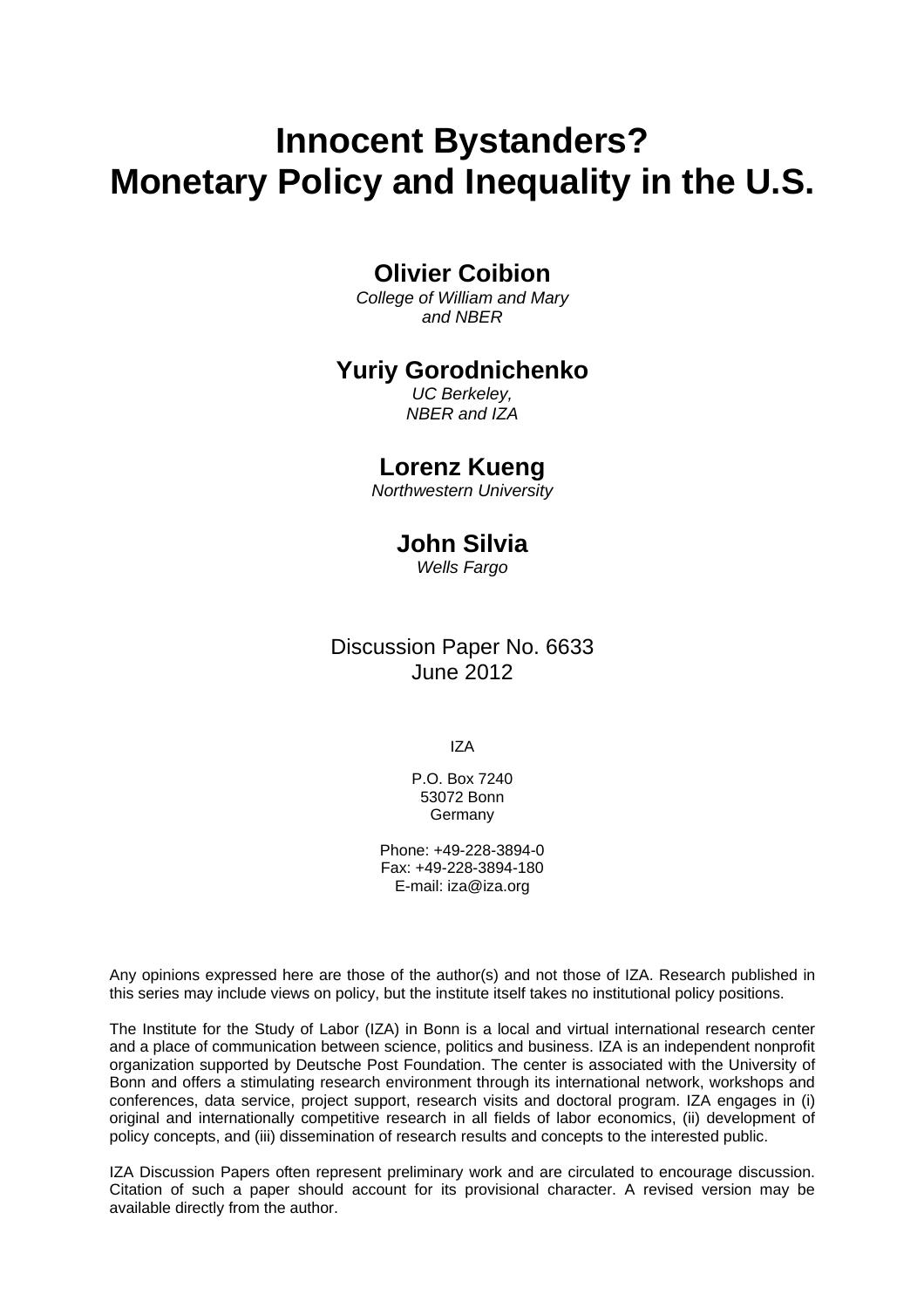IZA Discussion Paper No. 6633 June 2012

# **ABSTRACT**

# **Innocent Bystanders? Monetary Policy and Inequality in the U.S.[\\*](#page-2-0)**

We study the effects and historical contribution of monetary policy shocks to consumption and income inequality in the United States since 1980. Contractionary monetary policy actions systematically increase inequality in labor earnings, total income, consumption and total expenditures. Furthermore, monetary shocks can account for a significant component of the historical cyclical variation in income and consumption inequality. Using detailed microlevel data on income and consumption, we document the different channels via which monetary policy shocks affect inequality, as well as how these channels depend on the nature of the change in monetary policy.

JEL Classification: E3, E4, E5

Keywords: monetary policy, income inequality, consumption inequality

Corresponding author:

 $\overline{a}$ 

Yuriy Gorodnichenko Department of Economics 549 Evans Hall #3880 University of California, Berkeley Berkeley, CA 94720-3880 USA E-mail: [ygorodni@econ.berkeley.edu](mailto:ygorodni@econ.berkeley.edu)

<span id="page-2-0"></span><sup>\*</sup> The authors acknowledge the financial support of the Global Interdependence Center and are grateful to Stefania Albanesi, Pierre Jaillet, Aysegul Sahin and seminar participants at the New York Fed and Global Interdependence Center Conference for comments. We thank Peter Ireland for sharing his data. The views in the paper are those of the authors and do not necessarily represent those of Wells Fargo.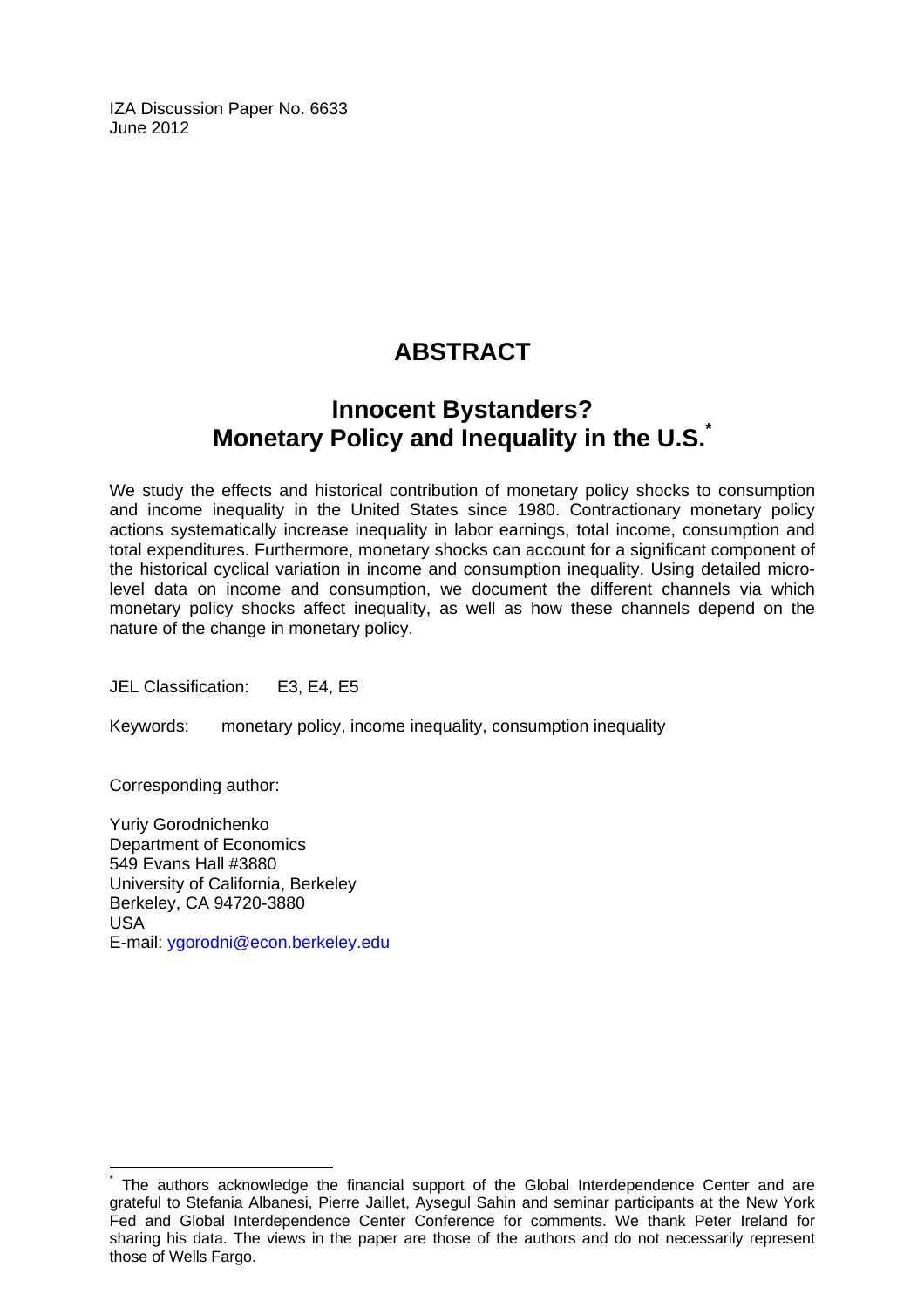"*In recent decades, the Fed has given way completely, at the highest level and with disastrous consequences, when the bankers bring their influence to bear… As the American economy begins to improve, influential people in the financial sector will continue to talk about the need for a prolonged period of low interest rates. The Fed will listen. This time will not be different.*"

Daron Acemoglu and Simon Johnson in "Who Captured the Fed?" 3/29/2012

#### **I Introduction**

Recent popular demonstrations such as the Occupy Wall Street movement have made it clear that the high levels of inequality in the United States remain a pressing concern for a large swath of the population. While such movements have primarily focused their ire on private financial institutions and their perceived contribution to inequality and the Great Recession, the Federal Reserve (Fed) has not remained immune to their criticism. The prevalence of "End the Fed" posters at these events surely reflects, at least in part, the influence of Ron Paul and Austrian economists who argue that the Fed has played a key role in driving up the relative income shares of the rich through expansionary monetary policies. However, the view that monetary policy may have played a role in accounting for changes in inequality is shared by more than just Ron Paul followers. As the quote above from Acemoglu and Johnson illustrates, the notion that expansionary monetary policy primarily benefits financiers and their high-income clients, and may therefore be subject to institutional capture, has become more prevalent.

 This view is at odds, however, with the common wisdom among economists as to the source of rising inequality. Skill-biased technological change (e.g. Bound and Johnson 1992), increased global trade (e.g. Feenstra and Hanson 2008) and changes in labor market institutions such as unionization (e.g. Card 2001) have long been the mechanisms which have received the most attention in the literature, while monetary policy is rarely mentioned as a likely candidate. The Austrian view is even more at odds with some who argue that it is contractionary— rather than expansionary—monetary policy which is partly to blame for the rise in inequality since the early 1980s. James K. Galbraith (1998), for example, has argued

"Rising wage inequality is neither inevitable nor mysterious nor necessary nor the dark side of a good thing, but was brought on, mainly, by bad economic performance… What caused bad economic performance? Economic policy, and very specifically monetary policy, changed. … [T]he government abandoned the goal of full employment and instead turned its attention to a fight against inflation. For this purpose, only one instrument was deemed suitable: high interest rates brought into being by the Federal Reserve. There followed a repeated sequence of recessions… The high unemployment that these recessions produced generated the rise in inequality. For this, the Federal Reserve, under its reputable chairmen Arthur Burns, Paul Volcker and Alan Greenspan, stands primarily (though not solely) responsible."

These contrasting views, not just about the quantitative importance of monetary policy in affecting economic inequality but even about the sign of the inequality response, reflect an emphasis on different channels through which monetary policy can potentially affect both income and consumption inequality.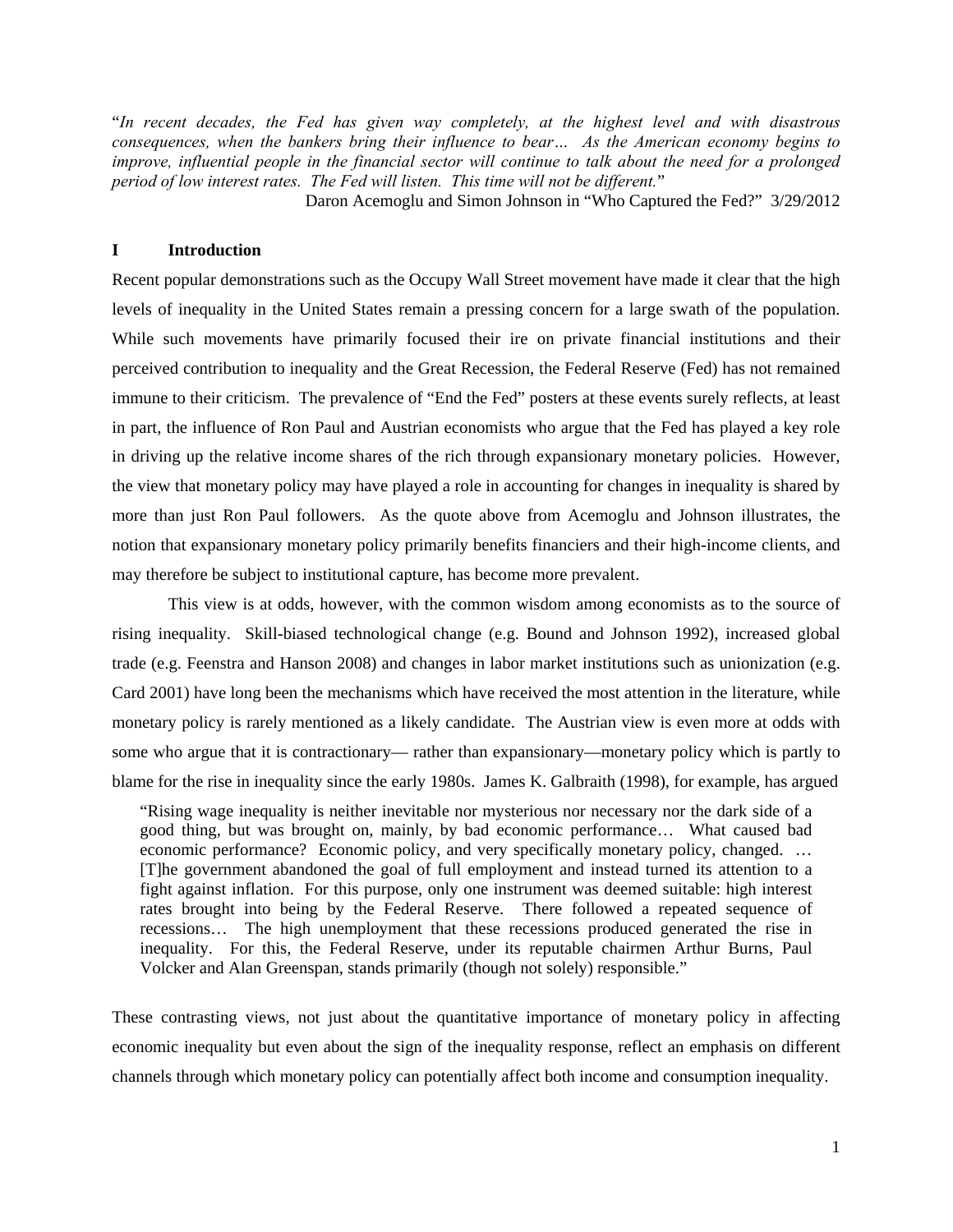For example, Ron Paul and Austrian economists cite two specific channels.<sup>1</sup> The first is the *income composition channel*, i.e. the fact that there is heterogeneity across households in terms of their primary sources of income. While most households rely primarily on labor earnings, others receive larger shares of the income from business and financial income. If expansionary monetary policy shocks raise profits more than wages, then those with claims to ownership of firms will tend to benefit disproportionately. Since the latter also tend to be wealthier (a fact we verify in our data), this channel should lead to higher inequality in response to monetary policy shocks. The second is the *financial segmentation channel*: if some agents frequently trade in financial markets and are affected by changes in the money supply prior to other agents, then an increase in the money supply will redistribute wealth toward those agents most connected to financial markets, as in Williamson (2009) and Ledoit (2009). To the extent that agents who participate actively in financial trades have higher income and consumption on average than unconnected agents, then this channel also implies that consumption inequality should rise after expansionary monetary policy shocks. An additional channel pushing in the same direction is the *portfolio channel*. If low-income households tend to hold relatively more currency than high-income households as in Erosa and Ventura (2002) or Albanesi (2007), then inflationary actions on the part of the central bank would represent a transfer from low-income households toward high-income households which would tend to increase consumption inequality.

Two other channels, however, will tend to move inequality in the opposite direction in response to expansionary monetary policy actions. The first is the *savings redistribution channel*: an unexpected increase in interest rates or decrease in inflation will benefit savers and hurt borrowers as in Doepke and Schneider (2006), thereby generating an increase in consumption inequality (to the extent that savers are generally wealthier than borrowers). The second is the *earnings heterogeneity channel*. Labor earnings are the primary source of income for most households and these earnings may respond differently for high-income and low-income households to monetary policy shocks. This could occur, for example, if unemployment disproportionately falls upon low income groups, as suggested by Galbraith and documented in Carpenter and Rogers (2004). Similar effects could arise even for the employed in the presence of different rates of wage rigidities across the income distribution (e.g. from unionization in production but not management), varying degrees of complementarity/substitutability with physical capital depending on agents' skill sets (since interest rates affect the relative price of capital and labor), or different endogenous labor supply responses reflecting specific household characteristics such as age and number of children which may systematically differ across the distribution. Heathcote, Perri and Violante (2010), for example, document that the labor earnings at the bottom of the distribution are most affected by business cycle fluctuations. In addition, the income composition channel could potentially push

<sup>&</sup>lt;sup>1</sup> See for example http://www.ronpaul.com/on-the-issues/fiat-money-inflation-federal-reserve-2/.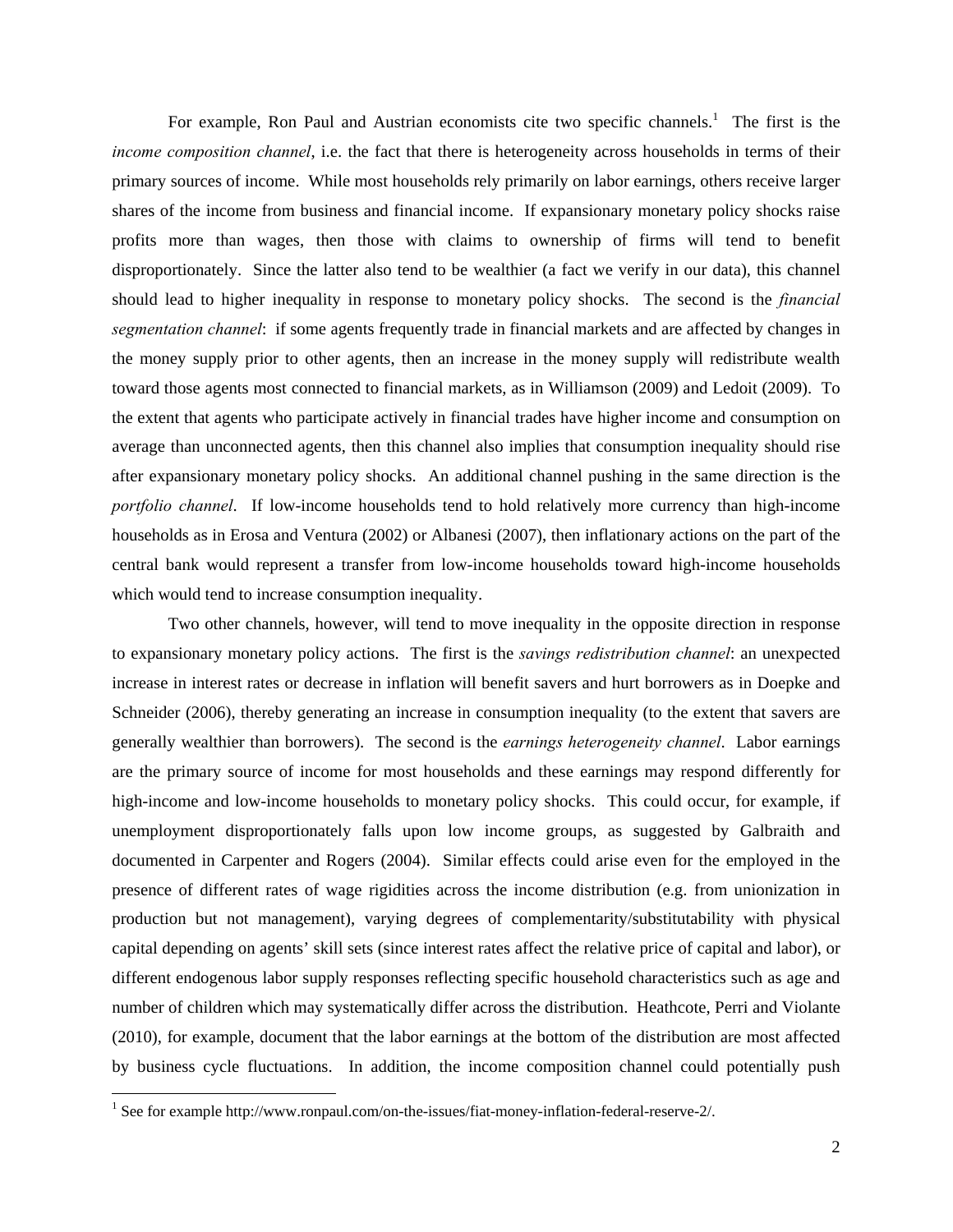toward reduced—rather than increased, as suggested by Austrian economists—inequality after expansionary monetary policy. Because low-income households receive, on average, a larger share of their income from transfers (e.g. unemployment benefits, food stamps) than other households, and because transfers tend to be countercyclical, then this component of income heterogeneity could lead to reduced income inequality after expansionary monetary policy shocks.

 In short, these different channels imply that the effect of monetary policy on economic inequality is a priori ambiguous. As a result, we turn to the data to assess whether U.S. monetary policy has contributed to historical changes in consumption and income inequality in the U.S., and if so, through which channels. To do so, we study the dynamic responses of measures of consumption and income inequality to monetary policy shocks identified as in Romer and Romer (2004). Our measures of inequality come from detailed household-level data from the Consumer Expenditures Survey (CEX) since 1980. These data are available on a higher frequency (quarterly) than other sources such as IRS data employed by Piketty and Saez (2003), with a high frequency being a necessary ingredient for analyzing the effects of monetary policy shocks. While the CEX does not include the very upper end of the income distribution (i.e. the top 1%) which has played a considerable role in income inequality dynamics since 1980 (CBO 2011), the detailed micro-data do allow us to consider a wide range of inequality measures including for labor income, total income, consumption and total household expenditures. $2$ 

Using these measures of inequality, we document that monetary policy shocks have statistically significant effects on inequality: a contractionary monetary policy shock *raises* the observed inequality across households in income, labor earnings, expenditures and consumption. These results are robust to the time sample, such as dropping the Volcker disinflation period or all recession quarters, and are not qualitatively different when we employ alternative approaches to estimate impulse responses, such as VAR's, or also control for other macroeconomic shocks. They are also largely invariant to controlling for household size and other observable household characteristics such as age, education, or hours worked. In addition, monetary policy shocks appear to have played a non-trivial role in accounting for cyclical fluctuations in inequality over this time period. For example, forecast error variance decompositions suggest that the contribution of monetary policy shocks to inequality is of the same order of magnitude as the contribution of monetary policy shocks to other macroeconomic variables like GDP and inflation. Furthermore, monetary policy shocks can account for a surprising amount of the historical cyclical changes in income and consumption inequality, particularly since the mid-1990s.

Because of the detailed micro-level data in the CEX survey, we can assess some of the channels underlying the response of inequality to monetary policy shocks. For example, using data on the response

 $2^2$  As discussed in section 2, expenditures in our data include consumption purchases plus a number of other expenditures such as mortgage payments, auto purchases, and education expenses among others.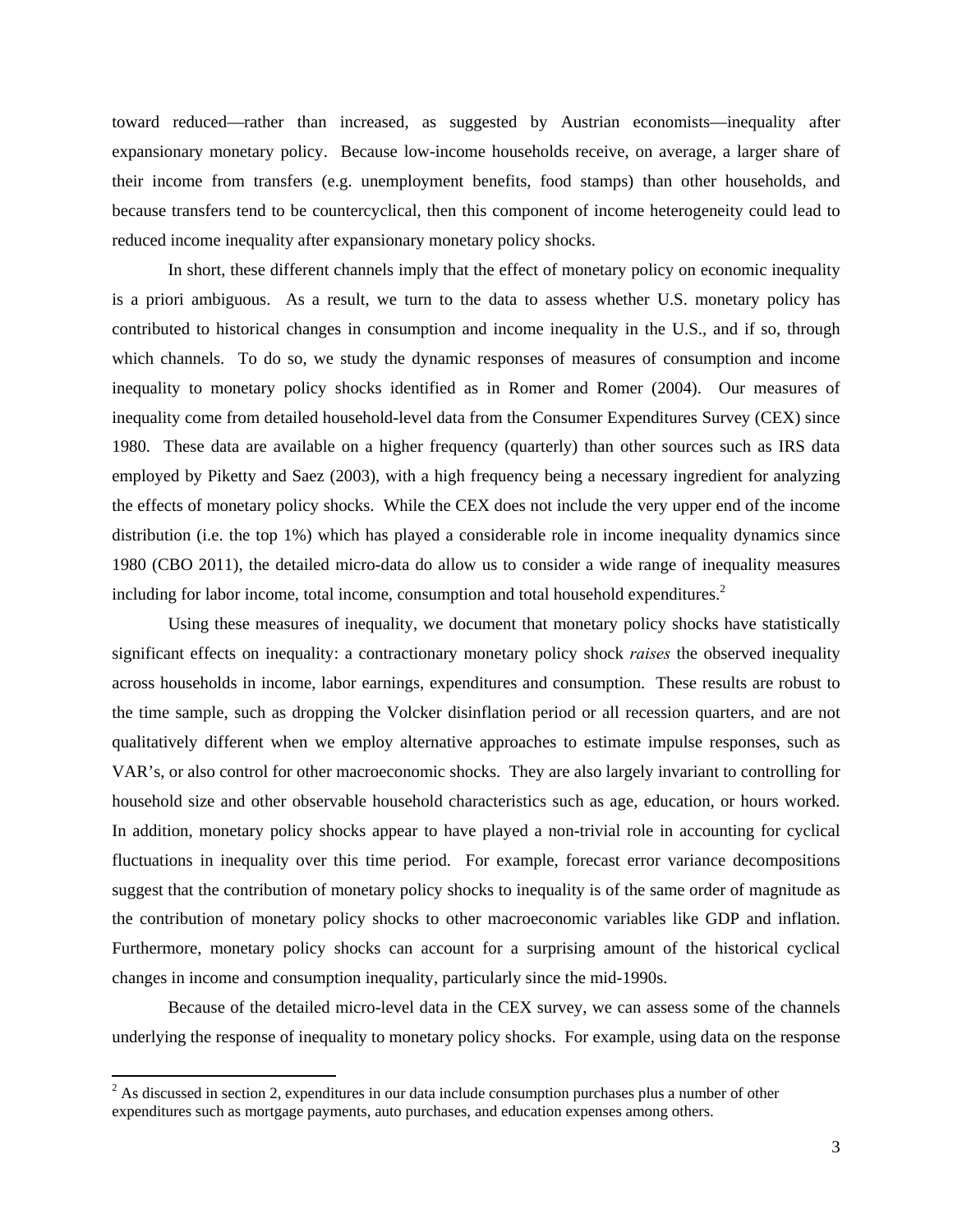of different percentiles of the labor earnings distribution, we show that contractionary monetary policy shocks are followed by higher earnings at the upper end of the distribution but lower earnings for those at the bottom, consistent with the channel emphasized by Galbraith. However, whereas Galbraith emphasized how unemployment after contractionary shocks would disproportionately affect those already at the low end of the income distribution, we find lower labor earnings at the low end of the distribution even for those households reporting themselves as full-time workers. Thus, there appears to be strong heterogeneity in the wage responses faced by different households. Furthermore, the rise in earnings inequality after contractionary monetary policy shocks is not driven solely by low-wage households facing lower wages. We also find that high-earnings households (such as the  $90<sup>th</sup>$  percentile) earn more labor income after contractionary shocks. Strikingly, the long-run responses of labor earnings and consumption for each percentile line up almost one-for-one, pointing to a close link between earnings and consumption inequality in response to economic shocks.

We also provide evidence that the income composition channel may play an important role in understanding the effects of monetary policy actions across households. For example, whereas aggregate labor earnings respond little on average to monetary shocks, we find that aggregate financial income rises sharply while business income declines after contractionary monetary policy shocks. While the much larger decline in business income than in labor earnings is in line with the income composition channel emphasized by Ron Paul and Austrian economists, it is offset for high income households by the increase in financial income. Further, a recent CBO report documents that the top 1% of the income distribution received approximately 30% of their income from financial income, a much larger share than any other segment of the population. This suggests that total income for the top 1% likely rises even more than for most households in the CEX after contractionary shocks, so that our baseline results on income inequality are most likely a lower bound, since they exclude the top 1%. We also find that income transfers play a key role in *dampening* the effects of monetary policy shocks on inequality. While labor earnings at the  $10<sup>th</sup>$  percentile –and to a lesser extent the  $25<sup>th</sup>$  percentile– decline after contractionary shocks, total income for these same percentiles is hardly affected. This reflects the fact that lower quintiles receive a much larger share of their income from transfers and that transfers tend to rise (albeit with a delay) after contractionary monetary shocks, thereby offsetting lost labor income. Hence, transfers appear to be quite effective at insulating the incomes of many households in the bottom of the income distribution from the effects of policy shocks. As a result, the dynamics of total income inequality primarily reflect fluctuations in the incomes of households at the upper end of the distribution and these dynamics are, in turn, dominated primarily by their labor earnings.

Because the CEX does not include reliable measures of household wealth, it is more difficult to assess some of the redistributive channels. For example, in the absence of consistent measures of the size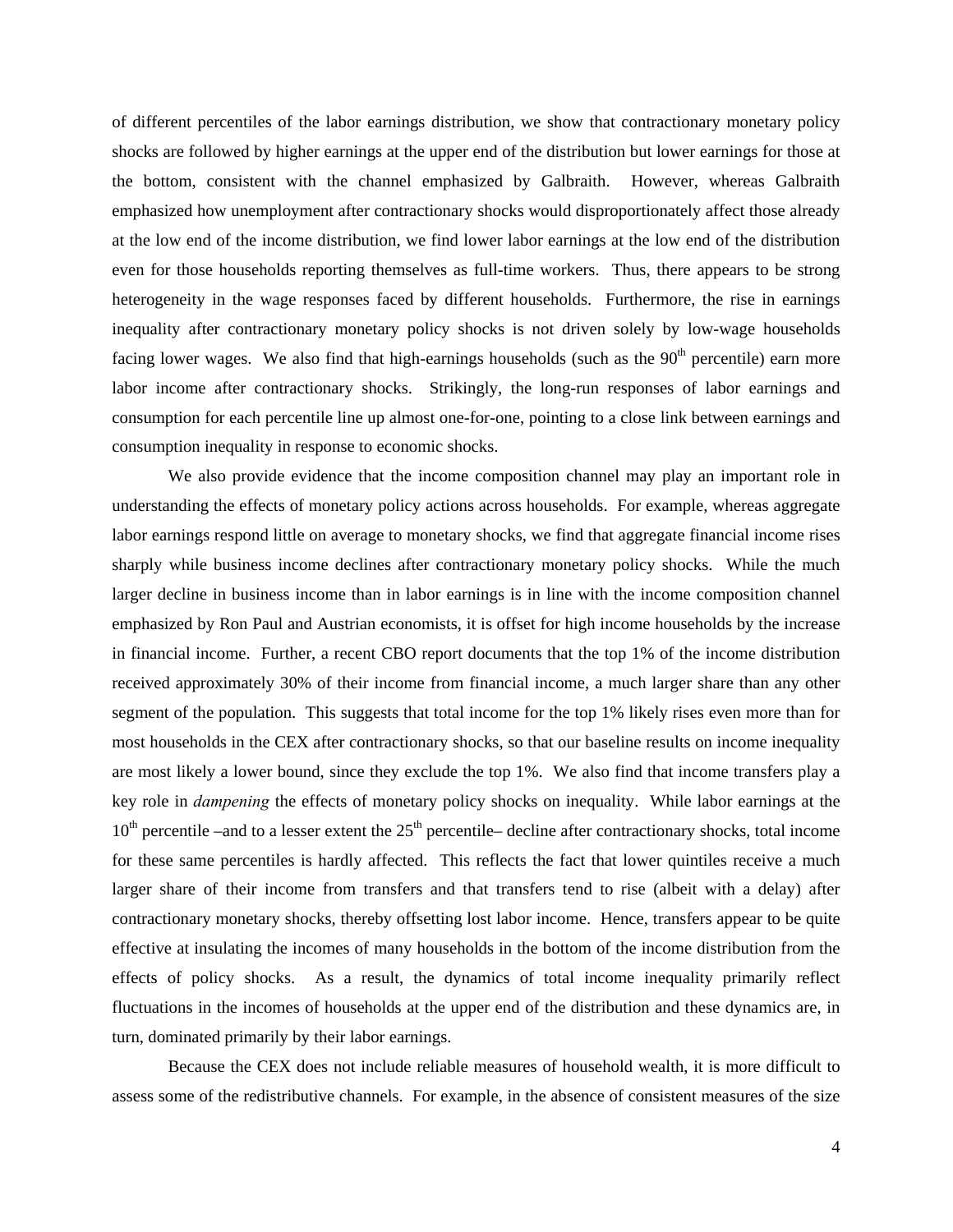of household currency holdings or financial market access, we cannot directly quantify the portfolio channel emphasized by Albanesi (2007) or the financial market segmentation channel in Williamson (2009). Nonetheless, to the extent that both channels imply that contractionary monetary policy shocks should lower consumption inequality, the fact that our baseline results go in precisely the opposite direction suggests that these channels, if present, must be small relative to others. However, in the case of the savings redistribution channel, we can provide some suggestive evidence of wealth transfers by identifying high and low net-worth households following the characterization of Doepke and Schneider (2006), namely that high net-worth households are older, own their homes, and receive financial income while low net-worth households are younger, have fixed-rate mortgages and receive no financial income. We find that while the average responses of total income and labor earnings are similar across the two groups, consumption and, to a lesser extent, total expenditures rise significantly more for high net-worth households than low net-worth households after contractionary monetary policy shocks.

 Finally, we consider the sensitivity of these results to the nature of the monetary policy innovation. The Romer and Romer (2004) procedure identifies monetary policy shocks as innovations to the Federal Funds rate which are uncorrelated with the Fed's information set as represented by the Greenbook forecasts generated prior to each FOMC meeting. But as emphasized by Romer and Romer (2004), these innovations can reflect a number of factors such as changes in the preferences or objectives of the central bank and political constraints. While some of these changes can be interpreted as transitory factors, others might best be thought of as much more persistent. As a result, our results could be downplaying the potential contribution of monetary policy actions by lumping these different types of changes together. To investigate this, we consider a more specific kind of monetary policy shock, namely changes in the Federal Reserve's inflation target, identified either as in Coibion and Gorodnichenko (2011) or as in Ireland (2006). We show that permanent decreases in the inflation target also systematically increase income and consumption inequality for both measures of the inflation target and that forecast error variance decompositions point to contributions from these shocks in line with those found using baseline Romer and Romer shocks. However, shocks to the inflation target imply larger historical contributions of monetary policy to consumption and expenditure inequality and, to a lesser extent, income inequality. This is particularly the case for the early 1980s, where the inflation target shocks associated with the Volcker disinflation account for the large and very persistent increases in consumption and expenditure inequality.

 Monetary policy therefore may well have played a more significant role in driving recent historical inequality patterns in the U.S. than one might have expected. These results are interesting for several reasons. First, the potential contribution of monetary policy to inequality has received relatively little attention in the economics literature, despite the fact that many outside of mainstream economics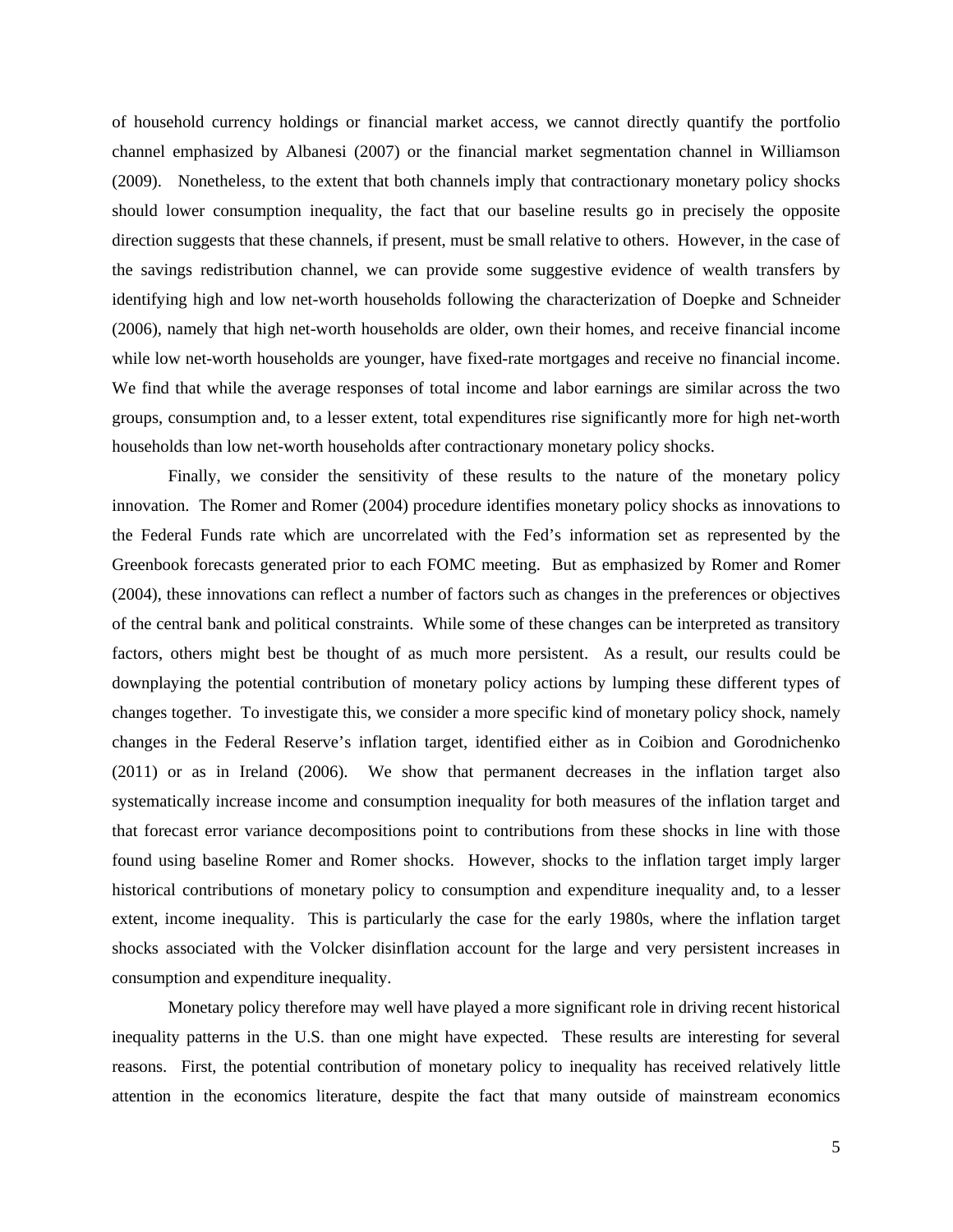emphasize a causal link between the two. $3$  Understanding and quantifying the sources of inequality is a first step to determining what kinds of policies, if any, are most appropriate to address it. The heterogeneity in consumption and income responses across households is also of immediate relevance to monetary economists and policymakers for understanding the monetary transmission mechanism. In addition, some research has linked rising inequality to credit booms and financial crises (Rajan 2010, Kumhof and Ranciere 2011), therefore suggesting a potential link from inequality to macroeconomic stability. There is also a growing macroeconomics literature emphasizing agent heterogeneity which is explicitly interested in the dynamics of consumption and income inequality, as well as the implications of heterogeneity across agents for optimal policy design. However, a recent survey of this literature (Heathcote, Storesletten, and Violante 2009) suggests that the issues surrounding monetary policy have not received much attention within this class of models. One interpretation of our results could be as providing a set of stylized facts about the conditional responses of income, earnings and consumption patterns across households to monetary policy shocks that can be used to calibrate and differentiate between different classes of heterogeneous agent models, in the same spirit as the use of monetary policy shocks by Christiano, Eichenbaum and Evans (2005) to estimate the parameters of New Keynesian models with a representative agent. Finally, recent work (e.g. Heathcote, Perri and Violante 2010) has emphasized both the strong cyclical component to economic inequality but also the variation in the behavior of inequality across business cycle episodes. With changes in monetary policy-making having been proposed as a potential contributor to the Great Moderation and its unique business cycle properties (e.g. Clarida, Gali and Gertler 2000), one can naturally consider monetary policy also as affecting cyclical inequality patterns.

 The paper is structured as follows. Section 2 discusses the Consumer Expenditure Survey, the construction of inequality measures and their unconditional properties. Section 3 presents the main results on the effects of monetary policy shocks on income, labor earnings, expenditure and consumption inequality. Section 4 assesses the wealth effects of monetary policy shocks while section 5 considers the implications of changes in the inflation target. Section 6 concludes.

### **II Measuring Inequality**

In this section, we briefly describe the Consumer Expenditure Survey and the construction of measures of inequality for total income, wage income, consumption and total expenditures.

 $3$  One exception is Romer and Romer (1998) who focus on the effects of monetary policy on poverty. Another, Galbraith, Giovannoni and Russo (2007), relies on the term of structure of interest rates as a measure of exogenous policy actions to quantify the effects of monetary policy on earnings inequality.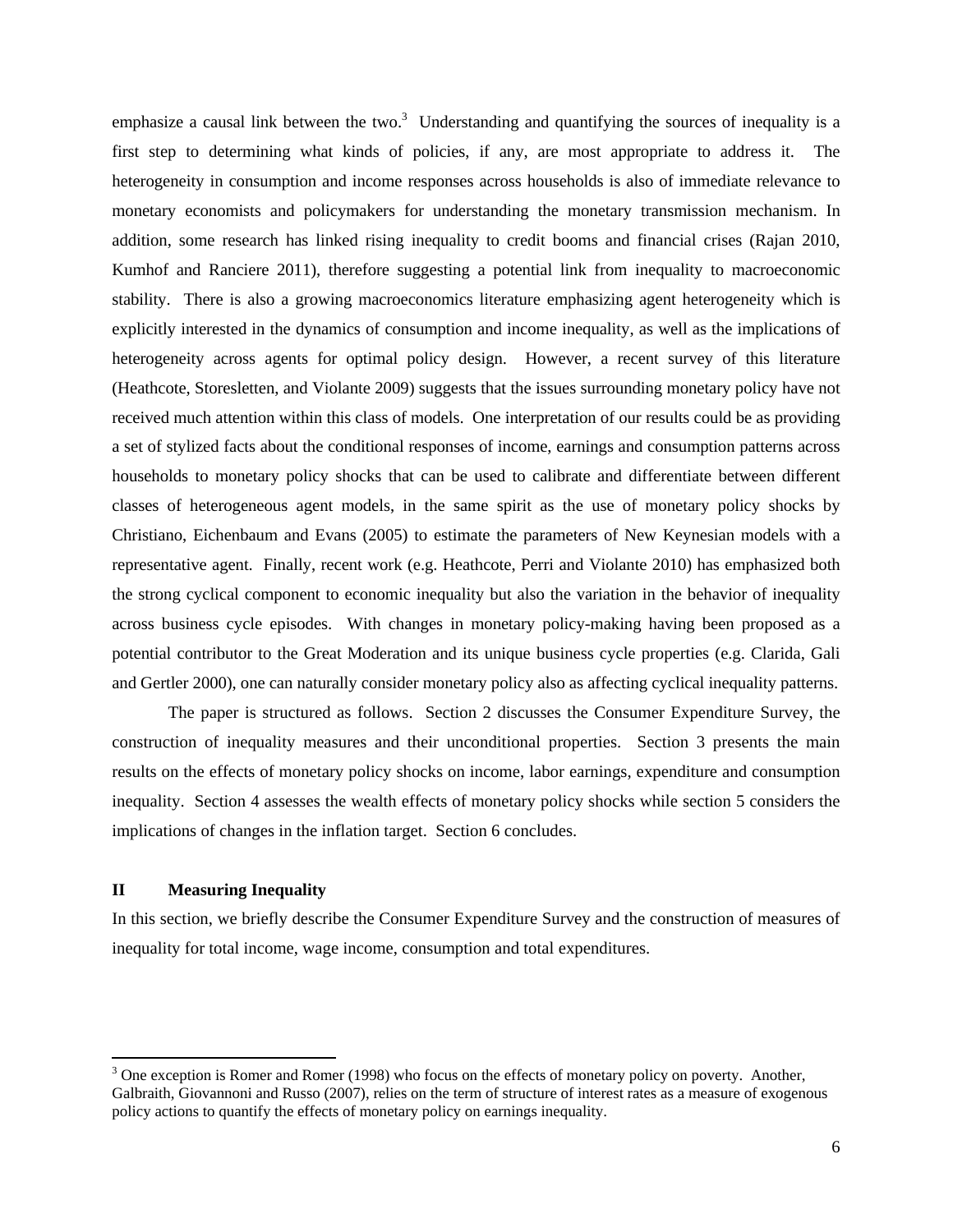#### **2.1 The Consumer Expenditure Survey**

The Consumer Expenditure Survey (CEX), which is provided by the Bureau of Labor Statistics (BLS), consists of two separate surveys, the Interview Survey and the Diary Survey. In this study we only use data from the Interview Survey since the Diary Survey covers only expenditures on small items that are frequently purchased, mostly related to food. The Interview Survey provides information on up to 95% of the typical household's consumption expenditures.

The CEX is the most comprehensive data source on household consumption in the U.S. and is used for the construction of CPI weights.<sup>4</sup> The raw data of the Interview Survey can be accessed from the Inter-university Consortium for Political and Social Research (ICPSR) at the University of Michigan. The CEX is a monthly rotating panel, where households are selected to be representative of the US population, and is available on a continuous basis since 1980. About 1,500-2,500 households are surveyed in any given month. Each household is interviewed once per quarter, for at most five consecutive quarters, although the first interview is used for pre-sampling purposes and is not available for analysis. In each interview the reference period for expenditures covers the three months prior to the interview month. However, the within-interview variation is much lower than the between-interview variation, suggesting that many households provide average monthly expenditures instead. To reduce measurement error, we therefore aggregate the household's monthly expenditures to quarterly expenditures. Hence, "household time" is quarterly, but since the CEX is a monthly rotating panel, the overall sampling frequency of the expenditure data is monthly.

Non-durable consumption includes among others food, alcohol and tobacco, and gasoline and other fuel. Service consumption includes household utilities, household operations, service charges, recreational services, public transportation, and personal care services. We define household consumption as the sum of non-durables, services, and expenditures on durable goods, e.g. furniture and furnishing, jewelery and watches, recreational goods, and personal care durables. We also construct a broader measure of household expenditures by adding mortgage and rent payments, health expenditures, education spending and other expenses to household consumption levels.

<sup>4</sup> The unit of measurement in the CEX is a so-called Consumer Unit (CU), which the BLS defines as "(1) all members of a particular household who are related by blood, marriage, adoption, or other legal arrangements; (2) a person living alone or sharing a household with others or living as a roomer in a private home or lodging house or in permanent living quarters in a hotel or motel, but who is financially independent; or (3) two or more persons living together who use their incomes to make joint expenditure decisions. Financial independence is determined by spending behavior with regard to the three major expense categories: Housing, food, and other living expenses. To be considered financially independent, the respondent must provide at least two of the three major expenditure categories, either entirely or in part." (http://www.bls.gov/cex/csxfaqs.htm#q3) Therefore, a household can consist of more than one CU. Expenditures are measured at the level of the CU, while certain additional characteristics are available for each member of the CU.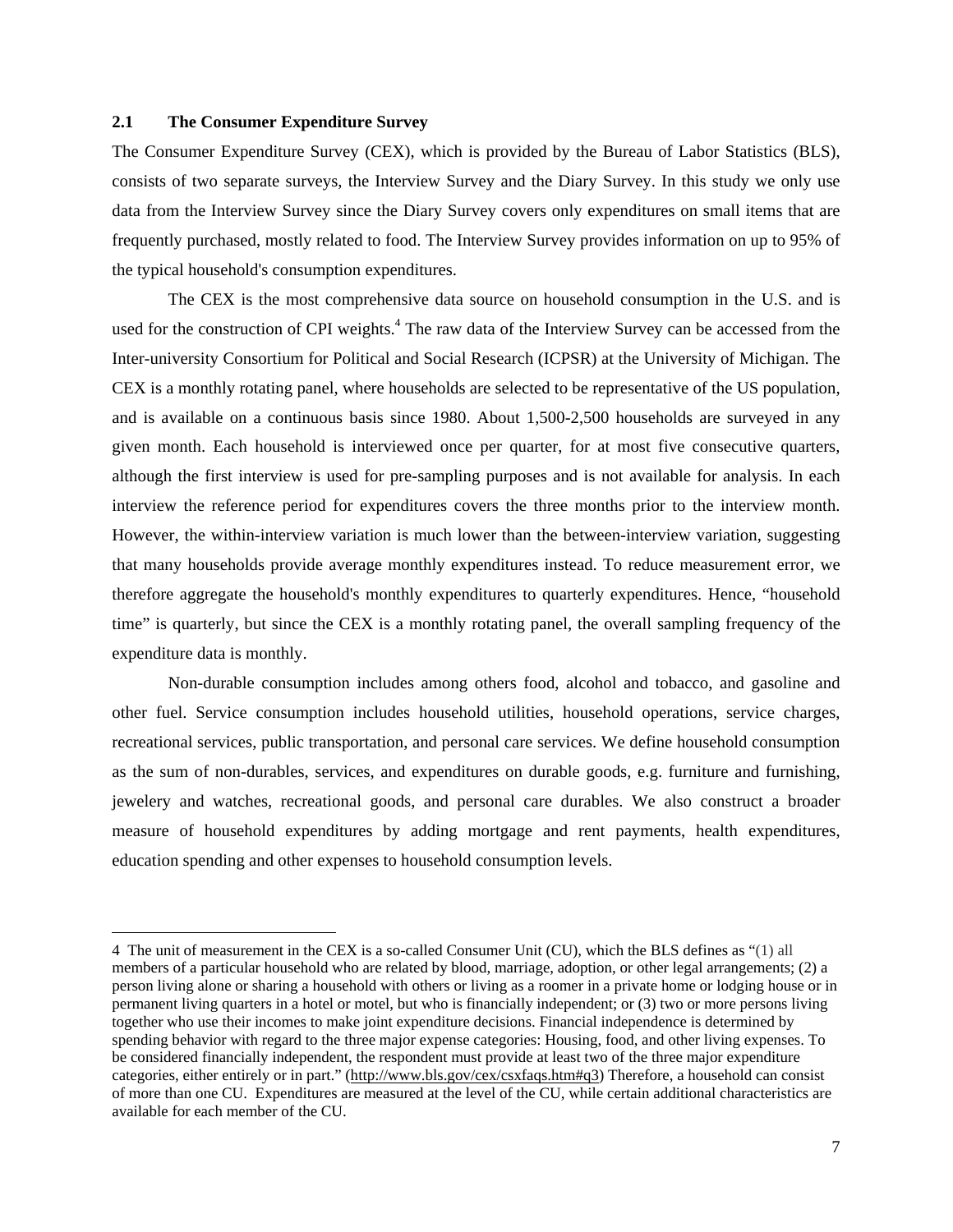We correct sample breaks due to slight changes in the questionnaire of the following variables: food at home (1982Q1-1988Q1), personal care services (2001Q2), and occupation expenditures (2001Q2). To further improve the quality of the data, we drop the following observations: interviews with more or less than three monthly observations; households reporting zero food or total expenditures; and observations with negative expenditures where there should not be any. As recommended by the BLS, we sum expenditures that occur in the same month but are reported in different interviews. Overall, this procedure eliminates about 7% of the observations in the initial sample. Income data is asked in the first and last interview (i.e. interviews 2 and 5 in CEX terminology), and financial data is only asked in the last interview. The reference period for income flows covers the twelve months before the interview. All nominal variables are deflated using the CPI-U. To make the results comparable across sub-samples and with studies that use aggregate data, we use survey sample weights.

Much work has been devoted to assessing the quality of the CEX relative to other data. Heathcote, Perri and Violante (2010), for example, compare income inequality data in the CEX with equivalent measures from the Panel Study of Income Dynamics (PSID) and the Current Population Survey (CPS). They find strong comovement among pre-tax earnings inequality measures from all three surveys. Attanasio (2003) and Attanasio, Battistin and Ichimura (2004) similarly document the consistency of wage inequality in the CEX and the CPS. More concern has been raised with respect to underreporting of consumption in the CEX. Krueger et al. (2010), Aguiar and Bils (2011) and Attanasio, Hurst, and Pistaferri (2012) for example document that the CEX underreports consumption relative to aggregate data and that this underreporting has become more severe over time. On the other hand, Bee, Meyer, and Sullivan (2012) compare reported consumption spending data in the CEX to comparable data from the national income accounts data and find that the CEX conform closely to aggregate data for large consumption categories. For our purposes, the potential underreporting of consumption in the CEX is less of a concern, since we will focus on cyclical fluctuations in consumption inequality. In addition, our empirical specifications will focus on changes in inequality rather than overall levels. Nonetheless, the potential limitations in the quality of the CEX survey data are an important caveat to bear in mind.

### **2.2 Measures of Inequality**

Given the availability of household data on both consumption and income, the CEX allows us to study the behavior of both forms of inequality. To do so, we focus on three ways of measuring each form of inequality: Gini coefficients of levels, cross-sectional standard deviations of log levels, and differences between individual percentiles of the cross-sectional distribution of log levels. The Gini coefficient has long been used to measure inequality. It summarizes via a single number between 0 and 1 the extent to which a variable is equally allocated across different components of the distribution. In addition to Gini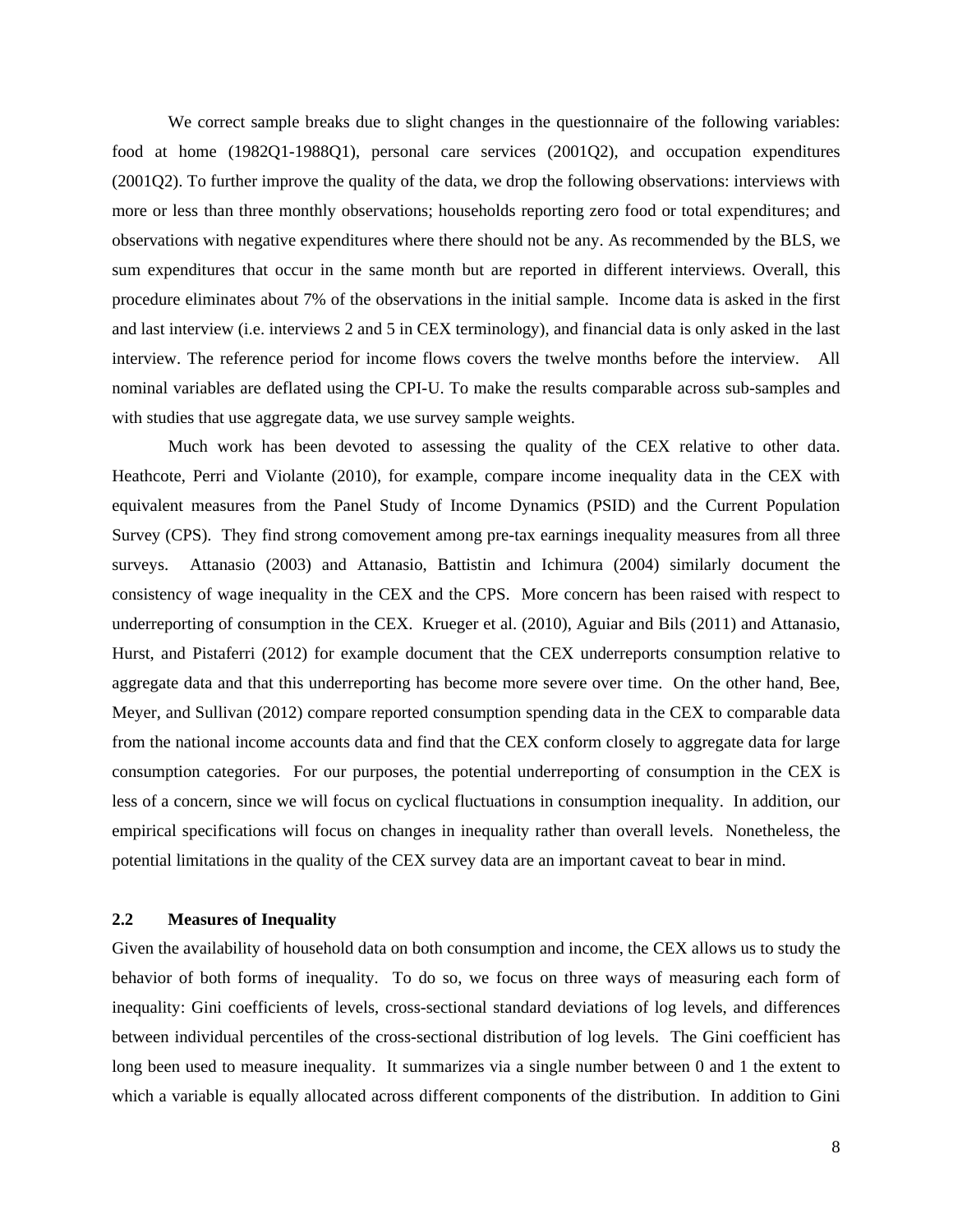coefficients, we will also use the cross-sectional standard deviation of log values. Taking logs allows us to diminish the sensitivity to outliers, but requires us to drop observations equal to zero, in contrast to the Gini coefficient. Finally, we will use the difference between the  $90<sup>th</sup>$  percentile and the  $10<sup>th</sup>$  percentile of the log levels in each distribution. Like the cross-sectional standard deviation, the use of logs requires the elimination of observations with values of zero. But the advantages of the percentile differential are that it will conform more closely to the behavior of individual percentiles, which we will look at in subsequent sections, and that it is less sensitive to extreme observations in the tails of the distributions.

 Given the detailed data in the CEX, we will consider two forms of inequality for income and consumption each. On the income side, we first construct measures of labor earnings inequality across households. Given the survey nature of the data, the advantage of labor earnings is that they are likely to be known with the highest precision by households relative to other forms of income. The disadvantage is, of course, that labor income is only one component of most households' income. As a result, we also construct measures of total income inequality based on labor earnings as well as financial income, business income and transfers for each household. Because individuals in the CEX are asked about their income only in the first and last quarters of their participation in the survey and the BLS imputes income for periods in between, we use only those individuals who are reporting their income in each survey to construct measures of income and earnings inequality. Hence, the sample used to construct income inequality measures each quarter is only a subset of the total population in the survey that period. We will focus primarily on pre-tax measures of total income, although we also present after-tax income inequality measures and show that our results are robust to this alternative measure.<sup>5</sup> All labor income is pre-tax however. In addition, our baseline measures of labor earnings reflect both wages and hours worked. We subsequently present robustness checks in which we restrict the sample to full-time working individuals, but measuring hours is always problematic and the CEX is no exception.

 Table 1 reports correlations among the different measures of inequality for both income and labor earnings. The different measures of income inequality measures are highly correlated with one another, with correlations of 0.89 or above over the entire sample from 1980Q1 to 2008Q4, when the zero bound on interest rates becomes binding. The correlations between the different measures of earnings inequality are generally lower, particularly for the Gini coefficient. This reflects the fact that both the crosssectional standard deviation and the  $90<sup>th</sup> - 10<sup>th</sup>$  percentile measures include only households which report positive wage income, whereas the Gini coefficient also takes into account those households reporting no wage income. The high correlation between the standard deviation and the  $90<sup>th</sup> - 10<sup>th</sup>$  percentiles (0.85) is in line with those found for total income measures, which is consistent with the notion that the lower

 $<sup>5</sup>$  Following Kueng (2012) we compute tax burdens using the TAXSIM calculator of the NBER; see Feenberg and</sup> Coutts (1993). The code is available at http://www.nber.org/~taxsim/to-taxsim/cex-kueng.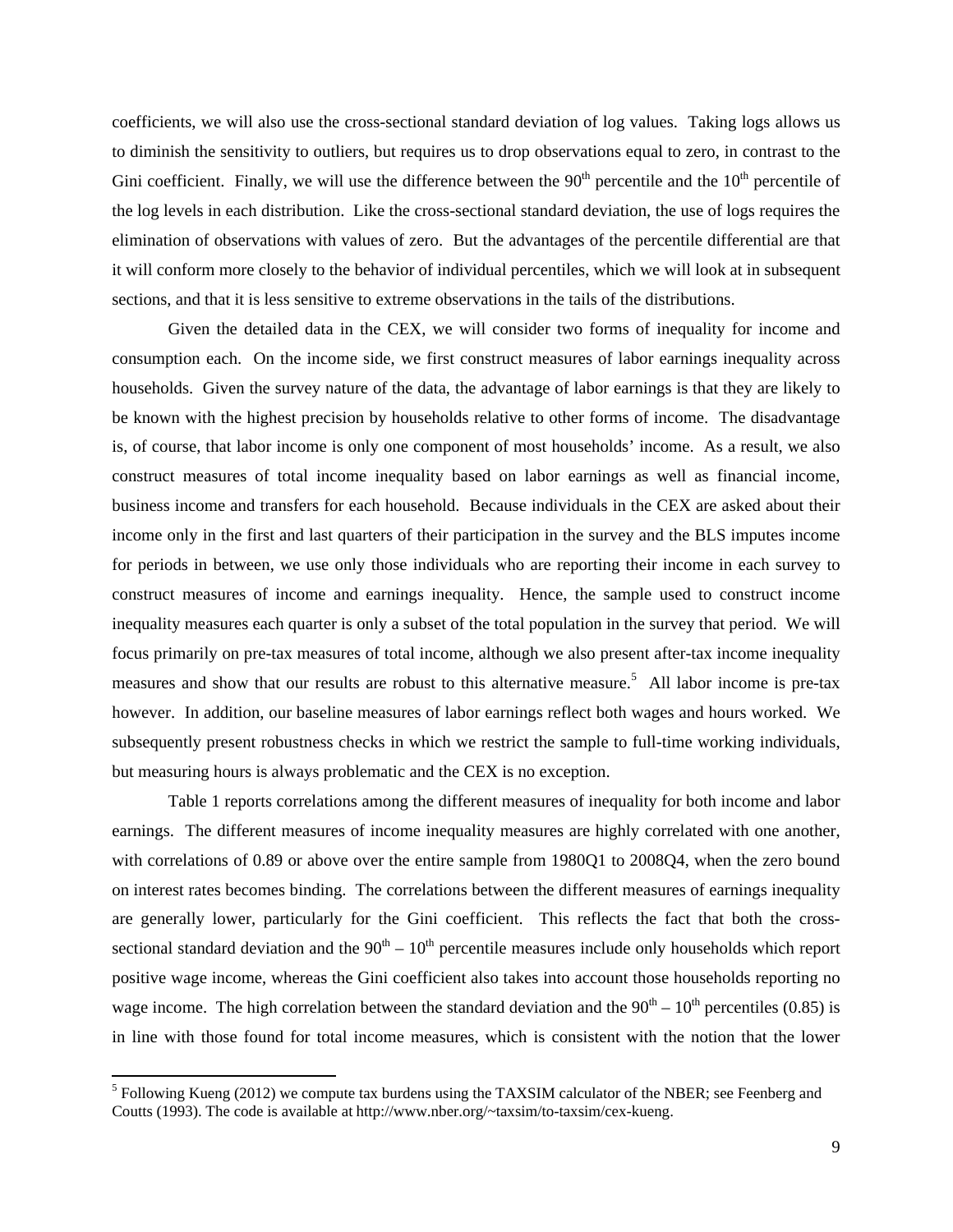correlation of each with respect to the Gini coefficient reflects the differential treatment of individuals reporting no income.

 Similarly, we construct both a narrow and broad measure of consumption inequality. The narrow measure, which we refer to as consumption inequality, includes the same categories as in Parker (1999). Consumption goods in this category include non-durables, services, and some durable goods (household appliances, entertainment goods like televisions, furniture) but do not include large durable purchases such as house and car purchases. However, we also define a broad measure of consumption, which we refer to as total expenditures, which includes the previous definition of consumption as well as mortgage payments, purchases of cars, medical supplies and services, and tuition and books for schooling among other items. In contrast to income measures, consumption and expenditure data for individuals in the survey is measured every period, so consumption and inequality measures use the entire population in the survey each period subject to the caveats discussed in section 2.1. For both consumption and expenditures, we first aggregate all reported purchases within each definition at the level of the household, then construct inequality measures across households.

 All of our baseline measures of inequality are raw, i.e. do not control for any household characteristics like the number of household members, age, education, etc. This is because some of the channels by which monetary policy might affect inequality could be systematically related to some of these observables. For example, the redistribution of wealth from borrowers to savers should likely be related to the age of households. Controlling for age would make it more difficult to identify this kind of channel. Similar logic applies to other household characteristics. However, while our baseline measures do not control for any household observables, we will consider a number of robustness checks in which we do control for household characteristics.

 Table 1 documents a high correlation across different measures of expenditure inequality, ranging from 0.75 to 0.89. In contrast, correlations among the consumption measures are smaller, ranging from 0.80 down to 0.45. Table 1 also reports correlations across income and expenditure inequality measures as well as their volatilities. With respect to the latter, income and earnings inequality measures have approximately the same volatility, while the volatility in expenditure inequality tends to be higher than that of consumption inequality. Correlations between different forms of inequality vary widely. For example, the correlation between income and earnings inequality using Gini coefficients is very high at 0.82, while correlations between the two using either the standard deviation or the  $90<sup>th</sup>$ -10<sup>th</sup> percentiles are much lower, at 0.22 and 0.12 respectively. Similar results obtain for the correlations of income with consumption inequality and the correlations between earnings and consumption inequality. The correlation between expenditures and consumption inequality is consistently very positive, as is that between earnings and expenditure inequality.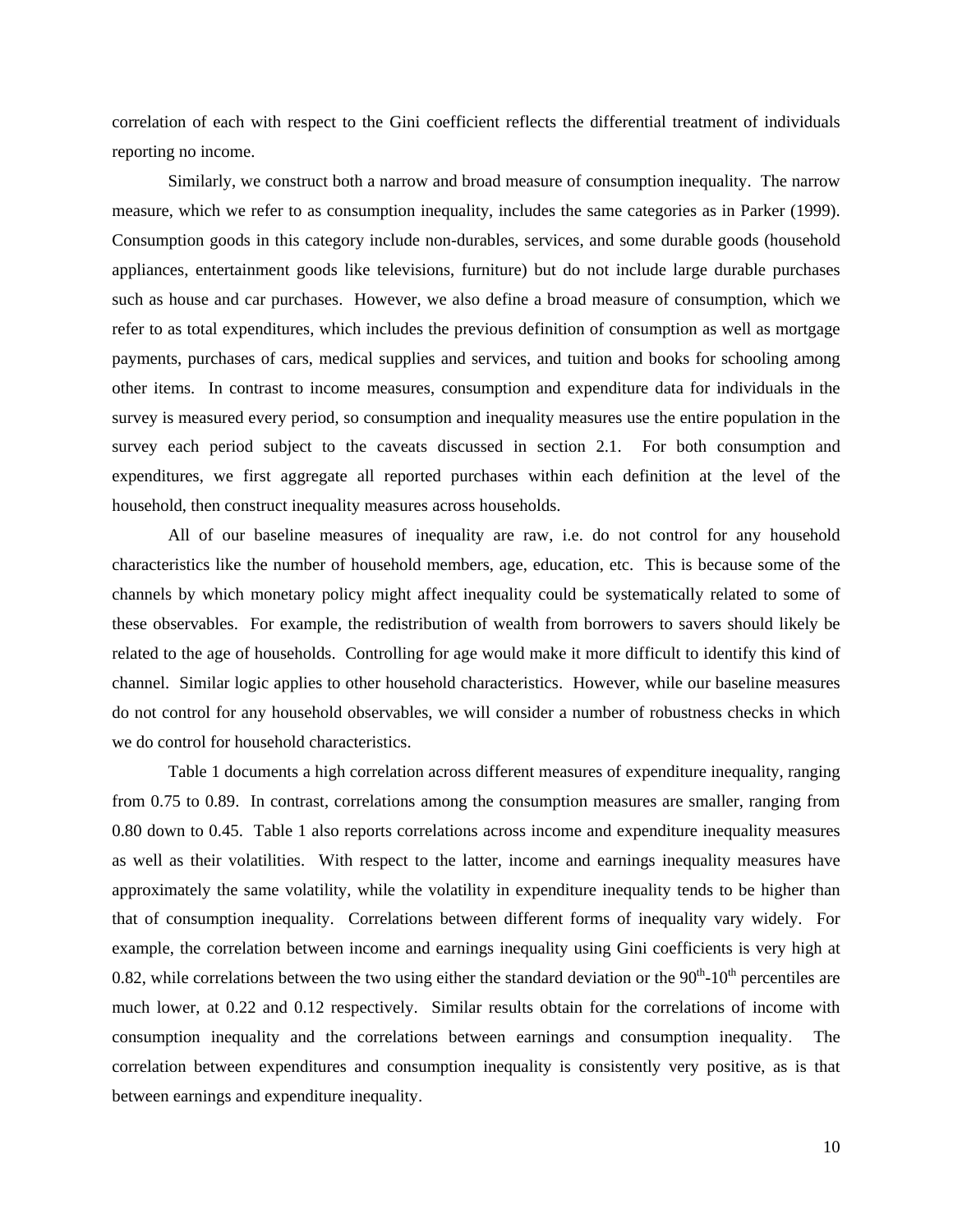#### **2.3 Unconditional Properties of Inequality Measures**

Figure 1 plots the historical inequality measures of income, labor earnings, expenditures and consumption inequality measures from the CEX based on the cross-sectional standard deviation (Panel A), Gini coefficient (Panel B) and the  $90<sup>th</sup>$  to  $10<sup>th</sup>$  percentile differential (Panel C), averaged over the previous and subsequent quarter to illustrate more clearly business cycle and low-frequency variations. Consistent with results documented in the literature (Krueger and Perri 2005, Meyer and Sullivan 2010), our measures of total income inequality are all trending up over time. A similar pattern occurs for labor earnings inequality when measured using the Gini coefficient but not when measured using the cross-sectional standard deviation nor the  $90<sup>th</sup> - 10<sup>th</sup>$  percentile differential, a feature of the data also documented in Heathcote, Perri and Violante (2010). There is a sharp increase in all forms of inequality in the early 1980s. Income inequality rises over the course of the 1990s, while little such movement is apparent for consumption or expenditure inequality measures. Finally, there is a noticeable decline in expenditure inequality over the course of the 2000s despite there being no such decrease in income inequality.

The figures therefore reveal some evidence of cyclical behavior in inequality measures, consistent with Heathcote et al. (2010). Table 2 presents unconditional correlations between inequality measures and quarterly inflation, the unemployment rate and the Federal Funds rate. All series are HP-filtered prior to measuring correlations so that the latter primarily reflect business cycle fluctuations rather than trends. Correlations of different forms of inequality with the inflation rate are very small and somewhat negative. Similar results obtain with interest rate correlations. Labor earnings inequality is weakly positively correlated with the unemployment rate and negatively with inflation. Expenditure and consumption inequality are more strongly negatively correlated with the unemployment rate. This could be interpreted as being consistent with a wealth channel, whereby even if income inequality varies little with the business cycle, cyclical fluctuations in asset prices have significant effects on wealth holdings of individuals, leading to lower consumption and expenditures of the wealthy during recessions. Overall however, the unconditional correlations do not point toward very strong links between business cycles and inequality patterns.

### **III Effects of Monetary Policy Shocks on Inequality**

In this section, we present baseline results for the effects of monetary policy shocks on measures of income inequality. We first discuss the construction of monetary policy shocks, then present results quantifying the effects of these shocks on different forms of inequality in the U.S., as well as number of robustness checks. We also present results on how monetary policy shocks affect different components of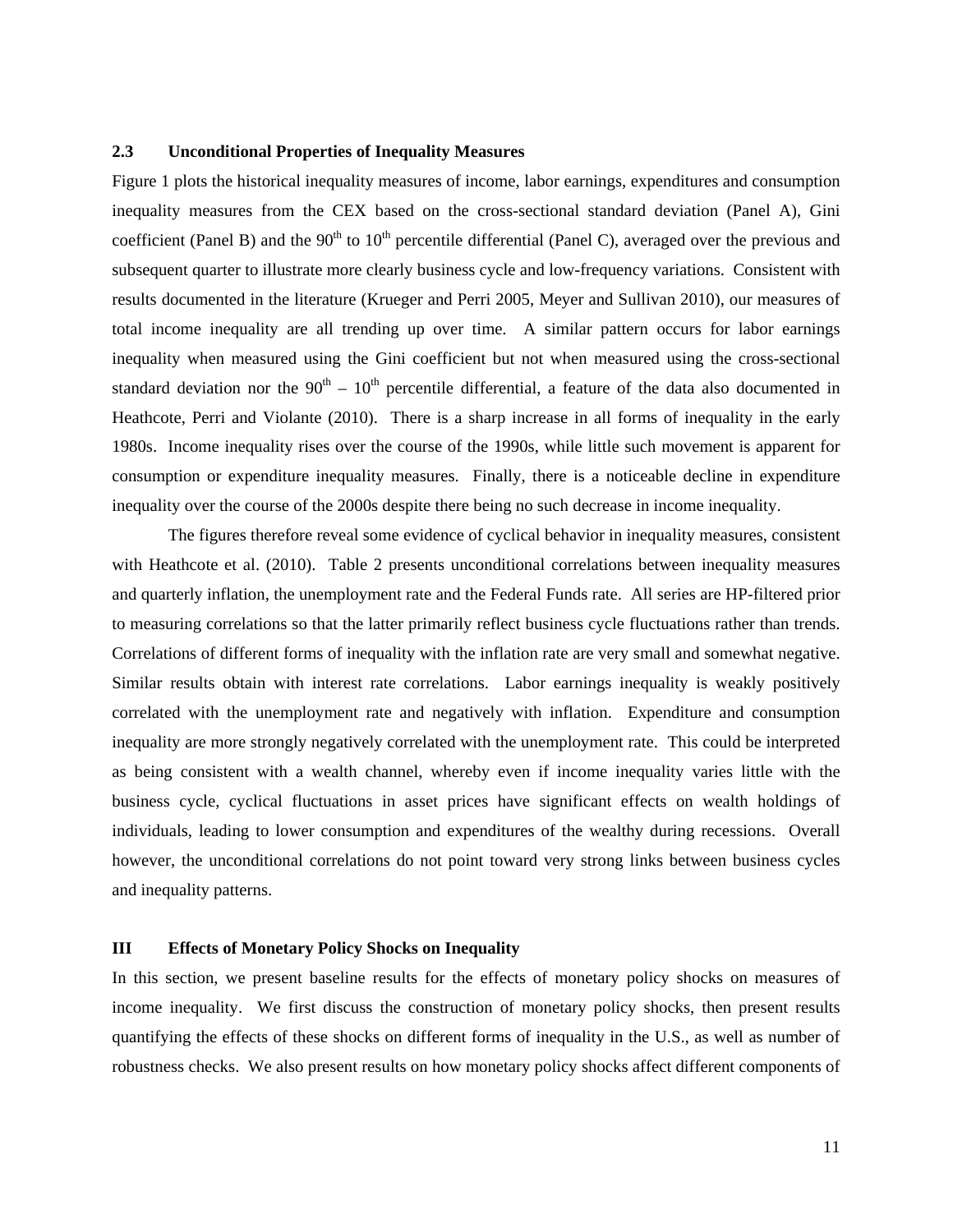the distributions, whether mobility within the distribution changes after monetary shocks, and the economic importance of monetary policy for inequality dynamics.

#### **3.1 The Identification of Monetary Policy Shocks**

To characterize the effects of monetary policy on inequality in the U.S., we follow Romer and Romer (2004, RR henceforth) to identify innovations to monetary policy purged of anticipatory effects related to economic conditions. RR first construct a historical measure of changes in the target Federal Funds rate (FFR) at each FOMC meeting from 1969 until 1996. Using the real-time forecasts of the Fed staff presented in the Greenbooks prior to each FOMC meeting (denoted by *F*), RR construct a measure of monetary policy shocks defined as the component of policy changes from each meeting which is orthogonal to the Fed's information set, as embodied by the Greenbook forecasts. Specifically, they estimate

$$
\Delta f f_m = \alpha + \beta f f b_m + \sum_{i=-1}^{2} \gamma_i F_m \Delta y_{m,i} + \sum_{i=-1}^{2} \lambda_i (F_m \Delta y_{m,i} - F_{m-1} \Delta y_{m,i}) + \sum_{i=-1}^{2} \varphi_i F_m \pi_{m,i} + \sum_{i=-1}^{2} \theta_i (F_m \pi_{m,i} - F_{m-1} \pi_{m,i}) + \mu_i F_m u e_0 + \varepsilon_m
$$
(1)

where *m* denotes the FOMC meeting,  $ffb_m$  is the target FFR going into the FOMC meeting,  $F_m \Delta y_{m,i}$  is the Greenbook forecast from meeting *m* of real output growth in quarters around meeting *m* (-1 is previous quarter, 0 is current quarter, etc.),  $F_m \pi_{m,i}$  are Greenbook forecasts of GDP deflator inflation, and  $F_m u e_0$  are Greenbook forecasts of the current quarter's average unemployment rate. The estimated residuals  $\hat{\epsilon}_m$  are then defined by RR as monetary policy shocks.

 We extend the RR dataset on monetary policy shocks until December 2008 as follows. First, we incorporate more recent changes in the target FFR decided upon at regular FOMC meetings. Second, we extend the Greenbook forecasts until December 2006, the most recent period through which the Federal Reserve has released them. Third, we use consensus forecasts from the Blue Chip Economic Indicators in place of Greenbook forecasts for the FOMC meetings in 2007 and 2008. The dataset therefore extends until the zero-bound on interest rates became binding in December 2008. Estimating the exact same specification as RR upon this extended dataset since January 1969 yields a sequence of monetary policy shocks at the frequency of FOMC meetings. We then construct a quarterly measure of monetary policy shocks by averaging the orthogonalized innovations to the FFR from each meeting within a quarter. The resulting shock series are plotted in Figure 2, starting in 1980Q1. Consistent with the results documented in RR, the shocks are particularly large and volatile in the early 1980s during the Volcker disinflation. The shocks also identify periods in which policy was distinctly more contractionary than usual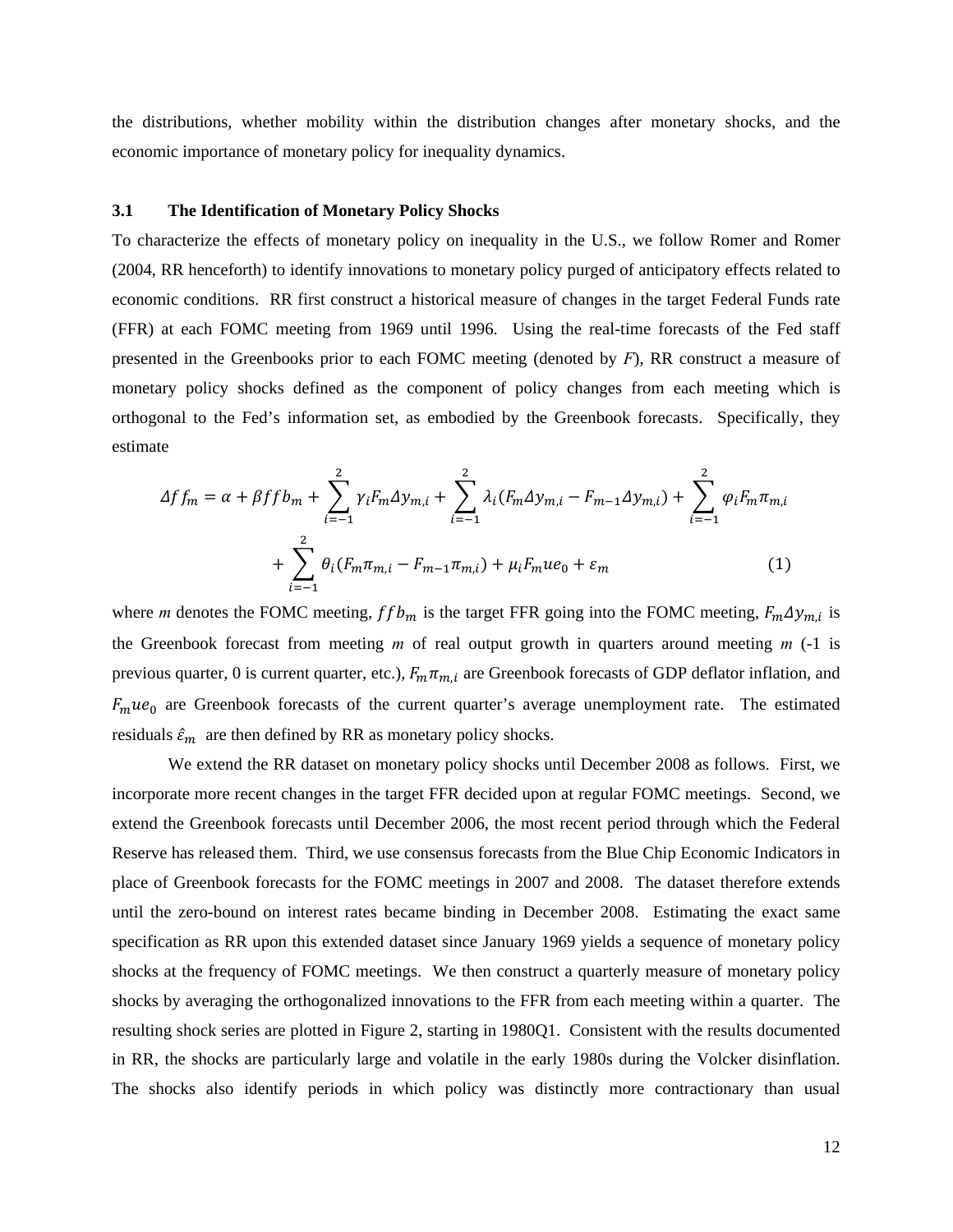conditional on real-time forecasts. For example, the "pre-emptive strike" against inflation in 1994-1995 is visible as a period of consistently positive MP shocks, as is the period of 2005-2006. The 2000-2004 period, on the other hand, suggests more expansionary policy than would have been typical given staff forecasts of macroeconomic conditions, consistent with Taylor (2007).

 Before turning to the effects of monetary policy shocks on inequality, we first investigate how contractionary monetary policy actions affect macroeconomic aggregates, financial variables, as well as more detailed income and consumption aggregates. To do so, we follow RR and estimate

$$
x_{t} = c + \sum_{j=1}^{J} \alpha_{j} x_{t-j} + \sum_{i=0}^{I} \beta_{i} \hat{\varepsilon}_{t-i} + v_{t}
$$
 (2)

where *x* is the variable of interest and the  $\hat{\varepsilon}$  are monetary policy innovations. With the exception of real stock prices and interest rates, we use first-differences of macroeconomic variables in estimating (2) and generate accumulated impulse responses to monetary policy shocks from the estimated  $\alpha_i$  and  $\beta_i$ . Standard errors are as in Newey-West (1987). Confidence intervals for impulse responses are constructed using a bootstrap in which we draw repetitively from the estimated distribution of coefficients of equation (2) and construct impulse responses associated with each draw of coefficients. These yield a distribution of impulse responses which will characterize the uncertainty associated with impulse responses. Over the entire sample, we set  $J = 8$  and  $I = 12$  as in RR but use  $J = 4$  and  $I = 8$  over the more restricted sample. All estimates are at the quarterly frequency.

 The results are presented in Figure 3 using data from 1969:Q1 to 2008Q4, the entire period over which monetary policy shocks are available, as well as the more restricted sample since 1980Q1. Over the entire sample, contractionary monetary policy shocks lower real GDP, consumption and investment while raising unemployment. Both short-term and long-term interest rates rise immediately while inflation declines after a two-year lag. These results are consistent with a long empirical literature on the macroeconomic effects of monetary policy shocks (e.g. Christiano, Eichenbaum and Evans 1999). The impulse responses point to smaller real effects of monetary policy shocks since 1980, in line with Boivin and Giannoni (2006), although the differences over the two samples are not statistically significant.

In addition, we consider the effects of monetary policy shocks on real stock prices (Dow Jones Industrial Average deflated by the GDP deflator) and real housing prices (Case-Shiller price index deflated by the GDP deflator), both of which are important components of household wealth. Real stock prices decline on impact (as in Bernanke and Kuttner 2005) but eventually rise. In contrast, real housing prices, the major financial asset for most households, decline gradually after one to two years. This suggests one channel through which monetary policy might affect households differently: to the extent that households' wealth is not allocated in the same manner across assets, then those households with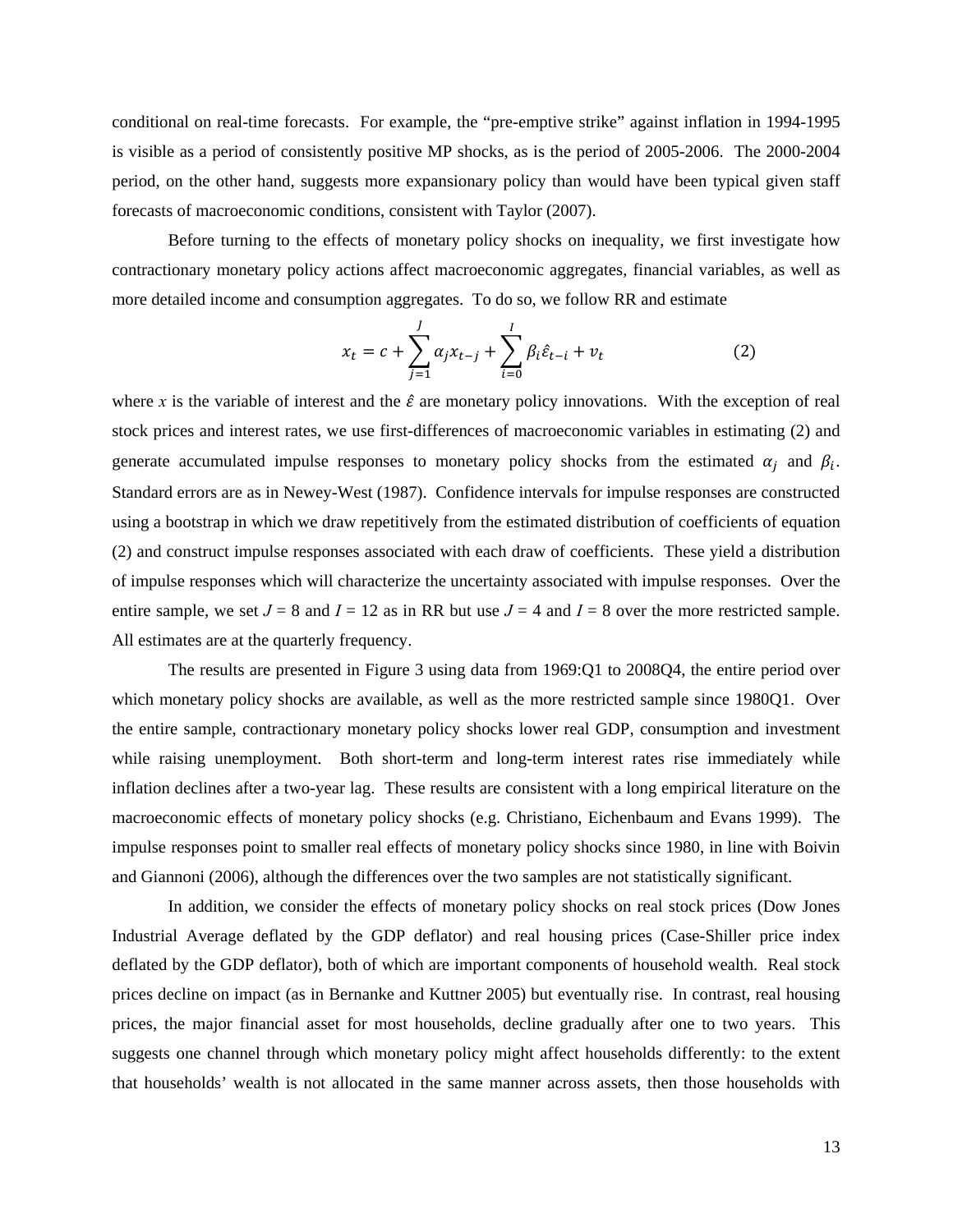relatively more wealth in stock holdings would, ceteris paribus, experience persistent increases in wealth relative to households whose wealth lies primarily in their home.

Figure 3 also presents responses of different sources of income to contractionary monetary policy shocks. The response of real wages is not statistically different from zero over either sample, while business income drops rapidly and significantly. The latter is consistent with the income composition channel emphasized by Austrians. Financial income, on the other hand, rises significantly and persistently both over the entire period and in the shorter sample since 1980Q1. Total income from transfers drops over the first year after a shock before rising approximately two years after the shock, temporarily over the entire sample but persistently so when looking at the period since 1980. Thus, these results also suggest that heterogeneity in income sources across households may also lead to distributional consequences to monetary policy actions. Contractionary monetary policy will tend raise incomes for those who receive a lot of financial income but lower incomes for business owners.

### **3.2 The Effects of Monetary Policy Shocks on Inequality**

To quantify the overall effects of monetary policy shocks on economic inequality, we again estimate equation (2) using inequality measures for total income, labor earnings, total expenditure and consumption, defined as in section 2. We do so for each form of inequality using three different measures of inequality for each: the cross-sectional standard deviation (of logged values), the Gini coefficient, and the difference between the (log)  $90<sup>th</sup>$  percentile and the (log)  $10<sup>th</sup>$  percentile.<sup>6</sup> While monetary policy shocks are generated regressors, Pagan (1984) shows that if the null hypothesis is  $\beta_i = 0 \,\forall i \in [0, I]$ , then standard errors need no adjustment. Given the consensus view among mainstream economists that monetary policy has played little role in affecting economic inequality in the U.S., this is a reasonable null to hold. Furthermore, because monetary policy shocks are the residuals from estimates of (1), they will be largely orthogonal to contemporaneous economic conditions and other factors absorbed into the error term  $\nu$ , further justifying the use of unadjusted standard errors. In estimating equation (2) for inequality measures, we consistently use a lag structure of  $J = 4$  and  $I = 8$  quarters.

 Figure 5 presents the accumulated impulse responses from estimates of equation (2) for each form of inequality (income, labor earnings, expenditure and consumption) and measure of that inequality (standard deviation, Gini, and  $90<sup>th</sup>$  to  $10<sup>th</sup>$  percentile differential) using data from 1980Q1 until 2008Q4

<sup>&</sup>lt;sup>6</sup> In the case of 90<sup>th</sup> – 10<sup>th</sup> percentile differentials, we estimate equation (2) for changes in the 90<sup>th</sup> and 10<sup>th</sup> percentiles separately using seemingly-unrelated regressions (SUR), then construct the impulse response and standard errors of the difference between the two from the SUR estimates. This is done because, if each percentile has independent measurement error due to sampling, taking the difference between the two will increase the measurement error in the series and bias the estimation procedure.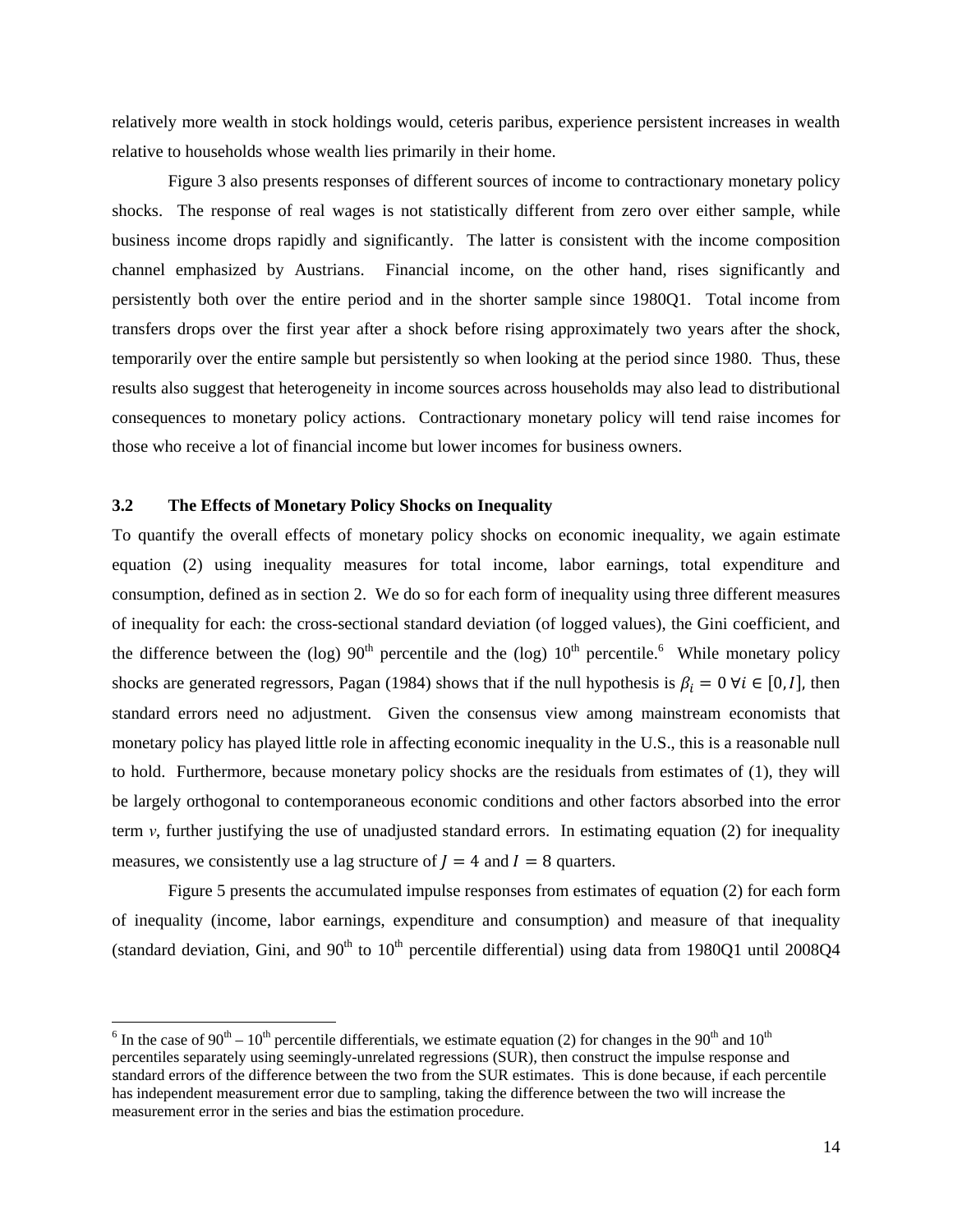and the associated one standard deviation confidence intervals.<sup>7</sup> The results for both income and labor earnings inequality point to statistically significant effects of monetary policy shocks on inequality. In each case, the estimates point to higher long-run levels of income and salary inequality after contractionary monetary policy shocks, although the degree of statistical significance varies with the measure used. The estimates for income inequality are almost identical using after-tax and pre-tax income inequality, so we will focus exclusively on pre-tax measures henceforth. The results for consumption and expenditure inequality are even more supportive of an effect of monetary policy shocks on inequality, particularly for expenditure inequality. With expenditures, each measure of inequality points to a statistically significant and highly persistent increase in inequality after a contractionary monetary policy shock. Furthermore, the point estimates for expenditures are consistently larger than for other forms of inequality, pointing to monetary policy shocks having disproportionately large effects on expenditure inequality relative to other forms of economic inequality. In short, across all forms of inequality and the different ways of measuring each type of inequality*, the impulse responses indicate that contractionary monetary policy shocks are associated with higher levels of economic inequality*.

 To verify the robustness of this result, we consider a wide set of robustness checks. First, because estimated impulse responses can be severely biased if the lag selection is too short, we consider the sensitivity of our results to longer lag lengths, namely  $J = 8$  and  $I = 12$  as in RR. The results using the Gini coefficient are presented in the top row of Appendix Figure 1. The estimated effects on total income inequality and labor earnings inequality are qualitatively unchanged, while those for expenditure and consumption inequality are strengthened: for the latter, the effects are much larger and are now statistically significant at longer horizons. A second check is to assess whether these results are driven by the Volcker disinflation: this period includes particularly contractionary monetary shocks and increases in most measures of inequality. At the same time, Coibion (2010) documents that the estimated effects of monetary policy shocks on macroeconomic variables can be quite sensitive to the treatment of this time period. The middle row of Appendix Figure 1 therefore presents results starting in 1985Q1. Again, the results are qualitatively unchanged indicating that the Volcker disinflation is not driving the empirical results. In the bottom row of Appendix Figure 1, we drop *all* quarters during NBER-dated recessions and again the results are qualitatively unchanged: while the estimated effects on consumption inequality are less precise, those for total income and labor earnings inequality are, if anything, larger. Thus, these results suggest the increased economic inequality after contractionary monetary policy shocks observed in Figure 5 is not sensitive to the lag structure or specific business cycle episodes.

 $<sup>7</sup>$  Note that we include four lagged values of monetary policy shocks from 1979 to avoid shortening the time sample</sup> too much from the use of a long lag structure for monetary policy shocks.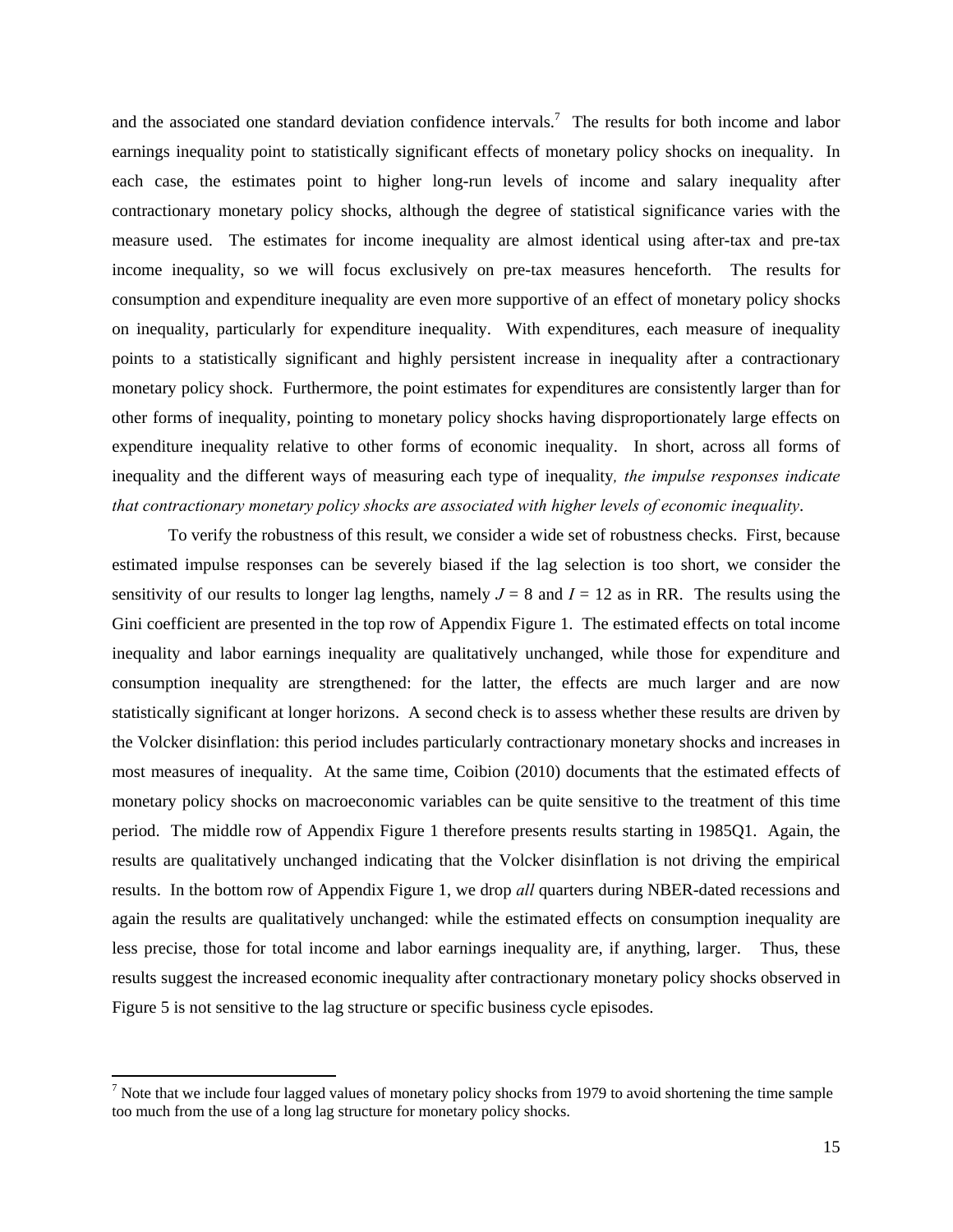In addition, we want to consider the robustness of this stylized fact to the empirical procedure. One alternative approach to estimating the response of a variable to shocks is to directly estimate the moving average representation of that variable in terms of the shock

$$
x_t = c + \sum_{i=0}^{N} \beta_i \hat{\varepsilon}_{t-i} + v_t
$$
\n(3)

as in Cochrane and Piazzezi (2002). An advantage of this approach is that it directly recovers the impulse response coefficients, but it may yield less precise results than the RR procedure in short samples because, for the latter, the lagged values of the dependent variable will partially control for other shocks. The top row of Appendix Figure 2 presents estimated effects of monetary policy shocks on inequality from applying equation (3) with  $N = 20$ . For total income and labor earnings inequality, the point estimates of the impulse response are similar, but the larger standard errors make the results only marginally statistically different from zero. In contrast, the estimated effects for consumption and expenditure inequality are even more pronounced than using our baseline approach.

 Another robustness check we consider is to control for other macroeconomic shocks in the estimation of equation (2). This can potentially increase the precision of the estimates in short samples. We consider three specific shocks as controls: technology shocks  $({\zeta}^T)$  as in Gali (1999), oil supply shocks ( $\zeta^0$ )from Kilian (2009) and tax shocks ( $\zeta^F$ )from Romer and Romer (2010). We then estimate an augmented version of (2)

$$
x_t = c + \sum_{j=1}^4 \alpha_j x_{t-j} + \sum_{i=0}^8 \beta_i \hat{\varepsilon}_{t-i} + \sum_{s \in \{T, 0, F\}} \sum_{i=0}^2 \gamma_i \hat{\zeta}_{t-i}^s + v_t \tag{2}
$$

including contemporaneous values and two lags of each shock. Results for the Gini coefficient are plotted in the middle row of Appendix Figure 2. In each case, the estimated effects of contractionary monetary policy shocks on inequality are larger than in our baseline. Thus, controlling for other macroeconomic shocks in the estimation of impulse responses only strengthens our results.

 An alternative approach to controlling for dynamics of non-monetary factors is to estimate impulse responses from a VAR. We apply this approach using real GDP, the unemployment rate, the price level, a measure of monetary policy and a measure of economic inequality as endogenous variables in a VAR and identify monetary policy innovations using a Choleski decomposition applied to this ordering. The measure of monetary policy included in the VAR is the cumulative sum of monetary policy innovations from (1), as in Romer and Romer (2004) rather than the Federal Funds rate. This is because the former has been purged of information about future macroeconomic conditions embodied by the Greenbook forecasts. We use 4 lags in the VAR and the same time sample of 1980Q1 to 2008Q4. The estimated responses to monetary policy shocks from the VAR are presented in the bottom row of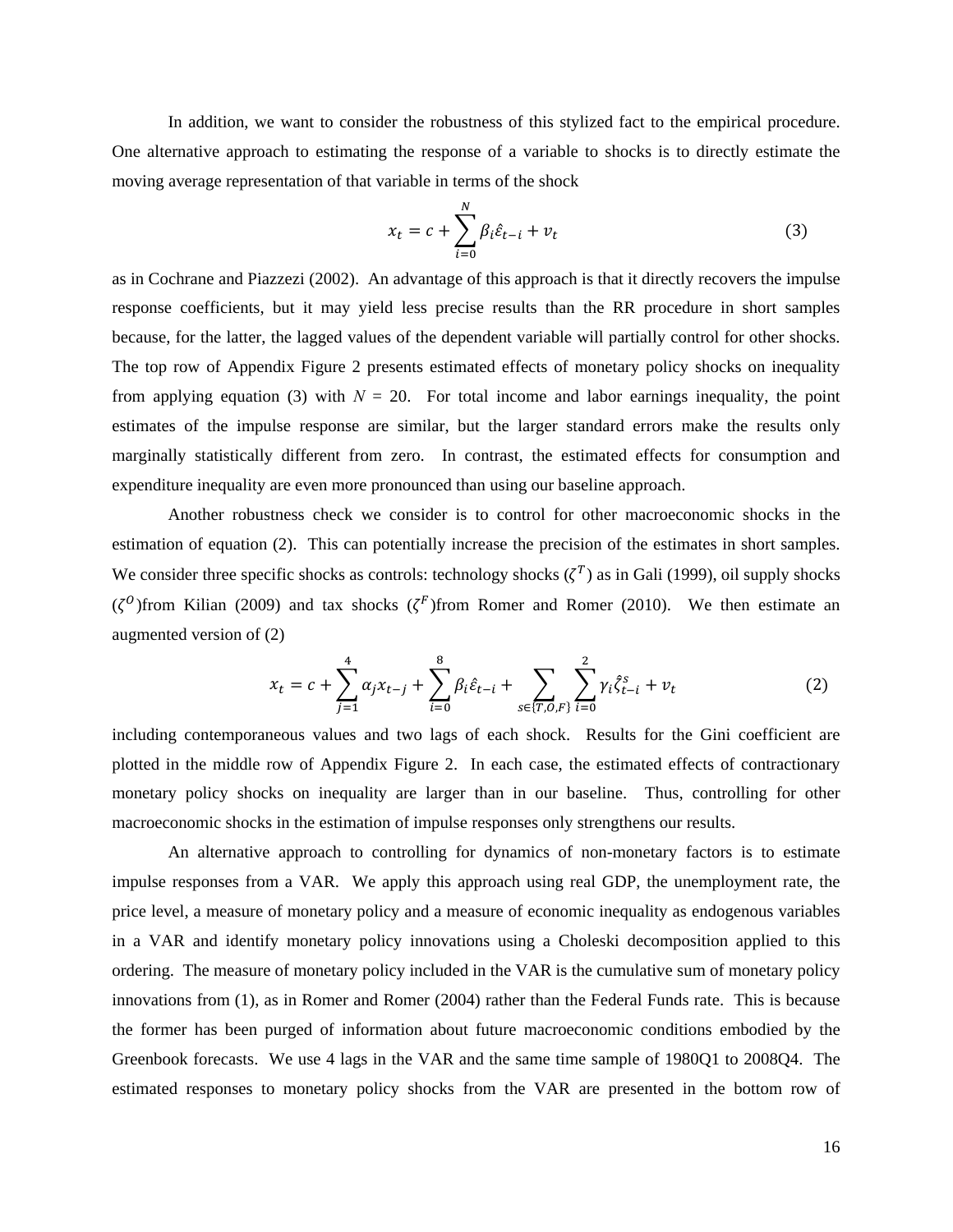Appendix Figure 2. The results again point to contractionary monetary policy shocks raising all measures of economic inequality, with the effects on total expenditure and consumption inequality being noticeably stronger than when using our baseline specification. In short, these results all indicate that the effects of monetary policy shocks on inequality are remarkably robust to the empirical procedure used.

 Finally, we want to ensure that our results are robust to household characteristics. Our baseline measures of economic inequality across households do not control for a number of household characteristics such as number of people in the household, age of household members, education, etc… Because work on inequality sometimes normalizes household income and consumption by the number of individuals in the household, we also consider measures of income and consumption inequality across households measured using an OECD equivalence scale.<sup>8</sup> The top row of Appendix Figure 3 shows the effects of monetary policy shocks on these alternative measures of inequality (using the cross-sectional standard deviation of logged household values) relative to our baseline estimates. The results are even stronger than in our baseline: the estimated effects of monetary policy shocks on inequality are almost always higher and are more statistically significant than in our baseline.

 We also consider measures of inequality after controlling for factors which would contribute to differential income and consumption levels across households. For example, we control for age of the head of household (quartic polynomial), the number of adults and the number of children in the household, race, the education level of the head of household, and a number of other characteristics by first regressing logged household income, earnings, consumption and expenditures on these observables. We then define inequality as the cross-sectional standard deviation of the residuals across households (since Gini coefficients cannot be constructed using residuals). The middle row of Appendix Figure 3 plots the estimated responses of these narrower measures of inequality to contractionary monetary policy shocks relative to our baseline estimates for the raw cross-sectional standard deviation. Again, the estimates are qualitatively unchanged and, if anything, stronger with the sole exception being consumption inequality.

 To control for possible labor supply responses, we consider the restricted set of households which report either both members working 35-45 hours a week all year or one member working 35-45 hours a week and the other less than 5 (for single-adult households, we focus on those in which reported hours are approximately 40 hours). Thus, this eliminates most households reporting part-time work for which adjusting the number of hours is much more likely. We then construct inequality measures controlling for

 $8$  The OECD equivalence scale assigns a value of 1.0 to the head of the household, a value of 0.7 to each additional adult (17+), and a value of 0.5 to each child. We do not control for household size in the baseline because one can interpret the number of household members as a choice variable reflecting a utility flow equivalent to foregone consumption. That is, a household may choose to have an additional child because the utility derived from the presence of the child exceeds the loss in consumption associated with an additional dependent. In this case, it is not clear that one would want to treat household consumption as lower because of the presence of an additional member.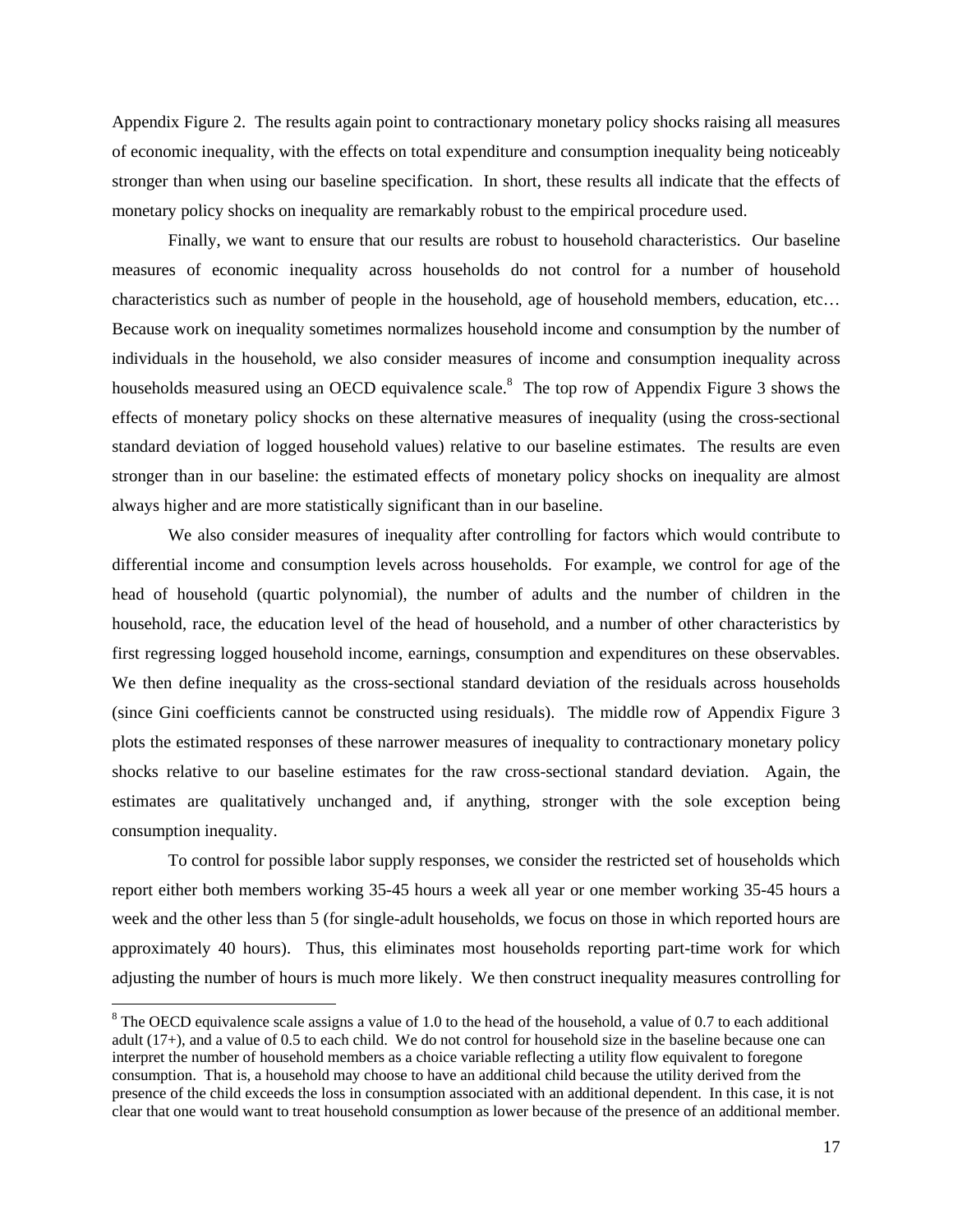household size, and other household observables as before but now for households with either one or two full-time workers. The bottom row of Appendix Figure 3 plots the effects of monetary policy shocks on these alternative inequality measures. The responses of earnings, expenditure and consumption inequality are larger and more statistically significantly different from zero than our baseline results. The point estimates for total income inequality are slightly smaller than in our baseline, but continue to point toward higher income inequality after contractionary monetary policy shocks.

 In short, the increased economic inequality, both in terms of income and consumption, after contractionary monetary policy shocks is remarkably robust. It obtains for different measurements of economic inequality (i.e. Gini vs. percentile differentials vs. standard deviations), is not driven exclusively by the Volcker disinflation or recessions, can be recovered from a number of empirical methods, and holds when controlling for different household characteristics and labor supply decisions.

### **3.3 Why Does Inequality Increase After Contractionary Monetary Policy Shocks?**

The evidence in section 3.2 suggests that contractionary monetary policy actions raise consumption and income inequality. We now investigate some of the mechanisms underlying this inequality response. Specifically, we focus on the extent to which monetary policy shocks affect consumption and income in the upper and bottom ends of the distribution. To do so, we consider the responses of different percentiles of the consumption and income distributions to monetary policy shocks. Because of the nature of the survey data, the way these measures are constructed for income measures versus consumption measures are different. In the case of both income and labor earnings, we construct percentiles each quarter from the distribution of households reporting income and earnings that quarter. Since households are asked about their income and earnings over the last twelve months in only the first and fourth quarter in which they participate in the survey, these measures of different percentiles of the earnings and income distribution reflect a changing composition of households each quarter. In contrast, because consumption and expenditures are tracked each quarter, we can control for the potentially changing composition and ranking of households across periods when we measure the changes in consumption and expenditures by percentile each quarter. Specifically, in each quarter, we rank households according to either their consumption or expenditures. Then, we isolate those households near each percentile of interest  $(90<sup>th</sup>$ ,  $75<sup>th</sup>$ ,  $50<sup>th</sup>$ ,  $25<sup>th</sup>$  and  $10<sup>th</sup>$ ) that quarter and construct the percent changes in their consumption and expenditures. Applying this procedure each quarter yields a time series of percent changes for each percentile which controls for composition effects. We then recover the responses of each percentile to contractionary monetary policy shocks from estimating equation (2) for percentile changes.

 We show the estimated effects of monetary policy shocks on different percentiles of the income, labor earnings, expenditure and consumption distribution in Figure 5. With respect to earnings responses,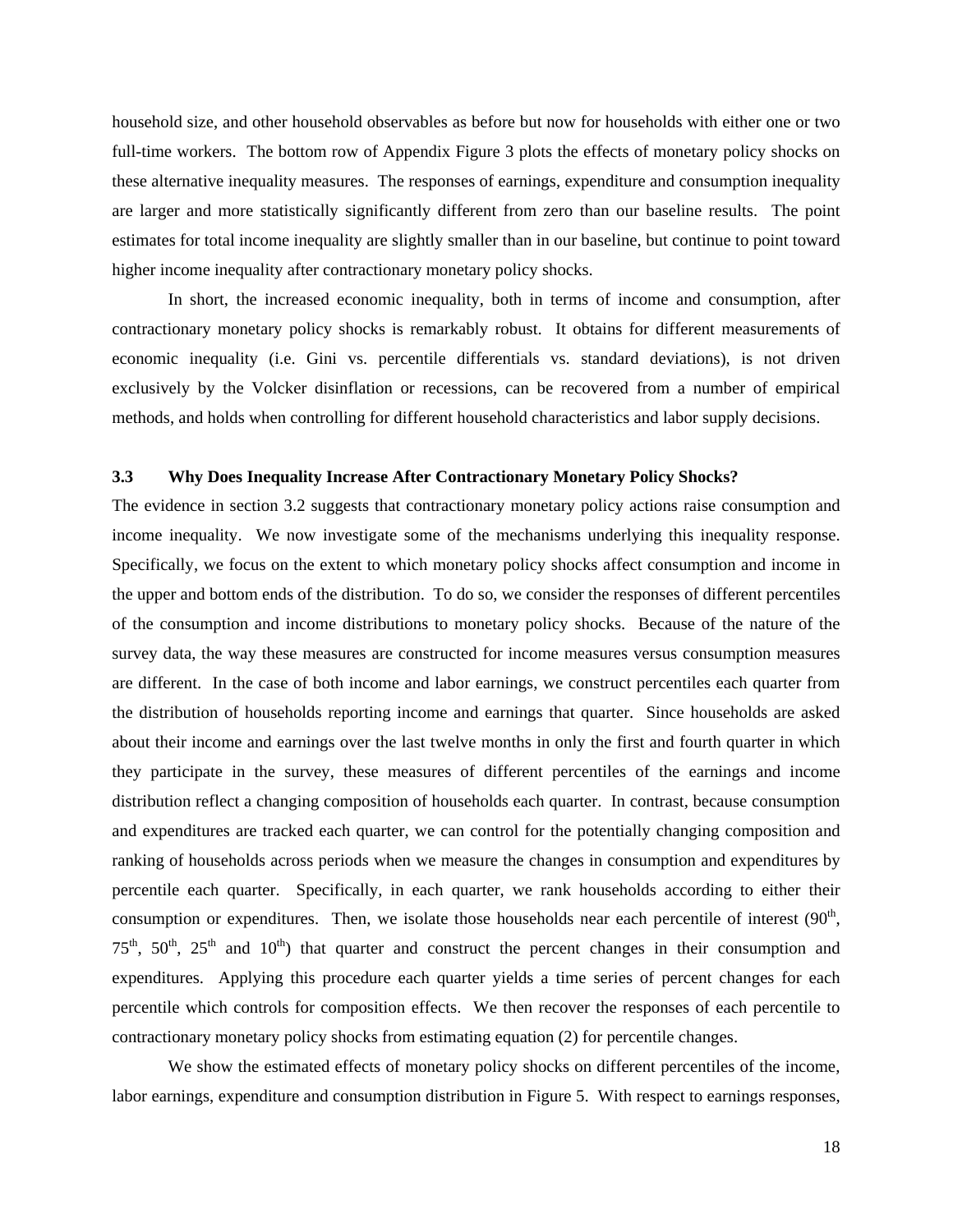the results suggest that, after about two years, wage earnings for those in the upper end of the salary income distribution rise while those at the lower end of the salary income distribution see their earnings fall. With the response of the  $75<sup>th</sup>$  percentile being between that of the  $90<sup>th</sup>$  and the  $50<sup>th</sup>$  percentiles and the response of the  $25<sup>th</sup>$  percentile being between that of the  $10<sup>th</sup>$  and the  $50<sup>th</sup>$ , *these results point to contractionary monetary policy shocks having heterogeneous effects on labor earnings which raise labor incomes at the upper end of the distribution while lowering that of those at the bottom end of the distribution.* Strikingly, the results are highly symmetric: while the response of the median of the distribution is essentially zero, earnings at the  $90<sup>th</sup>$  percentile rise by almost the same percentage as the decline in earnings of the  $10<sup>th</sup>$  percentile.

In Appendix Figure 4, we document first that these responses of labor earnings are qualitatively robust to controlling for hours worked by restricting the sample to those households where either both adults report full-time work or one reports full-time work and the other reports no working hours. Restricting the sample to these households lowers the long-run effects of monetary policy shocks for each percentile by approximately 1% point such that real wages weakly fall for all percentiles but does not affect their relative magnitudes. This suggests that households with more flexible hours increase their hours worked proportionally along the income distribution, thereby raising earnings at each percentile. We also plot responses controlling for household observables as well as responses controlling for observables but restricted to households with full-time workers. In both cases, the relative ordering of earnings responses by percentile is unchanged but the quantitative differences are reduced. However, this reduced dispersion in the response of labor earnings contrasts with that obtained using the cross-sectional standard deviation of logged earnings, controlling for household observables as well as when controlling for both observables and hours worked. Thus, the extent to which the differential response of labor earnings across the income distribution reflects factors such as education, age, race, and other observables as well as labor supply is unclear.

 The results with respect to total incomes are also suggestive of an effect of monetary policy shocks on income inequality but to a smaller extent than with wage income. The response of the 90<sup>th</sup> percentile of the income distribution is highest starting two years after the shock while that of the  $10<sup>th</sup>$ percentile is lowest, but the difference between the two is only about half of that implied by earnings differentials. Furthermore, unlike the responses of earnings percentiles in which higher percentiles consistently saw higher earnings responses, the  $25<sup>th</sup>$  percentile of the income distribution rises relative to both the  $50<sup>th</sup>$  and  $75<sup>th</sup>$  percentiles of the income distribution, so monetary policy shocks have less monotonic effects on the total income distribution than on wage incomes.

The reason why monetary policy shocks have more muted effects on total incomes of the  $10<sup>th</sup>$  and  $25<sup>th</sup>$  percentiles than might be expected from the response of their labor earnings lies in the different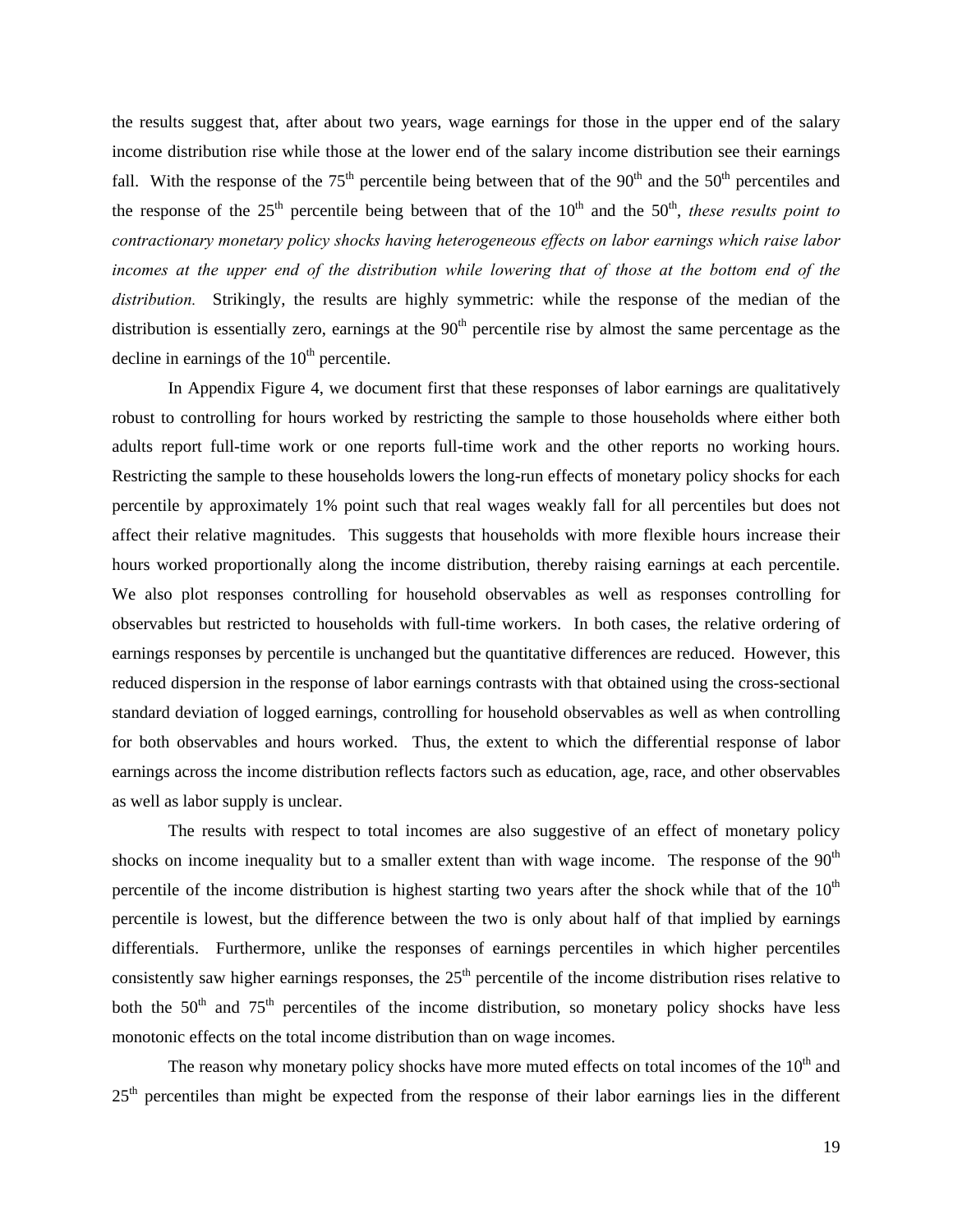sources of their total incomes relative to other households. Table 3 presents a decomposition of total income for each quintile (measured by consumption of nondurables and services as a proxy for permanent income) for the 1980s, 1990s and 2000s. The most striking result of this decomposition is the rising importance of labor earnings as a share of total income at higher quintiles of the distribution. For example, in the 2000s, labor income accounted for over 80% of total income for the highest quintile, 74% for the middle quintile, but only slightly over 40% for the bottom quintile, with the differences being even starker in previous decades. The reduced importance of salary income at the lower quintiles therefore suggests a natural interpretation for the results in Figure 5: total incomes of the bottom quintiles depend, to a much greater extent than in the rest of the distribution, on sources of income other than earnings.

Table 3 also documents that the largest contributor to total income (approximately 50%) for those in the bottom quintile of the distribution is the "other income" category, which includes unemployment insurance, Social Security and pension payments, welfare, worker's compensation, and other transfer programs. Even at the second quintile of the distribution, other income accounts for approximately 25% of total income, whereas this ratio is less than 10% for the top 2 quintiles. The financial income and business income shares vary much less across the distribution: the share of business income rises from 2% of total income for the bottom quintile to 5-9% for the top quintile while financial income falls from a share of 9-12% at the bottom quintile to approximately 7% for the top quintile. Figure 3 documented that total transfers to households at the aggregate level fall relatively little on impact after monetary policy shocks and eventually rise. Because lower income households rely more on this source of income than on wage income relative to other households, this mitigates the decline in their total income. In addition, households in the bottom of the income distribution receive a larger share of their income from financial assets. Income from this source rises significantly after monetary policy shocks, again mitigating the effects of declining labor income. Thus, the difference between the response of labor income and total income for lower-income households reflects a composition of income shares which relies less on salary than more affluent households.

This feature of the data is notable for two reasons. First, it illustrates that while the response of labor earnings to monetary policy shocks is symmetric (rising earnings for upper end of the distribution, falling at the lower end), the same is not true for total income. In the case of the latter, the increase in inequality primarily reflects changing incomes at the upper end of the distribution, while incomes at the bottom end differ little from the median as a result of the compensating effect of transfer income. Second, these results suggest that the response of income inequality would likely be even more pronounced if the top 1% of the income distribution were included. This is because the source of income for the top 1% is quite different from that of other groups. The CBO (2011) reports that the top 1% received only 40-50% of their total non-capital gain income from labor earnings between 1980 and 2007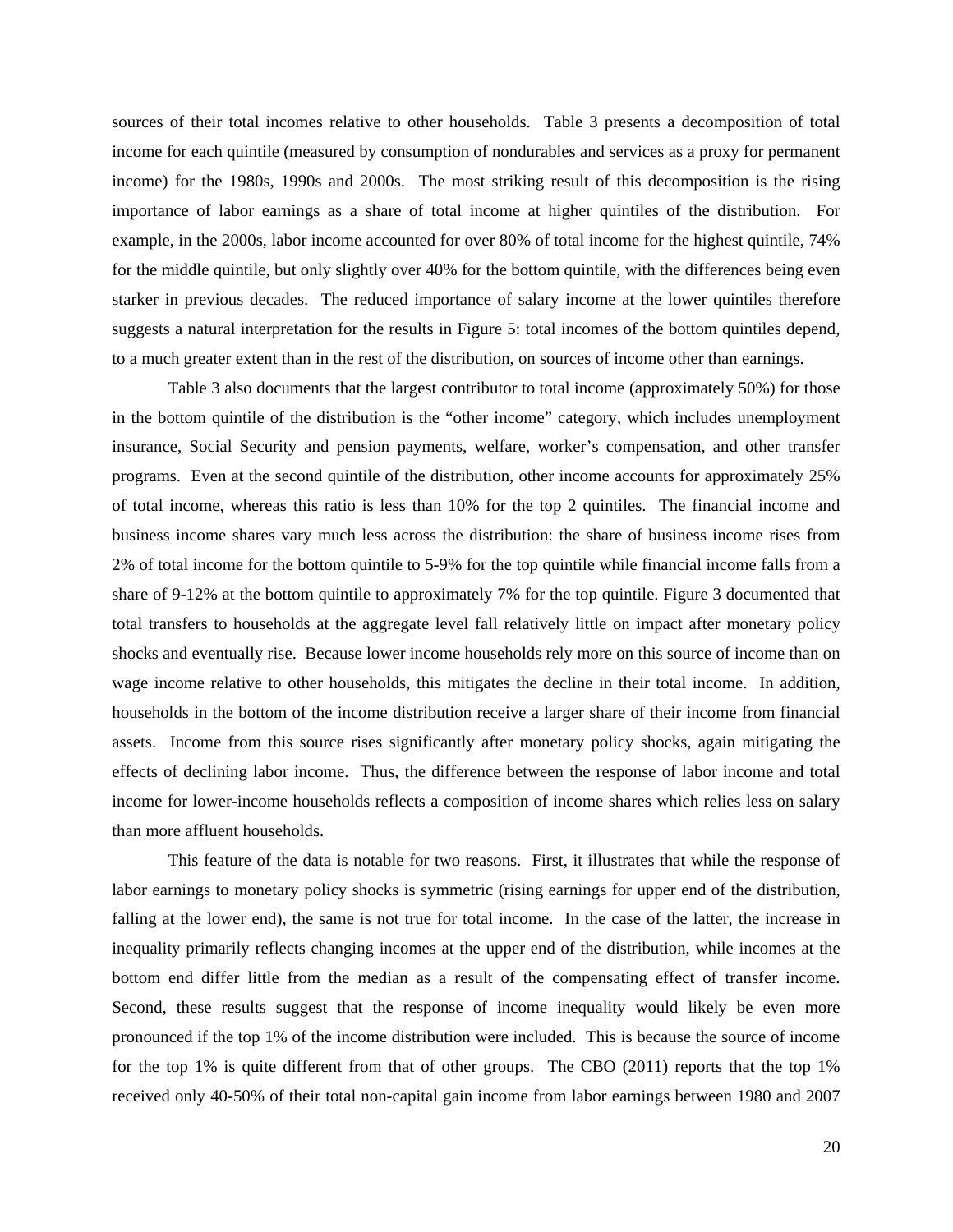while financial income and business income accounted for approximately 30% and 20% respectively. Because financial income rises persistently while business income declines only briefly after contractionary monetary shocks, and because their labor earnings are likely to rise at least as much as the  $90<sup>th</sup>$  percentile, one can reasonably speculate that the total income of the top 1% would rise by more than most of the households in the  $CEX$ <sup>9</sup>. Thus, our results likely provide a lower bound on the effects of monetary policy shocks on income inequality.

 Turning to the responses of consumption by percentile, the results closely mirror those for labor earnings inequality, with the main difference being that the differential behavior between highconsumption and low-consumption households is apparent much earlier than with respect to labor earnings. Most striking, however, is the fact that the long-run responses of consumption percentiles are almost identical to those found for earnings. For example, labor income at the  $90<sup>th</sup>$  percentile rises by  $4%$ as does consumption at the  $90<sup>th</sup>$  percentile. Labor income at the  $10<sup>th</sup>$  percentile falls by 5% while consumption at the 10<sup>th</sup> percentile falls 6%. Results for the  $25<sup>th</sup>$ , 50<sup>th</sup> and 75<sup>th</sup> percentiles of salary and consumption are all also remarkably close to one another.

 Finally, responses of expenditures by percentiles similarly point to substantial heterogeneity in household responses to monetary shocks. The most striking result here is the very large increase in expenditures by those at the  $90<sup>th</sup>$  percentile of the expenditure distribution relative to others. The magnitude of this increase dwarfs changes in income or earnings and likely explains the fact observed in Figure 4 that expenditure inequality rises so significantly and persistently after monetary policy shocks. One potential explanation for this, in the same spirit as for the behavior of total income of low-income households, could be that high income households (the  $90<sup>th</sup>$  percentile) have much higher expenditures or a different composition of expenditures than other households. Table 4 therefore provides a decomposition of consumption and expenditures by households across quintiles, ranked by consumption of non-durables and services each quarter, as well as information about their relative expenditures on interest-sensitive expenditures.<sup>10</sup> While households in the upper end of the distribution consume relatively more durables and devote more of their spending to interest-sensitive expenditures like mortgage payments and auto purchases, the differences across quintiles are small. Furthermore, the ratio of spending on expenditures to consumption of non-durables and services is not rising. We constructed impulse responses of average spending for each of these categories for different quintiles, but found no evidence that households in the upper end of the distribution increased their expenditures more than other

<sup>&</sup>lt;sup>9</sup> Parker and Vissing-Jorgensen (2009) document using the tax return data of Piketty and Saez (2003) that labor earnings of the top 1 percent of the income distribution are more exposed to aggregate fluctuations than other segments of the income distribution.

<sup>&</sup>lt;sup>10</sup> Interest-sensitive expenditures are defined as mortgage payments, purchases of automobiles, spending on education, spending on repairing houses and other real estate, and durable consumption goods.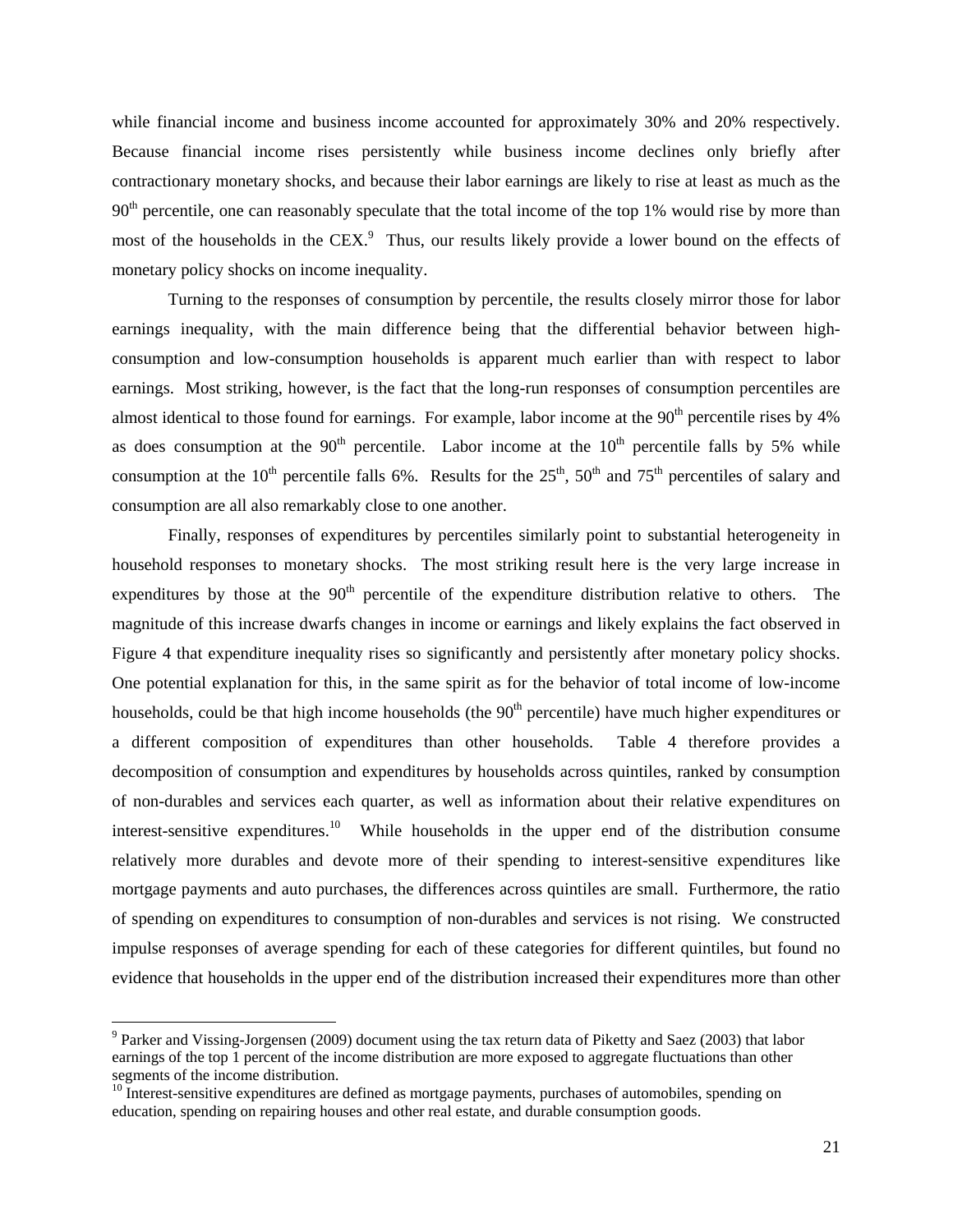households after contractionary shocks. Hence, the greater response of expenditures for those at the 90<sup>th</sup> percentile of the expenditure distribution after monetary policy shocks cannot be explained via composition of spending across quintiles.

### **3.4 Distributional Mobility after Monetary Policy Shocks**

A potential caveat to the responses of specific percentiles of income and consumption distributions to monetary policy shocks is that it is not clear to what extent households are moving across the distribution. To assess mobility across the distribution, we construct time-varying quarterly transition probabilities for each quintile of the consumption distribution. These are defined as the fraction of consumers within each quintile who, in the next quarter, end up in another quintile. Figure 6 plots the time-varying transition frequencies of households staying within the same quintile of the consumption distribution from 1980Q1 until 2008Q4. One notable feature of these time series is that mobility has declined over time for each quintile other than the bottom one. For example, for the middle quintile, the frequency of remaining within that quintile from one quarter to the next has gone from approximately 35% in 1980 to nearly 45% in 2008. Furthermore, mobility at the bottom end of the distribution is limited: the frequency at which people in the lowest quintile move to the middle quintile or above has been approximately 5% each quarter over this time period.

 To assess whether monetary policy shocks have significant effects on these transition frequencies, we estimate equation (2) in levels for each series using the squared monetary policy innovations. The latter enable us to identify whether monetary policy shocks, be they positive or negative, lead to increased movements across the distribution. We present impulse responses in the right column of Figure 6. One finding is that there is little persistence in the effects of monetary policy shocks on transition probabilities: after two years, almost none of the estimates are different from zero. A second finding is that monetary policy shocks cause some increased movement within the distribution: the frequency of households remaining within the same quintile declines for all quintiles. These results therefore suggest one reason why the impulse responses for different percentiles of the total income and labor earnings distribution appear so volatile over the first two years: there is likely significant movement within the distribution in the quarters immediately following monetary policy shocks. However, as this increased mobility fades after two years, the responses of the percentiles converge to more stable outcomes. Consistent with this, the responses for percentiles of the expenditures and consumption distributions, which control for composition effects, are much more stable through the first two years of impulse responses than are those of the earnings and income distributions.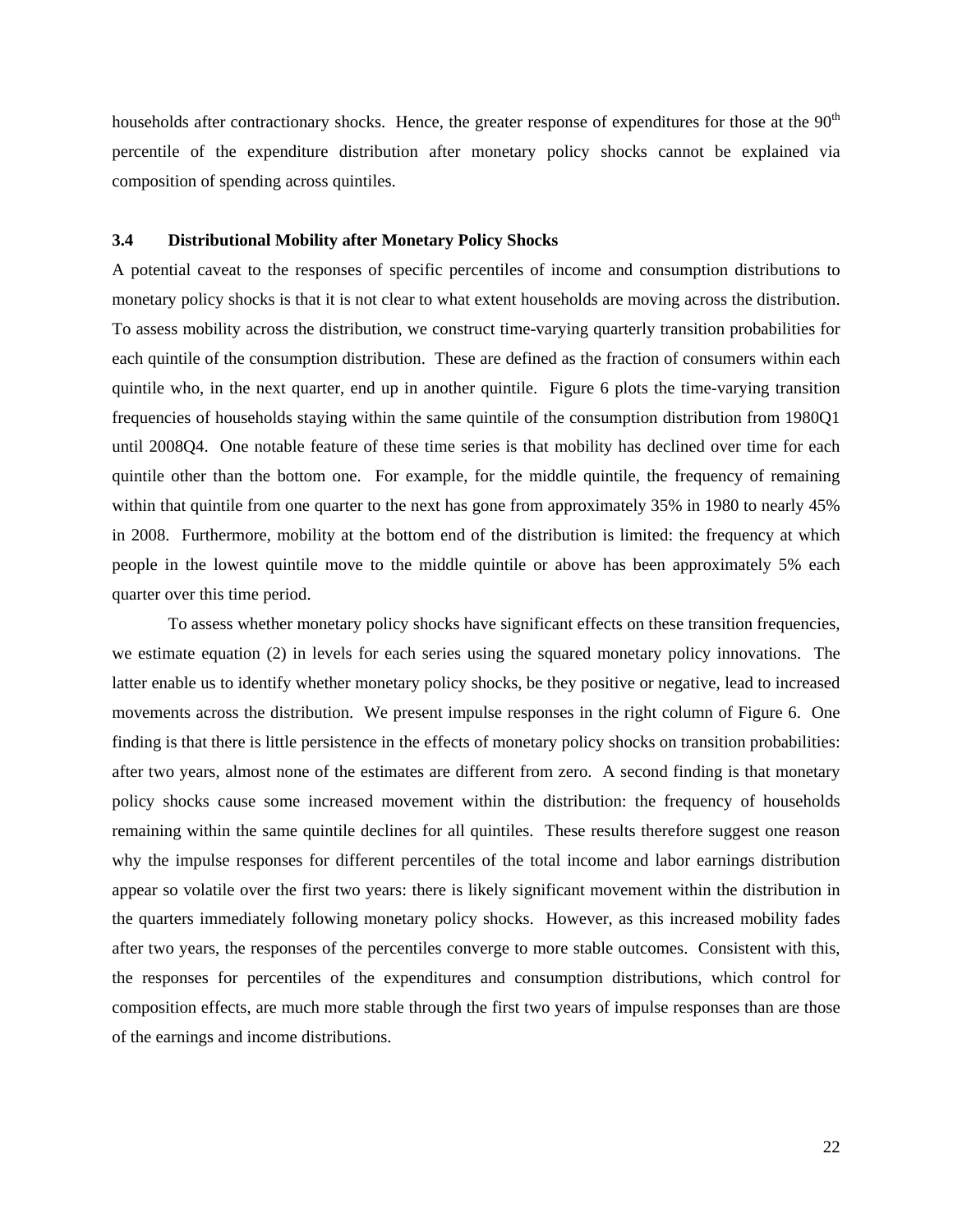#### **3.5 How Important Is The Contribution of Monetary Policy Shocks to Inequality?**

In this section, we consider the extent to which monetary policy shocks can account for the dynamics of income and consumption inequality in the U.S. That is, whereas the previous section focused on characterizing whether monetary policy shocks affect inequality, we now turn to the question of assessing the economic importance of this relationship. We do so in two ways. First, we consider the share of the variance in inequality which can be accounted for by monetary policy shocks over this time period. Second, we assess the historical contribution of monetary policy shocks to actual dynamics of U.S. economic inequality.

 The fraction of the variance in inequality at different horizons which can be accounted for by monetary policy shocks can be recovered directly from estimates of equation (2). This measure therefore provides one metric of the extent to which monetary policy shocks are quantitatively important in driving inequality dynamics. The results from the variance decompositions, using Gini coefficients, crosssectional standard deviations and  $90^{th} - 10^{th}$  percentiles for inequality, are presented in Figure 7 for total income, labor earnings, total expenditures, and consumption inequality. We present the one-standard confidence intervals of the variance decompositions, based on the distribution of coefficient estimates in (2), as well as the median estimate. The results point to relatively large contributions of monetary policy shocks to inequality dynamics: most of the estimates are between 10% and 20%. While the exact values differ across inequality measures, these results are consistent with monetary policy shocks playing a nontrivial role in accounting for inequality dynamics in the U.S. For comparison, Appendix Figure 5 plots equivalent variance decompositions for macroeconomic variables over the same time period. With the exception of short-term interest rates and financial income, the contribution of monetary policy shocks to the variance of these variables is also in the 10-20% range for most forecasting horizons. Thus, the contribution of monetary policy to inequality dynamics is in line with its effects on other macroeconomic variables.

As a second way to assess whether the impulse responses of inequality are economically significant, we consider the extent to which monetary policy shocks since 1980 can account for the historical variation in U.S. income and consumption inequality. To do so, we use the predicted changes in income, salary, expenditure and consumption inequality due to monetary policy shocks from our estimates of equation (2), accumulate them over time and compare them to the actual evolution of inequality measures. We normalize both the predicted and actual series by the trend growth rate of each historical inequality measure to avoid assigning trend growth rates from estimated constants in equation (2) as a contribution of monetary policy shocks. In addition, we average both actual and predicted variables over the previous and subsequent quarter values. This is done to downplay very high-frequency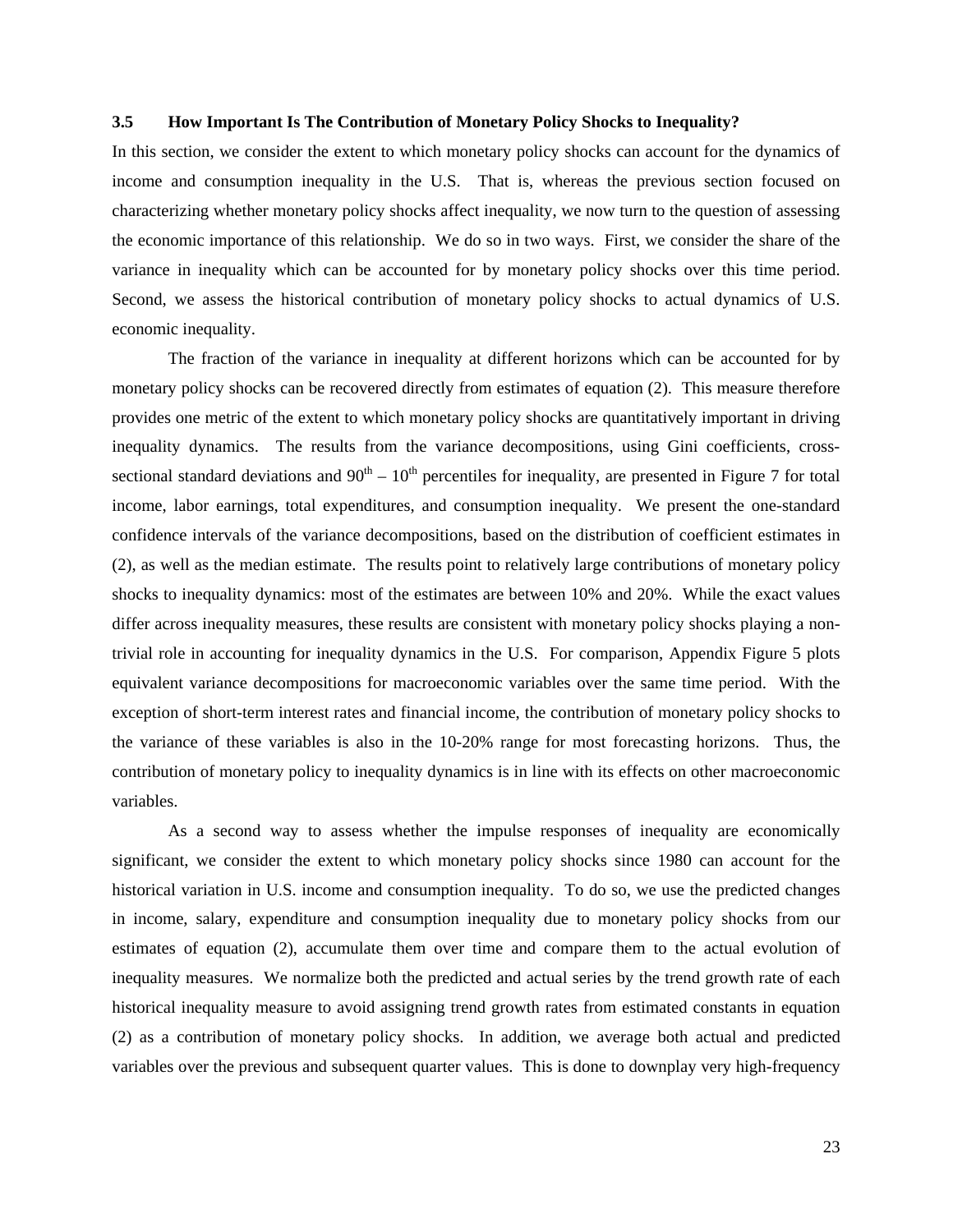variation in inequality measures and to emphasize business cycle variation in inequality. Both the detrending and the averaging are done after the estimation.

 Figure 8 presents the results using the cross-sectional standard deviation measures of inequality, with other measures yielding qualitatively similar results. First, monetary policy shocks appear to account for very little of the variation in income, earnings and expenditure inequality until the mid-1990s, with the exception of income inequality for which some of the higher frequency variation in the very early 1980s is consistent with movements induced by monetary policy shocks. Second, monetary policy shocks can account for some of the gradual changes in income and earnings inequality, particularly since the mid-1990s, including the gradual reversion to trend that occurred until 2004, the increase in income and earnings inequality in 2005-2006 during which monetary policy shocks were systematically contractionary, as well as the decline in income and earnings inequality lasting into 2008 while monetary policy shocks were distinctly expansionary. The results are even more striking with consumption inequality: monetary policy shocks account for many of the short-lived deviations from trend in the 1980s and can almost fully account for the behavior of consumption inequality since 2000. Interestingly, monetary policy shocks account for very little of the variation in expenditure inequality over this time period, with the exception of the decline since 2005. For the rest of the sample, there is very little correlation between actual movements in expenditure inequality and predicted changes due to monetary policy shocks.

#### **IV Wealth Redistribution in Response to Monetary Policy Shocks**

While the previous section documented heterogeneity in labor income responses to monetary policy shocks, as well as heterogeneity in sources of income across individuals, discussion of the distributional effects of monetary policy actions frequently focuses on three additional channels. First, if households hold different portfolios and some financial assets are more protected against inflation surprises than others, then monetary policy actions can, via their effects on inflation, cause a reallocation of wealth across agents, as emphasized in Erosa and Ventura (2002) and Albanesi (2007). A second redistributive channel stems from segmented financial markets: if some agents frequently trade in financial markets and are affected by changes in the money supply prior to other agents who are less involved in financial markets as in Ledoit (2009) and Williamson (2009), then contractionary monetary policy shocks should redistribute wealth from those connected to the markets toward the unconnected agents. If those agents which participate actively in financial trades have higher income and consumption than unconnected agents on average, then consumption inequality should fall after contractionary monetary policy shocks. Unfortunately, the CEX does not include reliable data on the cash holdings of households nor does it include information that would allow us to identify which households are most connected to financial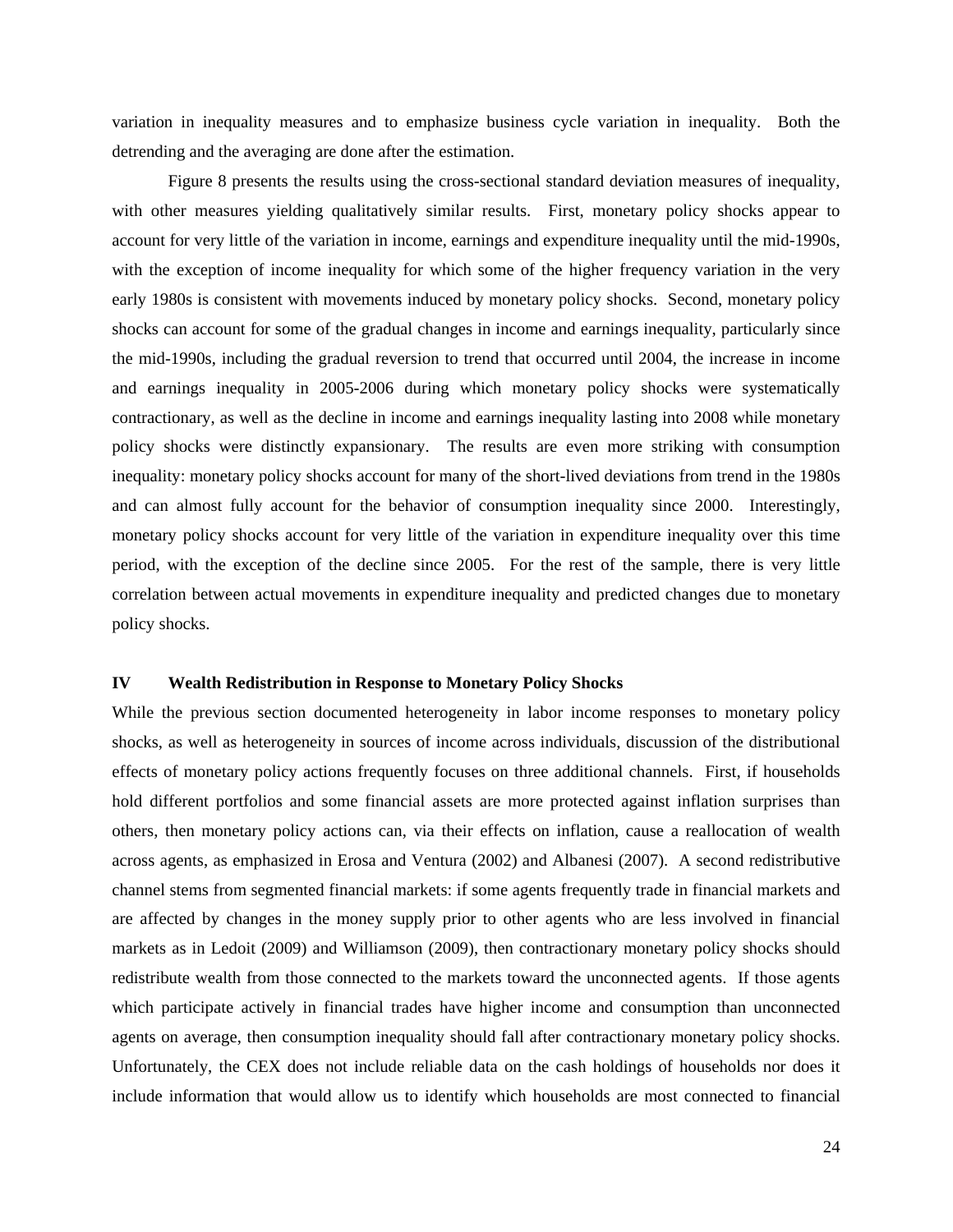markets, such as those working for the financial industry. However, to the extent that both channels point toward contractionary monetary policy shocks lowering consumption inequality, the fact that our baseline results go precisely in the opposite direction suggests that these channels, if present, must be significantly weaker than the labor earnings channel.

In addition, because monetary policy actions alter real interest rates in the short run, they will have redistributive effects on savers and borrowers as in Doepke and Schneider (2006): since contractionary policy shocks represent a transfer from borrowers (low net-worth) to savers (high networth), one might expect to see disproportionate increases in the expenditures of borrowers. While the CEX does not include reliable data on the net wealth position of households, we can still assess this channel by restricting our attention to households with those characteristics identified by Doepke and Schneider (2006) as being closely associated with high net-worth and low net-worth households. Specifically, they argue that the main losers from inflation are "rich, old households" while the main winners are "young, middle-class households with fixed-rate mortgage debt." In the context of the CEX, we therefore restrict the sample to two groups: 1) low net-worth households are defined as aged 30-40 year-old white households with a male head in the household, no financial income, and positive mortgage payments, 2) high net-worth households are defined as aged 55-65 years white households with a male head in the household, positive financial income, and no mortgage payments. We restrict the first two categories to be white households with a male head in the household to limit the possible sources of differences between the two categories without unduly restricting the number of households in each group (as would be the case, for example, if we imposed restrictions on education levels).

For each set of households, we then construct measures of mean (log) income and expenditures as well as subcategories of each. Impulse responses for each group are constructed using equation (2) as before. The results, plotted in Figure 9, support the redistribution of nominal wealth effect in generating heterogeneity in consumption and total expenditures. While there is little evidence that either labor earnings or total income responses differ across the two groups, the high net-worth households display increases in consumption and total expenditures relative to low net-worth households, consistent with a redistributive effect of monetary policy. In addition, because high net-worth households are, on average, in the upper end of the income and consumption distributions, this channel will tend to reinforce the positive effects of contractionary monetary policy shocks on income and consumption inequality.

#### **V Permanent Changes in Monetary Policy**

In assessing the effects of monetary policy shocks on inequality, we have followed the approach of Romer and Romer (2004) because their identification procedure has a number of advantages over previous attempts to do so. First, the use of changes in the FFR target decided upon specifically at FOMC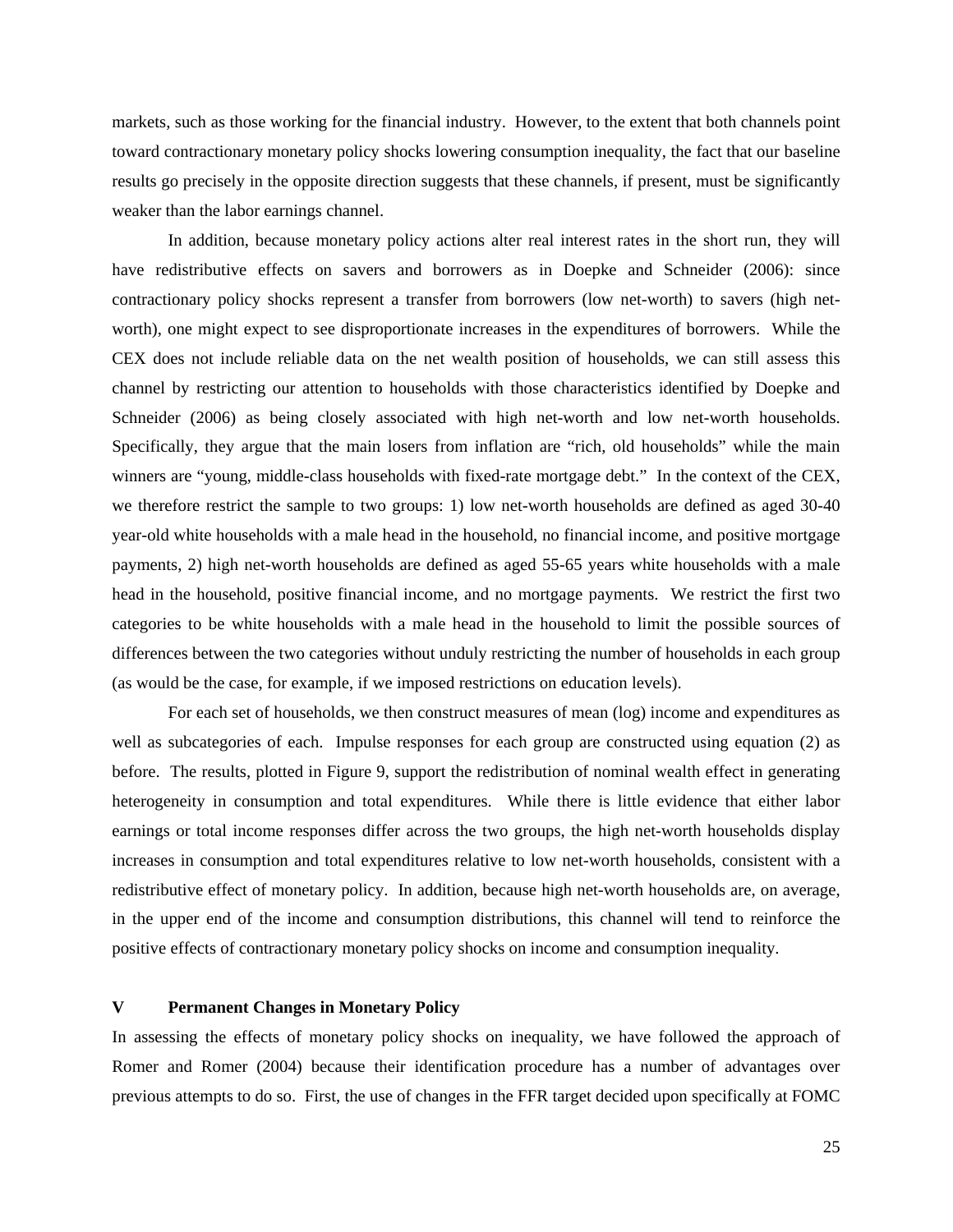meetings mitigates the possibility of including day-to-day changes in the FFR which have little to do with monetary policy. Second, policy changes are purged of anticipatory effects by controlling for the realtime forecasts of the staff of the Federal Reserve. The resulting shocks should identify changes in policy which are not taken in response to economic conditions. As emphasized by RR, their procedure is not designed to characterize the reaction function of the Fed and therefore the identified innovations reflect a number of potential sources: the evolution of the Fed's operating procedures, policymakers' evolving beliefs about the workings of the economy, variation in the Fed's objectives, political pressures, and responses to other factors. Some of these changes could be interpreted as innovations to the central bank's policy rule (i.e. its systematic behavior) –for example if a new Chairman dislikes inflation more than a previous one– while others would more appropriately be characterized as transitory deviations from a policy rule (for example, political pressures at the time of an election). RR deliberately do not attempt to separate out these different sources to maintain as much variation in the shocks, but a caveat to this is that different sources of shocks may yield very different economic responses. In particular, one might expect permanent changes in monetary policy to have more pronounced effects than transitory changes. And if different forms of monetary policy actions affect inequality differently, then using a composite shock measure such as that of RR may understate the effects of monetary policy on inequality.

 As a result, we want to assess whether similar qualitative results obtain using a narrower but more persistent type of monetary policy action: changes in the Federal Reserve's target rate of inflation. Because of the inability to directly observe the historical inflation target of the Federal Reserve, we consider two different estimates of this measure. First, following Coibion and Gorodnichenko (2011), we posit a reaction function for the central bank:

$$
i_t = (1 - \rho_{1,t} - \rho_{2,t}) [F_t r r_t^n + \varphi_{\pi,t} (F_t \pi_{t+1} - \bar{\pi}_t) + \varphi_{gy,t} (F_t g y_t - \bar{g} \bar{y}) + \varphi_{x,t} x_t] + \rho_{1,t} i_{t-1} + \rho_{2,t} i_{t-2} + v_t
$$
(3)

according to which the central bank moves interest rates with its perception of the natural rate of interest  $F_t r_t^n$ , and also responds to deviations of expected inflation  $F_t \pi_{t+1}$  from its potentially time-varying target  $\bar{\pi}_t$ , deviations of expected output growth from its target  $(F_t gy_t - \overline{gy})$ , and the output gap  $(x_t)$ . In addition to allowing for time variation in the intercept, we allow for variation in the target level of inflation, in the response coefficients to macroeconomic conditions, and in the degree of interestsmoothing. Each time-varying coefficient is assumed to follow a random walk process as in Boivin (2006). We estimate the coefficients of this reaction function as in Kozicki and Tinsley (2009) and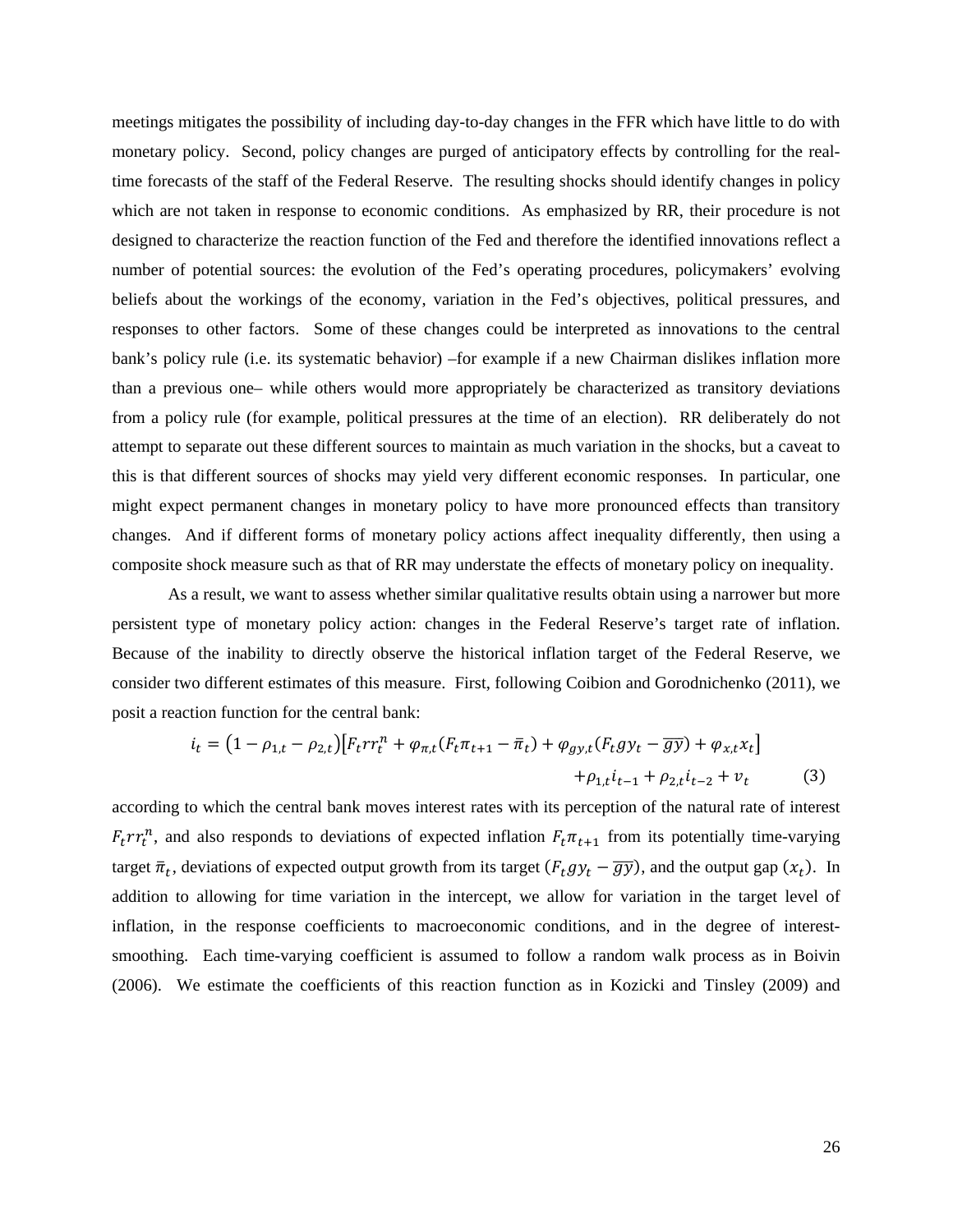Coibion and Gorodnichenko (2011, CG henceforth) using data from 1969 to 2008 at the frequency of FOMC meetings using real-time forecasts of inflation, output growth and the output gap.<sup>11</sup>

As an alternative measure, we also use the inflation target estimated by Ireland (2006). Ireland uses an otherwise standard small-scale New Keynesian model with a Taylor rule in which the target rate of inflation rate varies over time. He then estimates the parameters of the model by maximum-likelihood methods using data on output, prices, and interest rates, from which he recovers the implied time path of the Fed's target rate of inflation. Thus, whereas our first measure of target inflation comes from singleequation of a Taylor rule with time-varying coefficients in real-time Greenbook forecasts, Ireland's approach is the polar opposite: estimation of the entire structural model using final data for macroeconomic aggregates and no real-time forecasts.

 The two estimates of the Fed's target rate of inflation are plotted in Figure 10. Both approaches point toward rising inflation targets over the 1970s, peaking at approximately 8%. The two measures also pick up rapid declines in target inflation in the early 1980s, corresponding to the Volcker disinflation, and a prolonged subsequent decline in the target inflation rate over the course of the 1990s and 2000s, with the target rate of inflation reaching 2% in 2005 in both cases. At the same time, a number of qualitative differences are present: Ireland's measure points to a rapid increase in the inflation target starting around 1973, reaching 8% in late 1974 before declining to 6% in 1975. In contrast, the CG measure points to only a gradual increase in the inflation target during this time period. Second, while both measures reach maximum values of 8% prior to the Volcker disinflation, the Ireland measure begins to decline in 1981 while the CG measure continues to rise until the end of 1982, at which point it drops much more abruptly: 3% points over the course of just a few months.

 To assess the effects of changes in target inflation rates on inequality, we again estimate equation (2) for consumption and income inequality measures but now using either measure of shocks to the inflation target rather than RR shocks. The results for cross-sectional standard deviations, for a 1% point decrease in the inflation target, are plotted in the top row of Figure  $11<sup>12</sup>$  First, both inflation target measures yield statistically significant responses in which disinflations raise long-run levels of both income and consumption inequality, with only the response of total income inequality to CG shocks being

 $11$  Because Greenbook forecasts are only available until the end of 2006, we use consensus forecasts from Blue Chip Economic Indicators for FOMC meetings in 2007 and 2008. The latter do not include forecasts of the output gap but do include unemployment forecasts. We generate forecasts of the output gap for 2007 and 2008 by first constructing historical real-time Greenbook forecasts of the unemployment gap (the difference between GB forecasts of UE and GB estimates of the NAIRU) from 1997 to 2006, estimate the historical (linear) relationship between GB forecasts of the output gap and the unemployment gap, then use this version of Okun's Law embedded in GB forecasts to convert the unemployment gaps in BCEI forecasts (the consensus forecast of unemployment minus the real-time estimates of the NAIRU from the Survey of Professional Forecasters) into output gap forecasts. See Coibion and Gorodnichenko (2011) for details on constructing the dynamics of the real interest rate.  $12$  Results for other measures are similar and available upon request.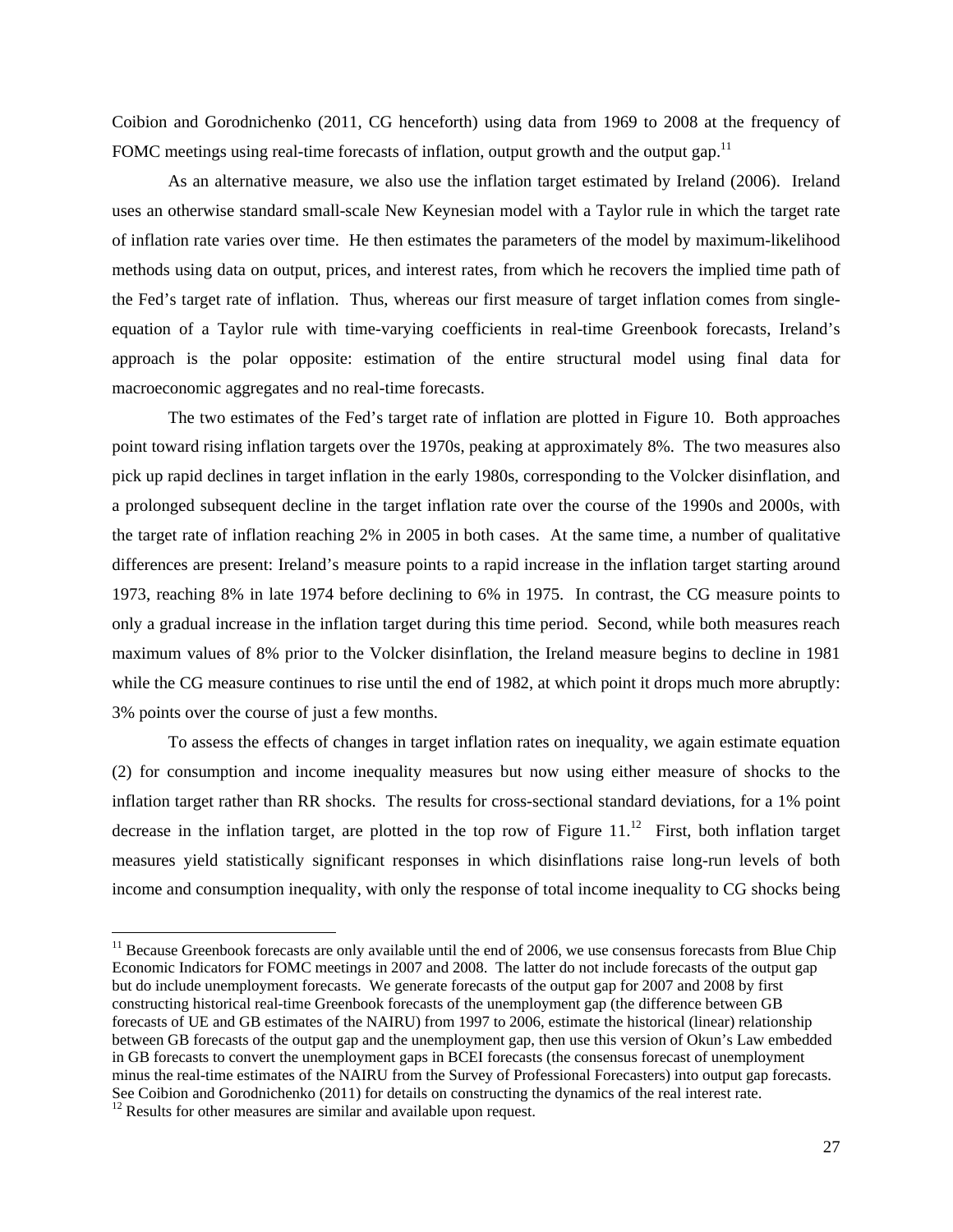marginally significant. Second, the estimated effects are quantitatively similar across income and consumption measures, with inequality of each type rising approximately 2%. Finally, while both the short-run and long-run dynamics are similar for consumption and expenditure inequality across the two measures, the short-run dynamics in income and earnings inequality differ more depending on which measure is used.

The middle row of Figure 11 presents the contribution of shocks to the inflation target to the forecast error variance of each inequality measure. These are around 10-20% at different horizons, in line with the baseline estimates using RR shocks, and even higher in the case of consumption. This suggests that inflation target shocks, by themselves, can account for a significant proportion of the variation in inequality measures. The bottom row of Figure 11 then presents the historical contribution of target inflation shocks to inequality. In the case of consumption and expenditure inequality, both measures of target inflation point to very important contributions of monetary policy: the disinflation of the early 1980s generates a very large increase in these forms of inequality which can readily account for the persistently high levels of inequality (relative to trend) in the mid-1980s and 1990s. In the case of income and earnings inequality, Ireland's measure of target inflation shocks can fully account for the large increase in these forms of inequality in the early 1980s and its persistence. In contrast, the CG measure accounts for only a fraction of the variation in income and earnings inequality, likely because the dramatic decline in target inflation in the CG measure occurs too late to explain the early 1980s increase in income inequality. $13$ 

 The finding that persistent disinflations have raised income inequality in the U.S. is at odds with a number of papers documenting a positive relationship between inequality and inflation across countries (e.g. Easterly and Fischer 2001, Albanesi 2007, Romer and Romer 1998). On the one hand, because these papers primarily focus on cross-country correlations over extended periods of time, the positive correlation could reflect confounding factors. For example, countries with greater inequality could be more liable to adopt populist policies including higher inflation. In contrast, we focus on the conditional response of inequality to disinflationary policies, thereby mitigating concerns about other factors driving the correlation. Alternatively, the apparent conflict between our results and these prior papers could reflect our focus on U.S. economic conditions since 1980 rather than cross-country

<sup>&</sup>lt;sup>13</sup> We also considered how inflation target shocks affect different sides of the distribution. Results are in Appendix Figure 6. For consumption, both measures indicate that the low end of the distribution fares no worse than the median, but the high-end of the distribution fares better. For expenditures, both measures yield the result that the bottom end of the distribution falls further below the median, but deliver conflicting results for the upper end of the distribution. For total income and labor earnings inequality however, both measures of the inflation target yield the finding that the source of the rise in both forms of inequality after contractionary shocks is a relative decline in the incomes and labor earnings of the  $10<sup>th</sup>$  percentile relative to the median, whereas the  $90<sup>th</sup>$  percentiles fare little better than the median. This suggests that, unlike using the broader measure of RR shocks, households in the bottom half of the income distribution bear a disproportionate share of the effects of disinflationary policies on income.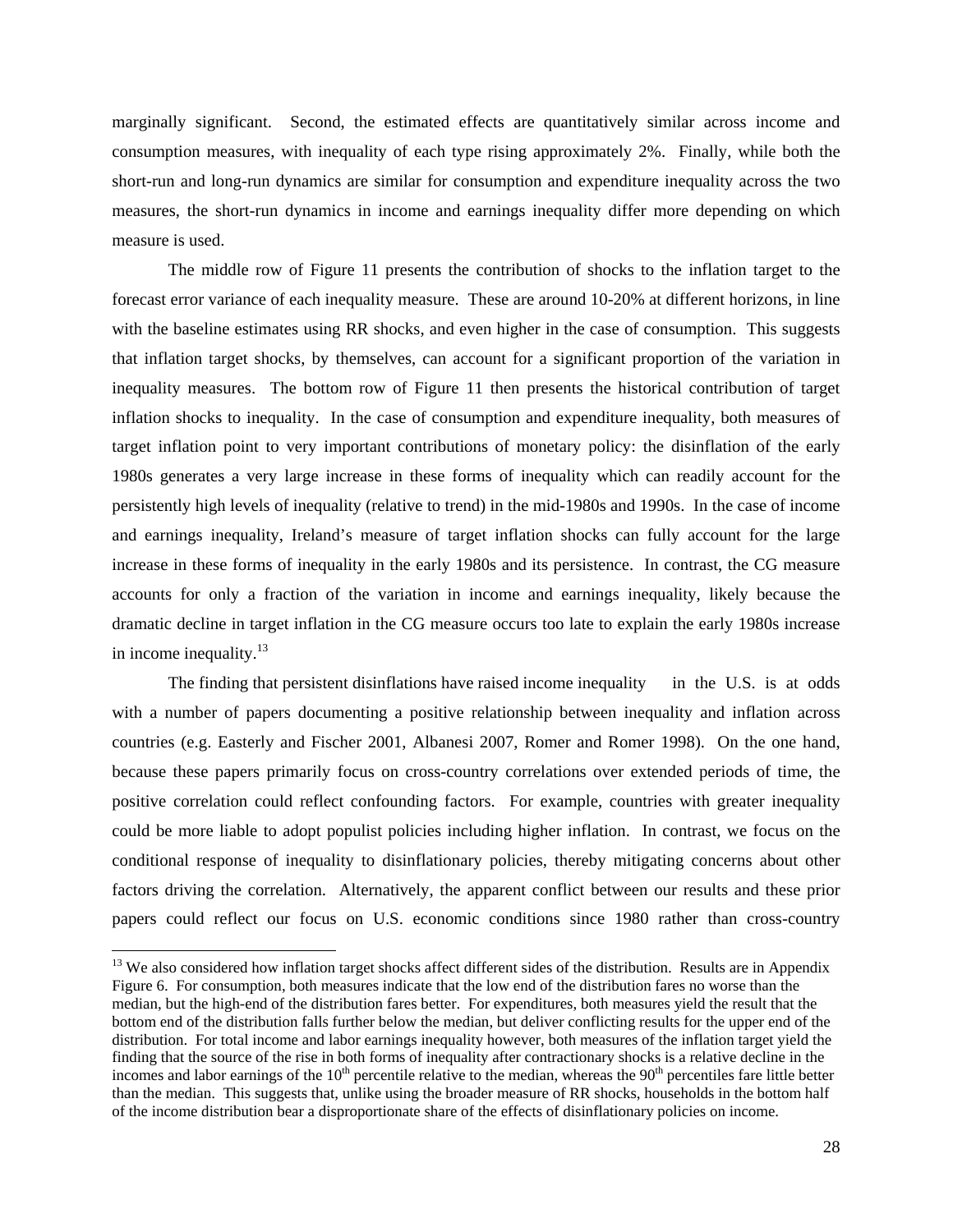comparisons. For example, one might expect the strength of the portfolio channel –in which low-income households hold relatively more currency and are therefore more susceptible to inflation– to be stronger in countries with less developed financial systems than the U.S. Similarly, cross-country heterogeneity in labor market institutions, transfer systems, and skill distributions, among many other factors, would affect the relative strength of the different channels through which (dis)inflationary policies affect income and consumption distributions. Hence, one should be wary of drawing broad conclusions about whether higher inflation necessarily increases or decreases economic inequality across different countries or time periods, particularly in the presence of other significant institutional changes.

#### **VI Conclusion**

Recent events have brought both monetary policy and economic inequality to the forefront of policy issues. At odds with the common wisdom of mainstream macroeconomists, a tight link between the two has been suggested by a number of people, ranging widely across the political spectrum from Ron Paul and Austrian economists to Post-Keynesians such as James Galbraith. But while they agree on a causal link running from monetary policy actions to rising inequality in the U.S., the suggested mechanisms vary. Ron Paul and the Austrians emphasize inflationary surprises lowering real wages in the presence of sticky prices and thereby raising profits, leading to a reallocation of income from workers to capitalists. In contrast, post-Keynesians emphasize the *dis*inflationary policies of the Federal Reserve and their disproportionate effects on employment and wages of those at the bottom end of the income distribution.

 We shed new light on this question by assessing the effects of monetary policy shocks on consumption and income inequality in the U.S. Contractionary monetary policy shocks appear to have significant long-run effects on inequality, leading to higher levels of income, labor earnings, consumption and total expenditures inequality across households, in direct contrast to the directionality advocated by Ron Paul and Austrian economists. Furthermore, while monetary policy shocks cannot account for the trend increase in income inequality since the early 1980s, they appear to have nonetheless played a significant role in cyclical fluctuations in inequality and some of the longer-run movements around the trends. This is particularly true for consumption inequality, which is likely the most relevant metric from a policy point of view, and expenditure inequality after changes in the target inflation rate. To the extent that distributional considerations may have first-order welfare effects, our results point to a need for models with heterogeneity across households which are suitable for monetary policy analysis. While heterogeneous agent models with incomplete insurance markets have become increasingly common in the macroeconomics literature, little effort has, to the best of our knowledge, yet been devoted to considering their implications for monetary policy. In light of the empirical evidence pointing to non-trivial effects of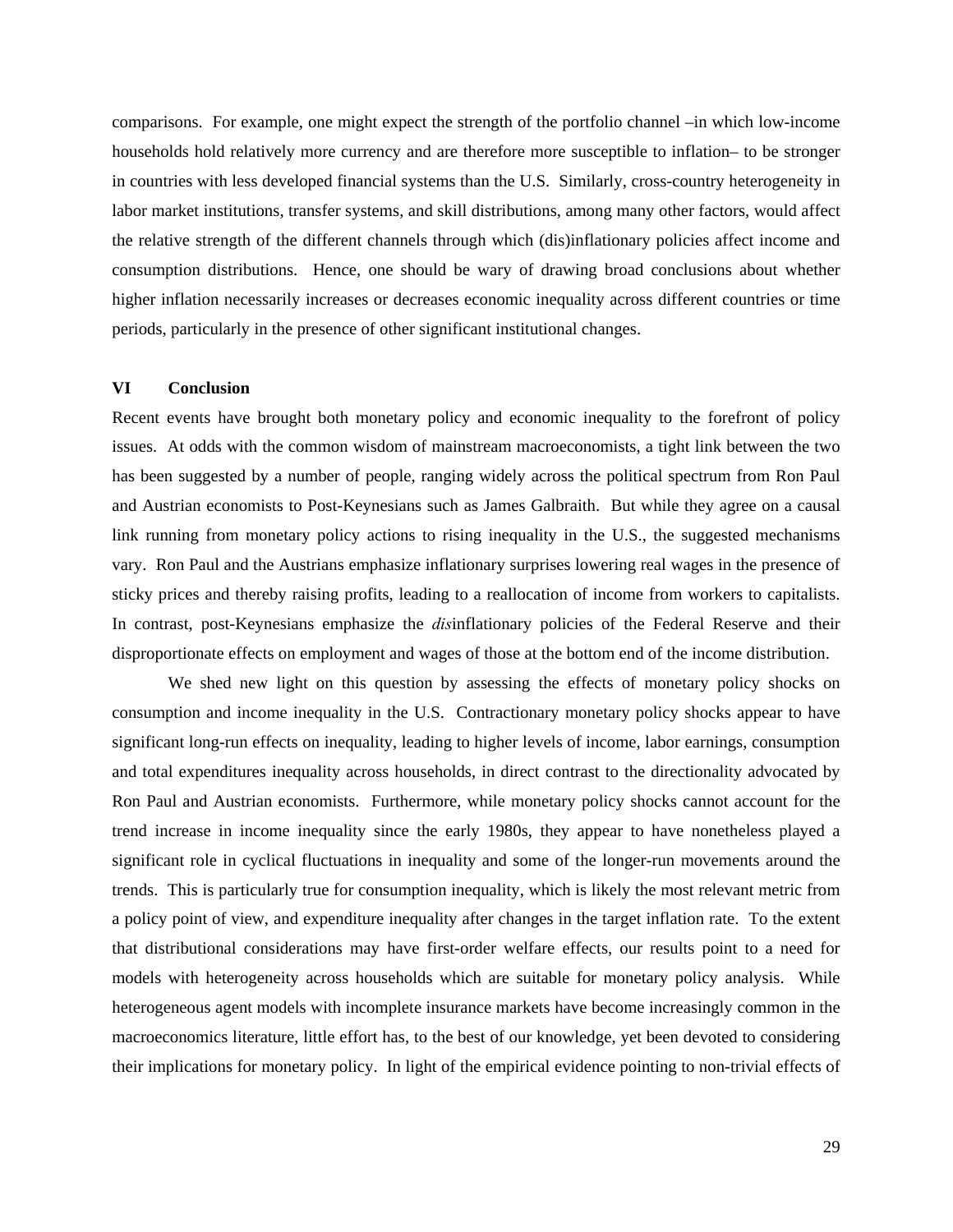monetary policy on economic inequality, this seems like an avenue worth developing further in future research.

 Specifically, the dynamic responses to monetary policy shocks point toward two key channels that appear to be empirically important. First, monetary policy shocks have effects on labor earnings which vary systematically across the income distribution: labor income rises at the upper end of the distribution and falls at the lower end. Given that monetary policy shocks operate primarily through interest rates, this would suggest that modeling the complementarity/substitutability of capital with different forms of labor (such as skilled or unskilled) could go some way in accounting for these patterns. Alternatively, this heterogeneity could reflect different age profiles and associated labor supply elasticities or complementarities between labor and consumption. Identifying this causal link would be an important step in better understanding the relationship between monetary policy, income inequality, and economic outcomes.

Second, the disproportionate increase in expenditures for those at the upper end of the expenditure distribution relative to income changes suggests the possibility of significant wealth transfers via unexpected changes in interest rates and inflation. We document that the response of consumption and expenditures by high net-worth households is larger than that of low net-worth households in the data, consistent with the redistributive effects in Doepke and Schneider (2006). While the data limitations of the CEX make the identification of high and low net-worth households tentative, our results do suggest that household balance sheets may play an important link in the monetary transmission mechanism. In contrast, while the CEX data do not allow us to directly quantify the portfolio and financial market segmentation redistribution channels, their counterfactual predictions of consumption inequality falling after contractionary monetary policy shocks suggests that these channels, if present, are quantitatively small relative to the other channels linking economic inequality and monetary policy in the U.S.

 Finally, the sensitivity of inequality measures to monetary policy actions points to even larger costs of the zero-bound on interest rates than is commonly identified in representative agent models. Nominal interest rates hitting the zero-bound in times when the central bank's systematic response to economic conditions calls for negative rates is conceptually similar to the economy being subject to a prolonged period of contractionary monetary policy shocks. Given that such shocks appear to increase income and consumption inequality, our results suggest that standard representative agent models may significantly understate the welfare costs of zero-bound episodes.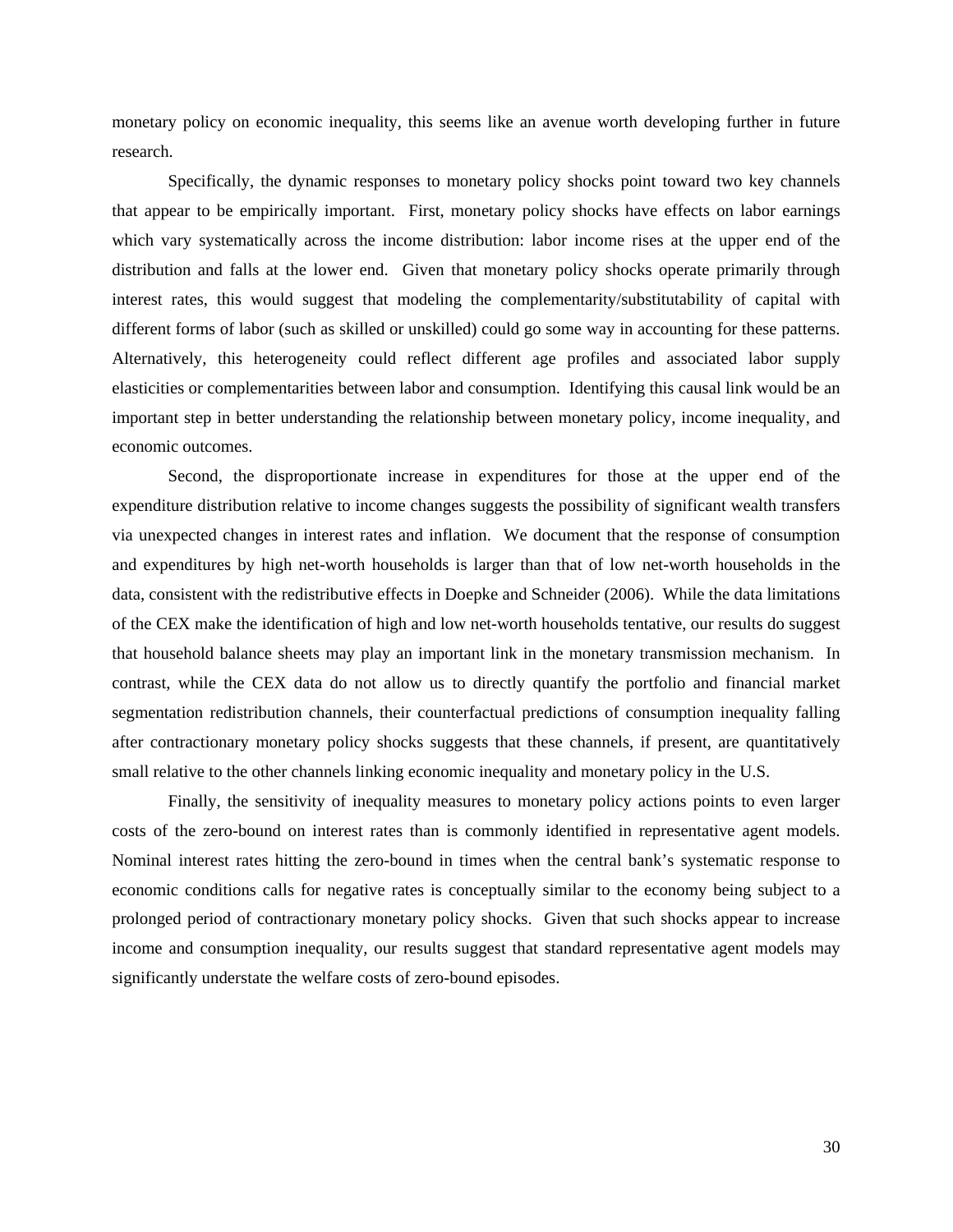#### **References**

- Aguiar, Mark and Mark Bils, 2011. "Has Consumption Inequality Mirrored Income Inequality?" NBER Working Paper 16807.
- Albanesi, Stefania, 2007. "Inflation and inequality," *Journal of Monetary Economics*, 54(4) 1088-1114.
- Attanasio, O.P. 2003. "Consumption Inequality: What we know and what we can learn from it," Lecture to the Annual Meeting of the Society of Economic Dynamics, New York, June 2002
- Attanasio, Orazio, Erich Battistin, and Hidehiko Ichimura Boivin 2006. "What really happened to consumption inequality in the US?" NBER Working Paper 10338.
- Attanasio, Orazio, Erik Hurst, and Luigi Pistaferri, 2012. "The Evolution of Income, Consumption and Leisure Inequality in the U.S., 1980-2010." NBER Working Paper 17982.
- Bernanke, Ben S., and Kenneth N. Kuttner. "What Explains the Stock Market's Reaction to Federal Reserve Policy?" *Journal of Finance* 60(3): 1221-1257, June 2005 ,
- Boivin, Jean, 2006. "Has U.S. Monetary Policy Changed? Evidence from Drifting Coefficients and Real-Time Data," *Journal of Money, Credit and Banking* 38(5), 1149-1173.
- Boivin, Jean and Marc P. Giannoni. 2006. "Has Monetary Policy Become More Effective?" *Review of Economics and Statistics* 88(3), 445-462.
- Bound, John and George Johnson, 1992. "Changes in the Structure of Wages in the 1980s: An Evaluation of Alternative Explanations." *American Economic Review* 83 (June), 371-392.
- Card, David, 2001. "The Effect of Unions on Wage Inequality in the U.S. Labor Market," *Industrial and Labor Relations Review* 54(2), 296-315.
- Carpenter, Seth B. and William M. Rodgers III, 2004. "The Disparate Labor Market Impacts of Monetary Policy," *Journal of Policy Analysis and Management* 23(4), 813-830.
- Christiano, Lawrence J., Martin Eichenbaum, and Charles L. Evans, 1999. "Monetary policy shocks: What have we learned and to what end?" Handbook of Macroeconomics, in: J. B. Taylor and M. Woodford (ed.), Handbook of Macroeconomics, edition 1, volume 1, chapter 2, pages 65-148 Elsevier.
- Christiano, Lawrence, Martin Eichenbaum, and Charles Evans, 2005. "Nominal Rigidities and the Dynamic Effects of a Shock to Monetary Policy," *Journal of Political Economy* 113(1), 1-45.
- Clarida, Richard, Jordi Galí, and Mark Gertler, 2000. "Monetary Policy Rules and Macroeconomic Stability: Evidence and Some Theory," *Quarterly Journal of Economics* 115(1), 147-180.
- Cochrane, John H. and Monika Piazzesi, 2002. "The Fed and Interest Rates A High-Frequency Identification," *American Economic Review* 92(2), 90-95.
- Coibion, Olivier. 2012. "Are the effects of monetary policy shocks big or small?" forthcoming in the *American Economic Journal: Macroeconomics*.
- Coibion, Olivier and Yuriy Gorodnichenko. 2011. "Monetary Policy, Trend Inflation and the Great Moderation: An Alternative Interpretation," *American Economic Review* 101(1), 341-70.
- Congressional Budget Office, 2011. "Trends in the Distribution of Household Income Between 1979 and 2007." http://cbo.gov/sites/default/files/cbofiles/attachments/10-25-HouseholdIncome.pdf
- Doepke, Matthias and Martin Schneider, 2006. "Inflation and the Redistribution of Nominal Wealth," *Journal of Political Economy* 114(6) 1069-1097.
- Easterly, William and Stanley Fischer, 2001. "Inflation and the Poor," *Journal of Money, Credit and Banking*, 33(2) 160-78.
- Erosa, Andres and Gustavo Ventura, 2002. "On Inflation as a Regressive Consumption Tax," *Journal of Monetary Economic*s 49(4) 761-795.
- Feenberg, Daniel and Elisabeth Coutts, 1993. "An introduction to the TAXSIM model," *Journal of Policy Analysis and Management* 12(1) 189-194
- Feenstra, Robert, and Gordon Hanson, 2008. "Global Production Sharing and Rising Inequality: A Survey of Trade and Wages," Handbook of International Trade.
- Galbraith, James K., 1998. "With Economic Inequality for All," *The Nation*, Sept. 7-14.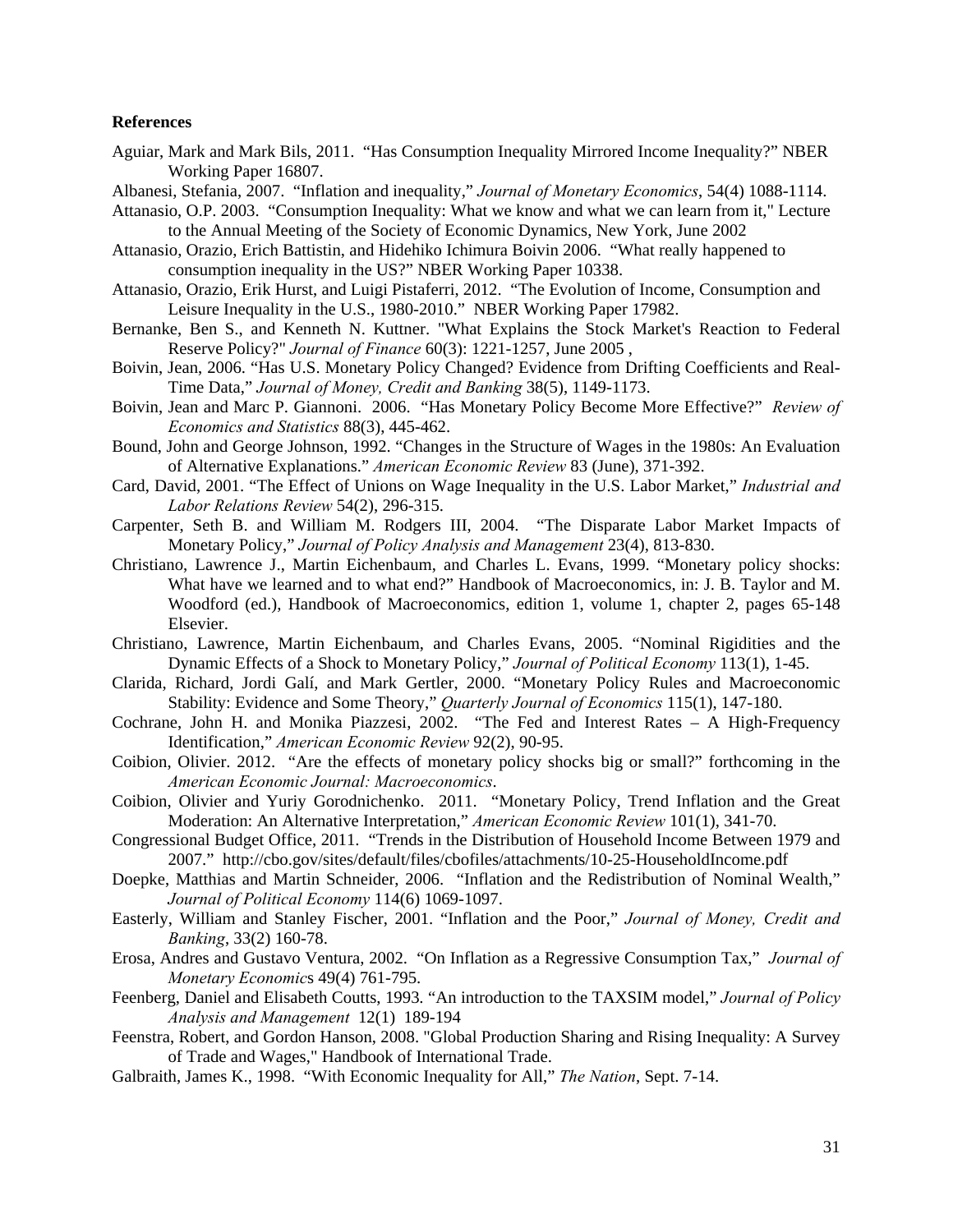- Galbraith, James K., 2007. "The Fed's Real Reaction Function: Monetary Policy, Inflation, Unemployment, Inequality – and Presidential Politics" University of Texas Inequality Project Working Paper 42.
- Gali, Jordi. 1999. Technology, Employment and the Business Cycle: Do Technology Shocks Explain Aggregate Fluctuations?" *American Economic Review* 89(1), 249-271.
- Heathcote, Jonathan, Fabrizio Perri, and Gianluca Violante, 2010. "Unequal We Stand: An Empirical Analysis of Economic Inequality in the U.S., 1967-2006." *Review of Economic Dynamics* 13(1) 15-51.
- Ireland, Peter N., 2006. "Changes in the Federal Reserve's Inflation Target: Causes and Consequences," *Journal of Money, Credit and Banking* 39(8) 1851-1882.
- Kilian, Lutz, 2009. "Not All Oil Price Shocks Are Alike: Disentangling Demand and Supply Shocks in the Crude Oil Market," *American Economic Review* 99(3) 1053-1069.
- Kozicki, Sharon and Peter A. Tinsley, 2009. "Perhaps the 1970s FOMC did what it said it did," *Journal of Monetary Economics*, 56(6) 842-855.
- Krueger, Dirk and Fabrizio Perri, 2005. "Does Income Inequality Lead to Consumption Inequality? Evidence and Theory," *Review of Economic Studies* 73(1) 163-193.
- Krueger, Dirk, Fabrizio Perri, Luigi Pistaferri, and Giovanni L. Violante, 2010. "Cross sectional Facts for Macroeconomists," *Review of Economic Dynamics* 13(1) 1-14.
- Kueng, Lorenz, 2012. "Tax News: Identifying the Household Consumption Response to Tax Expectations Using Municipal Bond Prices," Working Paper.
- Kumhof, M. and Romain Ranciere. 2011. "Inequality, Leverage, and Financial Crises," IMF Working Paper 10/268.
- Ledoit, Olivier. 2009. "The Redistributive Effects of Monetary Policy," Manuscript.
- Newey, Whitney K. and Kenneth D. West, 1987. "A Simple, Positive Semi-definite, Heteroskedasticity and Autocorrelation Consistent Covariance Matrix," *Econometrica* 55(3) 703-708.
- Pagan, Adrian, 1984. "Econometric Issues in the Analysis of Regressions with Generated Regressors," *International Economic Review* 25(1) 221-247.
- Parker, Jonathan A., 1999. "The Reaction of Household Consumption to Predictable Changes in Social Security Taxes," *American Economic Review* 89(4).
- Parker, Jonathan A. and Annette Vissing-Jorgensen, 2009. "Who Bears Aggregate Fluctuations and How?" *American Economic Review* 99(2), 399-405.
- Piketty, Thomas and Emmanuel Saez, 2003. "Income Inequality in the United States, 1913-1998," *Quarterly Journal of Economics* 118(1) 1-39.
- Rajan, R. 2010. "Fault Lines," Princeton University Press, Princeton N.J.
- Romer, Christina D. and David H. Romer, 1998. "Monetary Policy and the Well-Being of the Poor," in *Income Inequality: Issues and Policy Options* (Federal Reserve Bank of Kansas City), 159-201.
- Romer, Christina D. and David H. Romer, 2004. "A New Measure of Monetary Shocks: Derivation and Implications," *American Economic Review*, September 1055-1084.
- Romer, Christina D. and David H. Romer, 2010. "The Macroeconomic Effects of Tax Changes: Estimates Based on a New Measure of Fiscal Shocks," *American Economic Review*, 100(3), 763- 801.
- Taylor, John. 2007 "Housing and Monetary Policy," Speech at the Federal Reserve Bank of Kansas City Symposium on Housing, Housing Finance, and Monetary Policy.
- Taylor, John B. 1993. "Discretion versus policy rules in practice," *Carnegie-Rochester Conference Series on Public Policy* 39, pp. 195-214.
- Williamson, Stephen D., 2009. "Monetary Policy and Distribution," *Journal of Monetary Economics* 55(6), 1038-1053.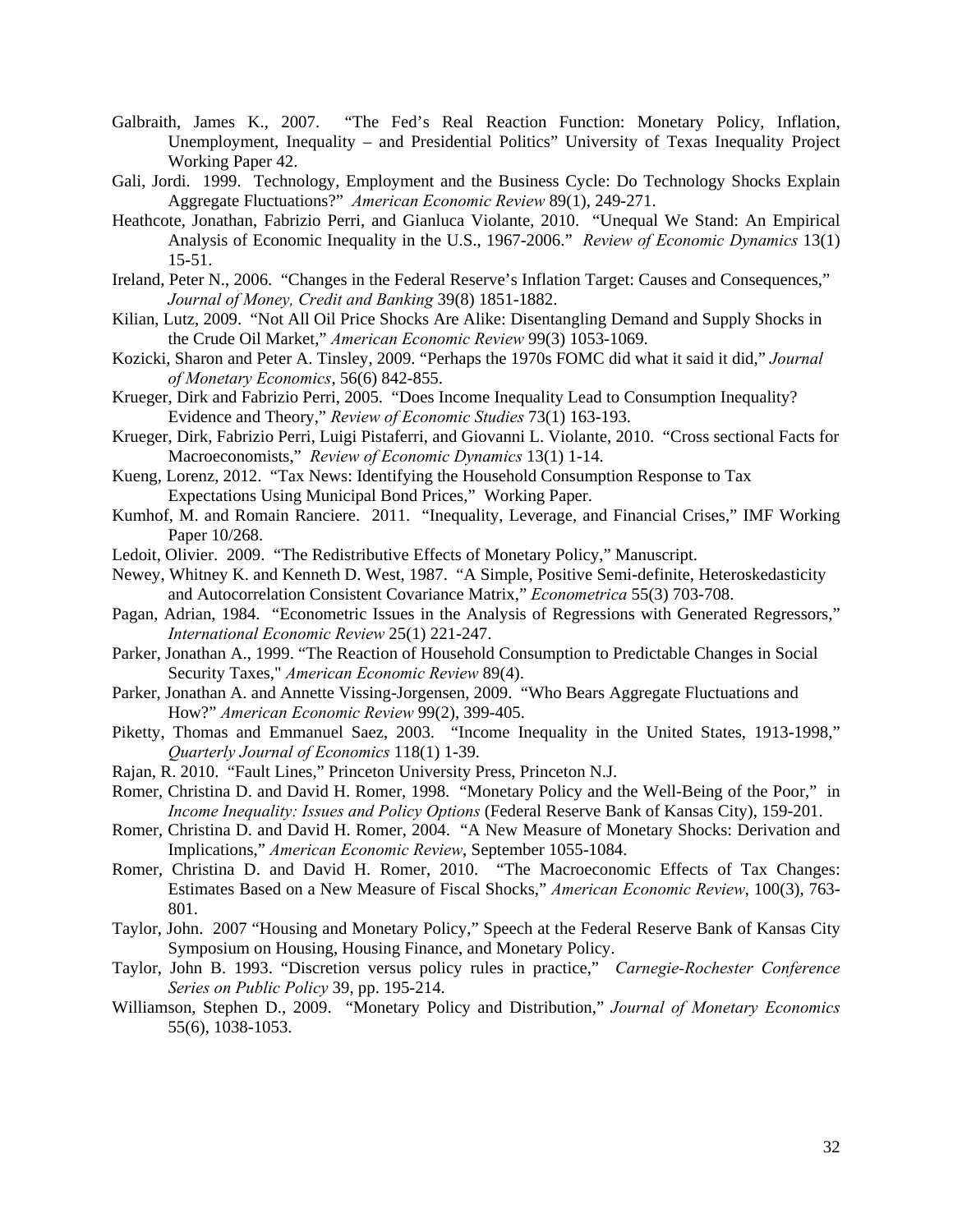

FIGURE 1: INEQUALITY IN TOTAL INCOME, LABOR EARNINGS, EXPENDITURES AND CONSUMPTION IN THE UNITED STATES. Panel A: Cross-Sectional Standard Deviations Panel B: Gini Coefficients

*Note*: All inequality measures are averaged over previous and subsequent quarters. See section 2.3 in the text.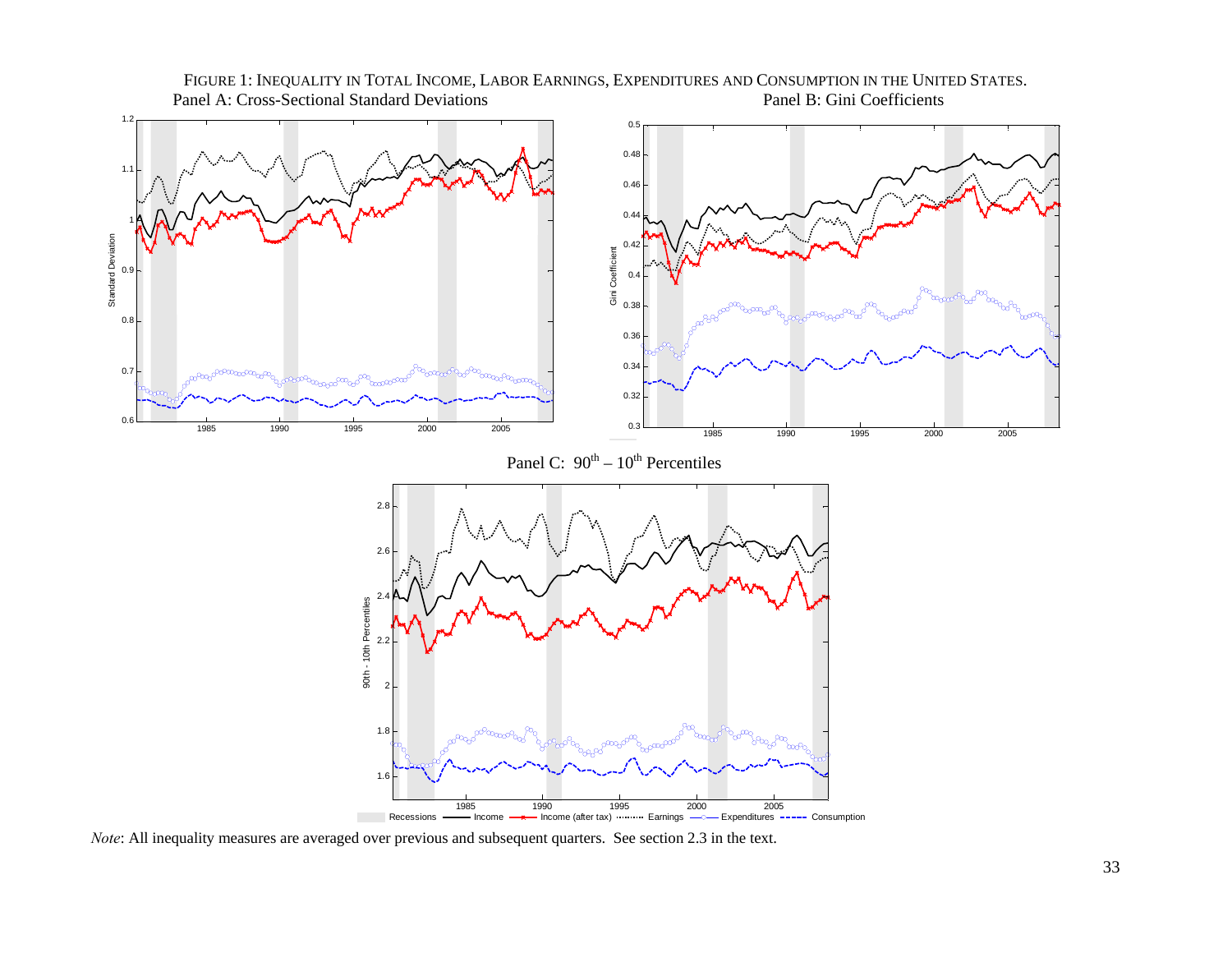### FIGURE 2: MONETARY POLICY SHOCKS



*Note*: The figure plots the quarterly sum of monetary policy shocks as identified in Romer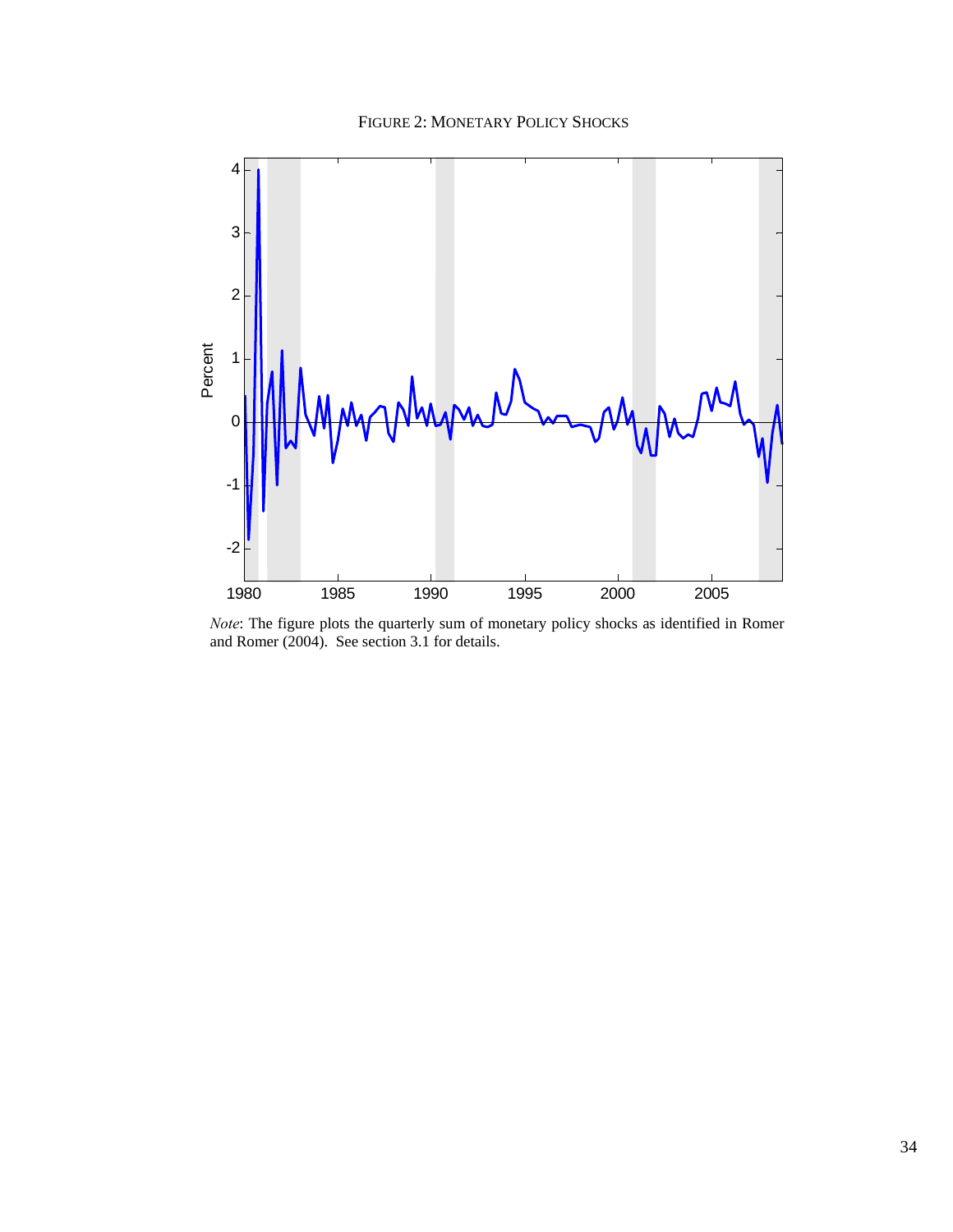

FIGURE 3: EFFECTS OF MONETARY POLICY SHOCKS ON MACROECONOMIC VARIABLES

*Note*: The figure presents impulse responses of macroeconomic variables to 100 b.p. monetary policy shocks. The grey shaded areas indicate one-standard deviation confidence intervals using data from 1969Q1 until 2008Q4. The light dashed lines are one standard deviation confidence intervals using data since 1980Q1, with the bold dashed line indicating point estimates. See section 3.1 for details.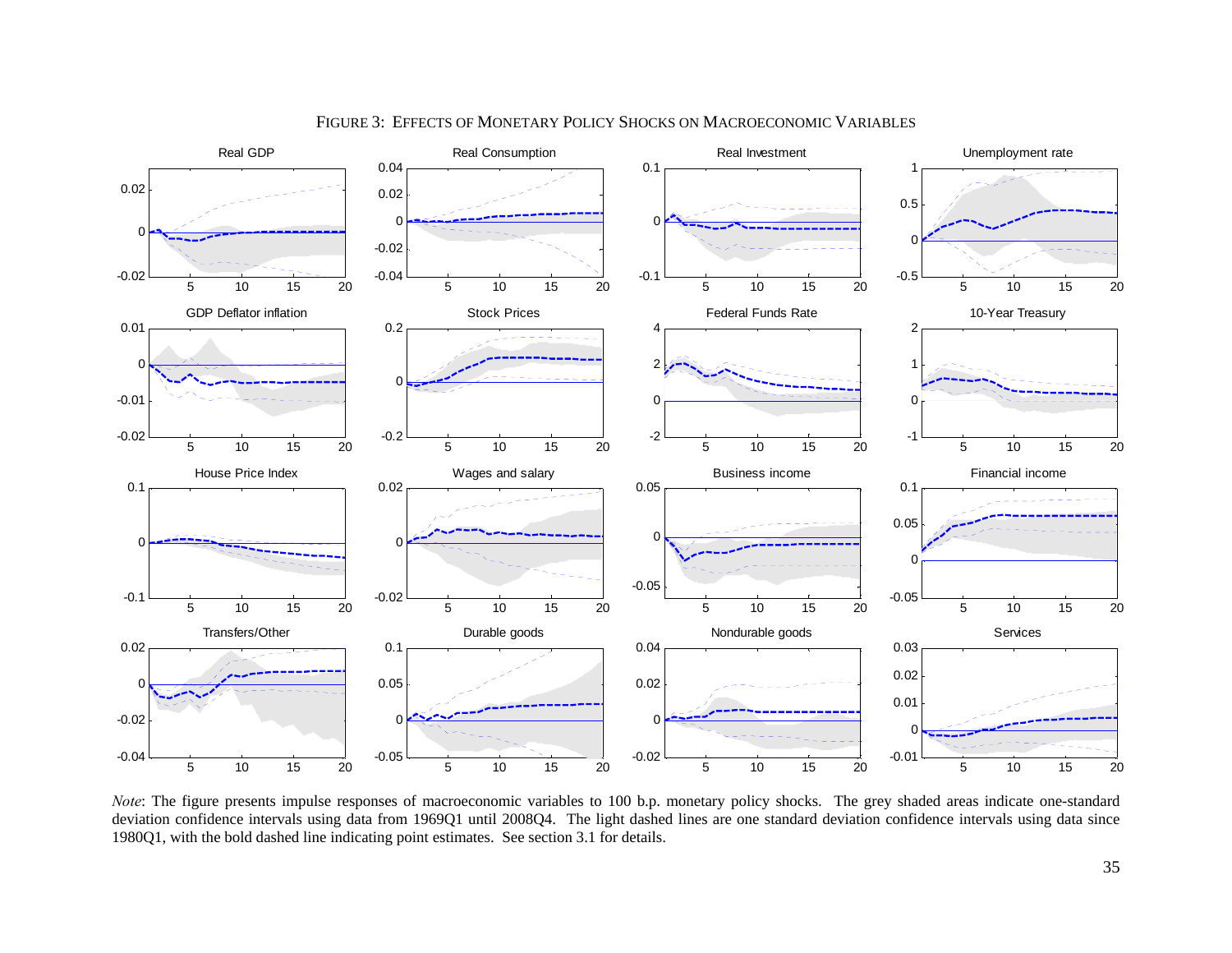

#### FIGURE 4: RESPONSE OF ECONOMIC INEQUALITY TO A CONTRACTIONARY MONETARY POLICY SHOCK

*Notes*: The figure plots impulse responses (solid line) and one standard deviation confidence intervals (dotted lines) of inequality measures for total income (first column), salary income (second column), total expenditures (third column), and consumption (fourth column) in response to a 1 percentage point (100 b.p.) contractionary monetary policy shock. In the first column, the grey shaded areas are one standard deviation confidence intervals for the response of *after-tax* income inequality. Inequality is measured using the cross-sectional standard deviation (first row), Gini coefficient (second row), and the difference between the  $90<sup>th</sup>$  and  $10<sup>th</sup>$  percentiles of the cross-sectional distribution. Impulse responses are at the quarterly frequency using data from 1980Q1:2008Q4. See section 3.2 for details.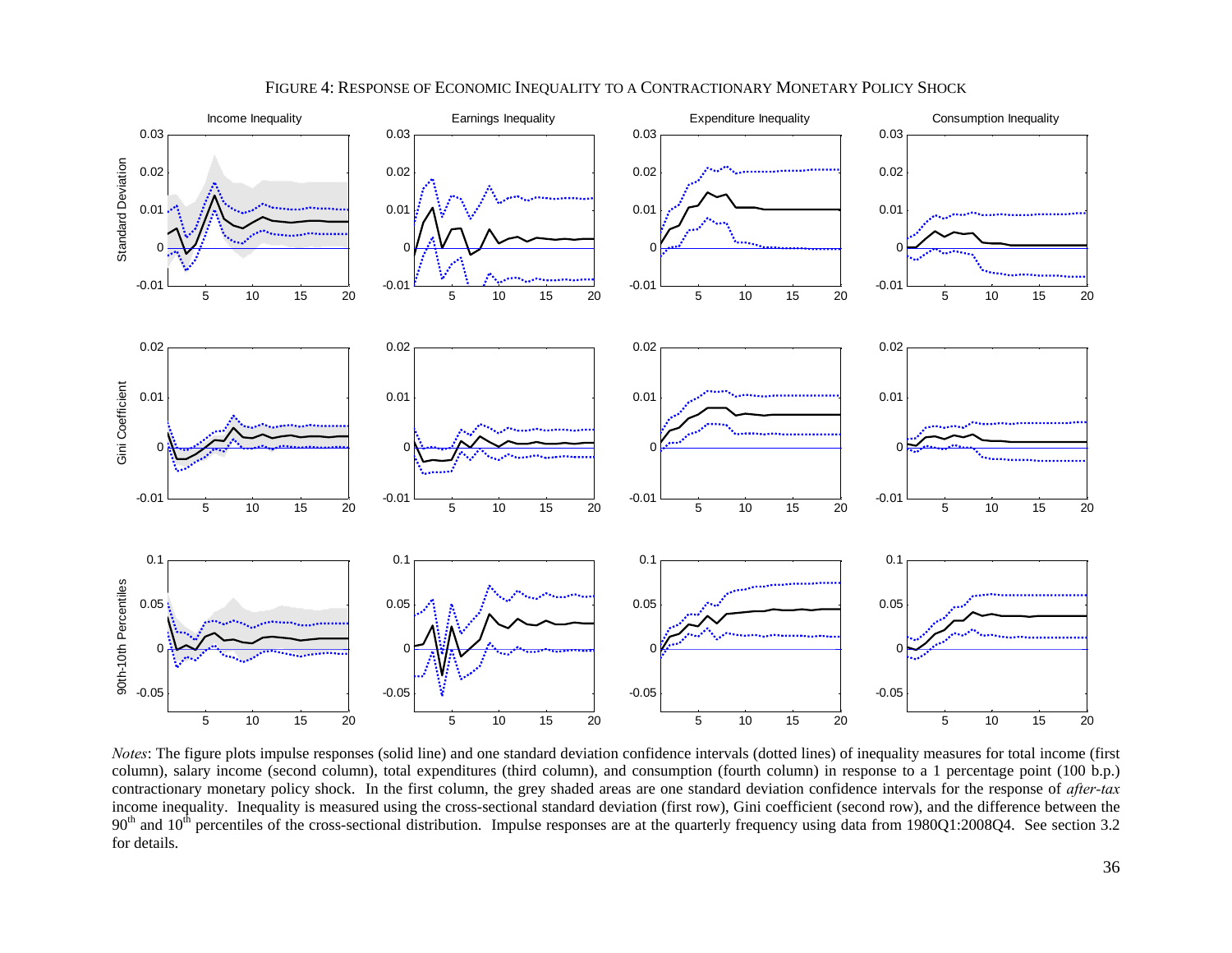

#### FIGURE 5: DISTRIBUTIONAL EFFECTS OF CONTRACTIONARY MONETARY POLICY SHOCK BY PERCENTILE S

*Notes*: The figure plots the responses of each percentile of the income, salary, expenditure and consumption distributions of households in the CEX to a 1 percentage point (100 b.p.) contractionary monetary policy shock using data from 1980Q1-2008Q4. *P10* corresponds to the 10<sup>th</sup> (lowest) percentile of each distribution and equivalently for *P25*, *P50*, *P75* and *P90*. See section 3.3 for details.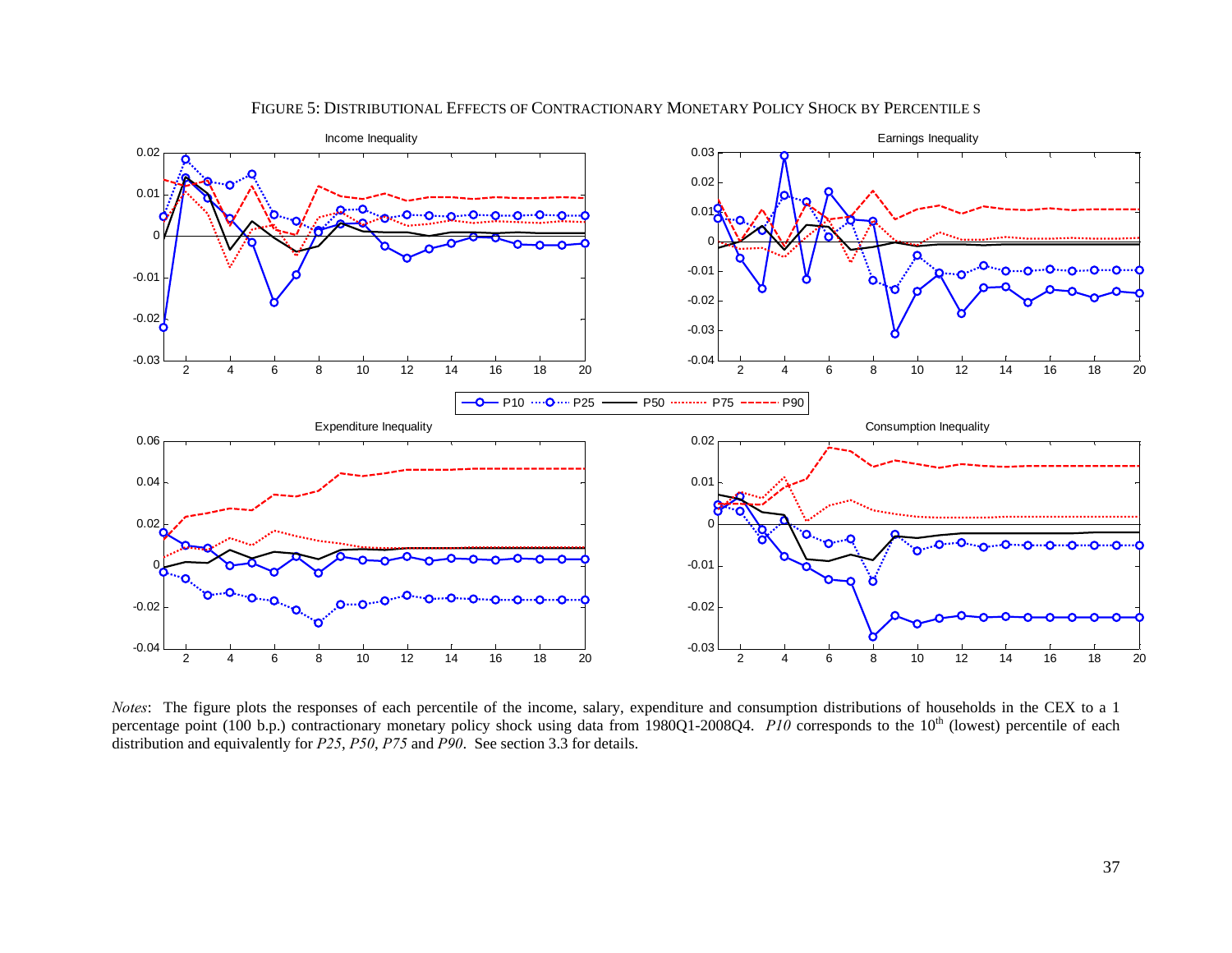

FIGURE 6: TIME-VARYING PROBABILITIES OF TRANSITIONING BETWEEN CONSUMPTION QUINTILES Impulse response Time series

*Note*: The left column of the figure plots the frequency of households staying in the same quintile of the consumption (of non-durables and services) distribution from one quarter to the next. The right column shows the response of these probabilities to a squared monetary policy shock, with one standard deviation confidence intervals given by dotted lines. Grey shaded areas are U.S. recessions. See section 3.4 for details.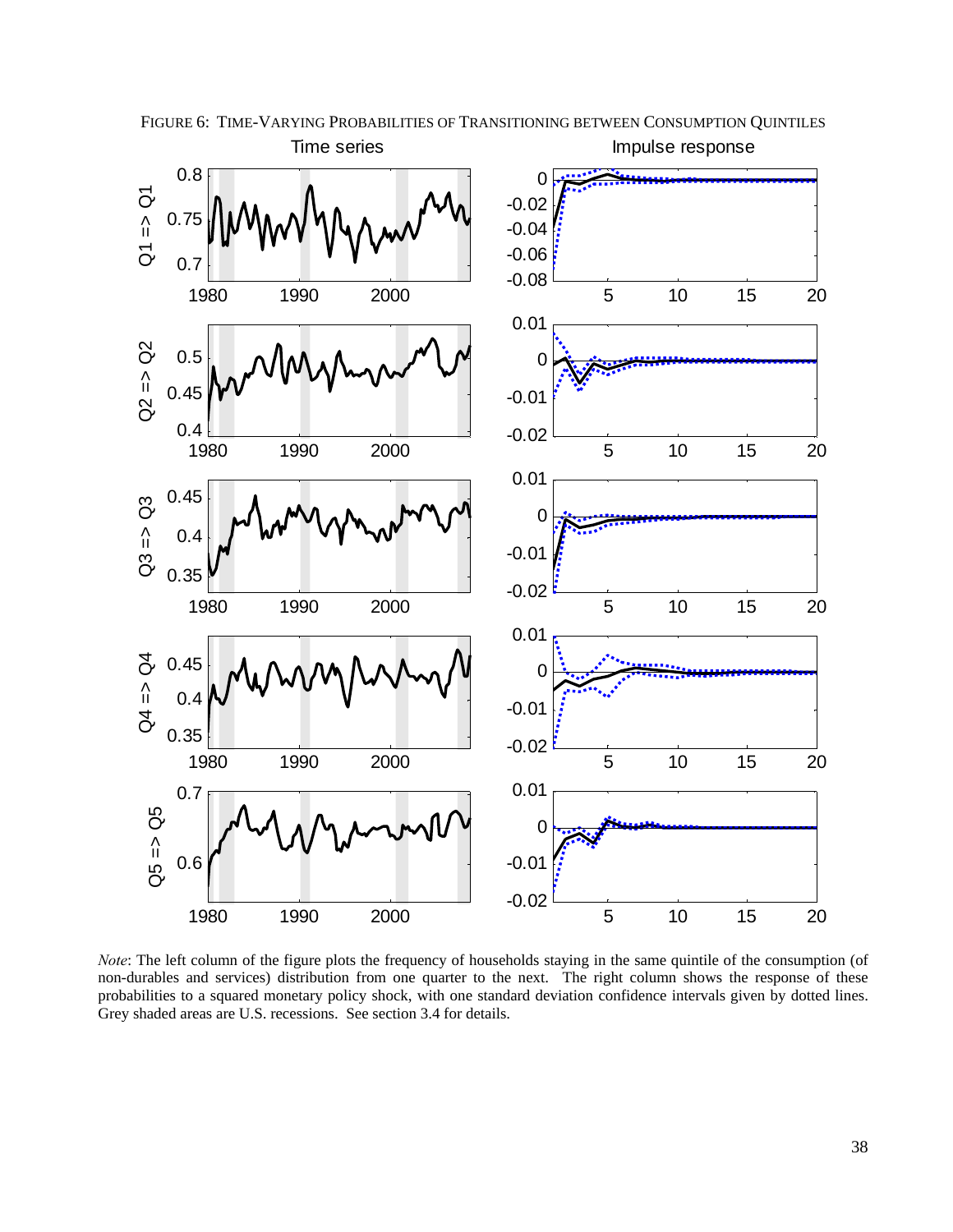

*Note*: The figure plots the contribution of monetary policy shocks to the forecast error variance of economic inequality at different time horizons (quarterly, xaxis). Dotted blue lines indicate 68% confidence intervals while the solid line is the median estimate. See section 3.5 in the text for details.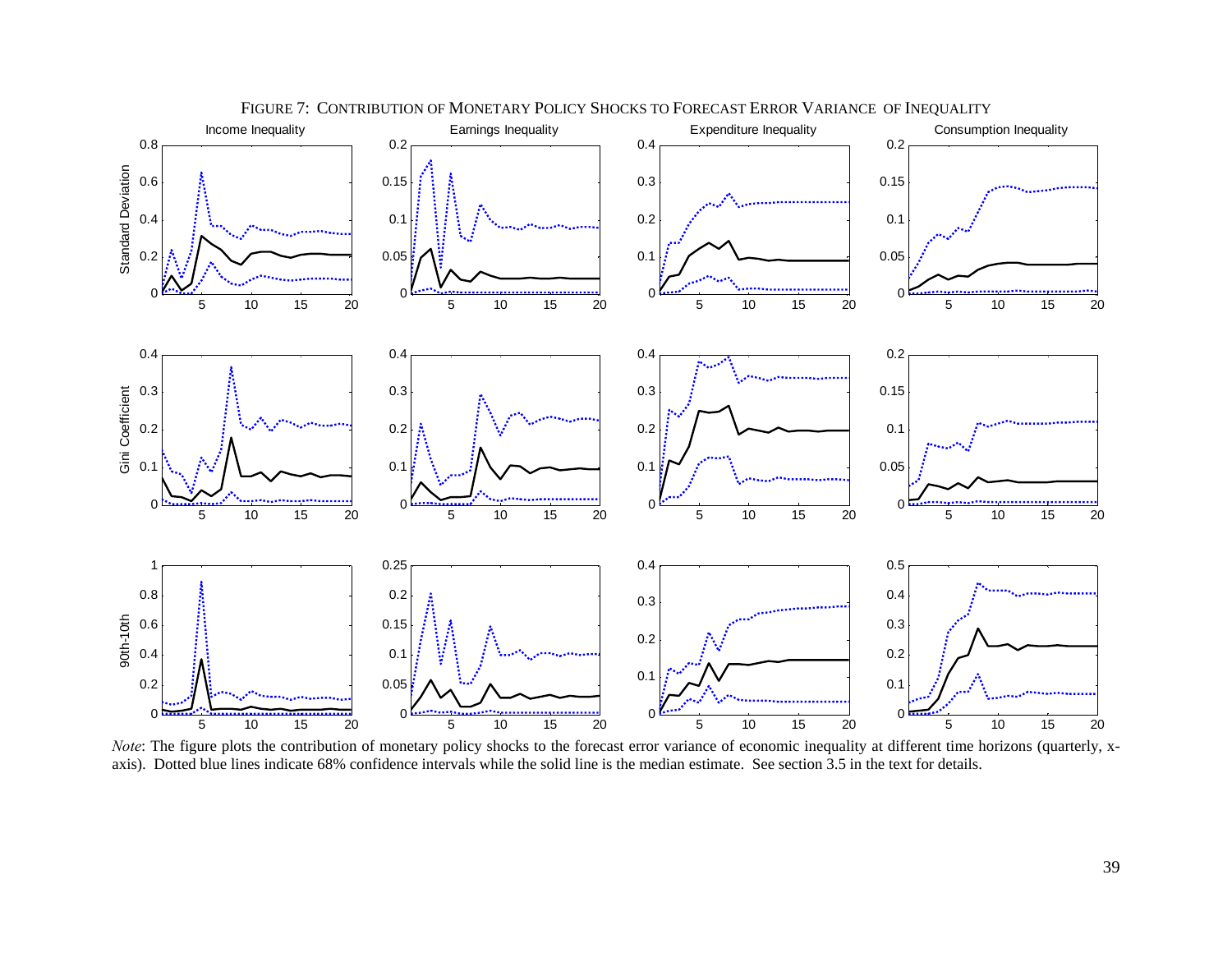

*Notes*: The figure plots the predicted path of different forms of U.S. inequality due only to monetary policy shocks (solid lines) versus the actual path of inequality measures (dotted lines). Inequality is measured using the cross-sectional standard deviation. Note that both actual and predicted series are normalized by the trend growth of each inequality series and are averaged over previous and subsequent quarter values. See section 3.5 for details.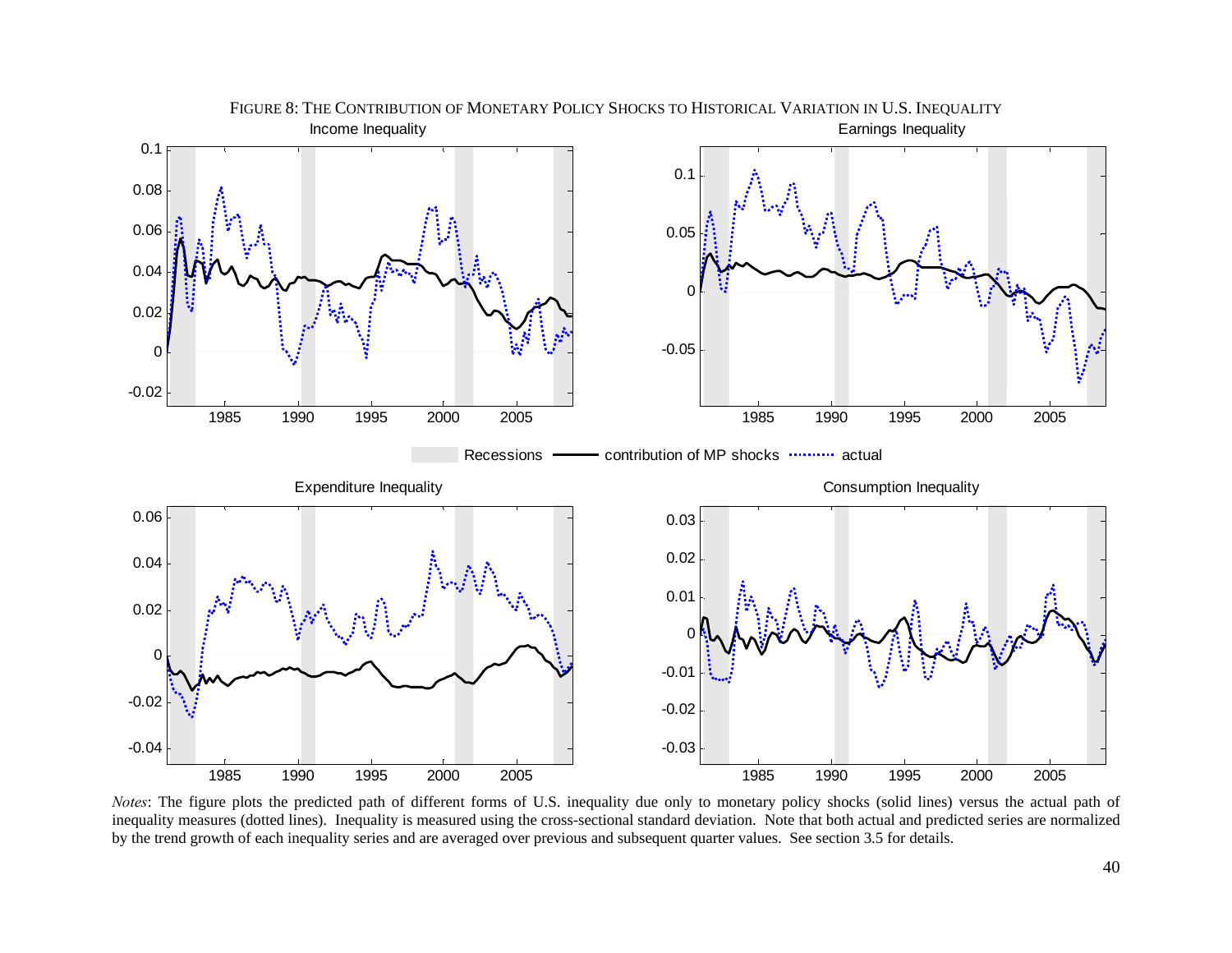

*Notes*: The figures plot the impulse responses of mean measures for two groups of households to a 1 percentage point (100 b.p.) contractionary monetary policy shock: low net-worth households (solid line with grey shaded area for one standard deviation confidence interval) and high net-worth households (solid line with circles and dashed lines for confidence interval). Definitions of low and high net-worth households are in section 4 in the text.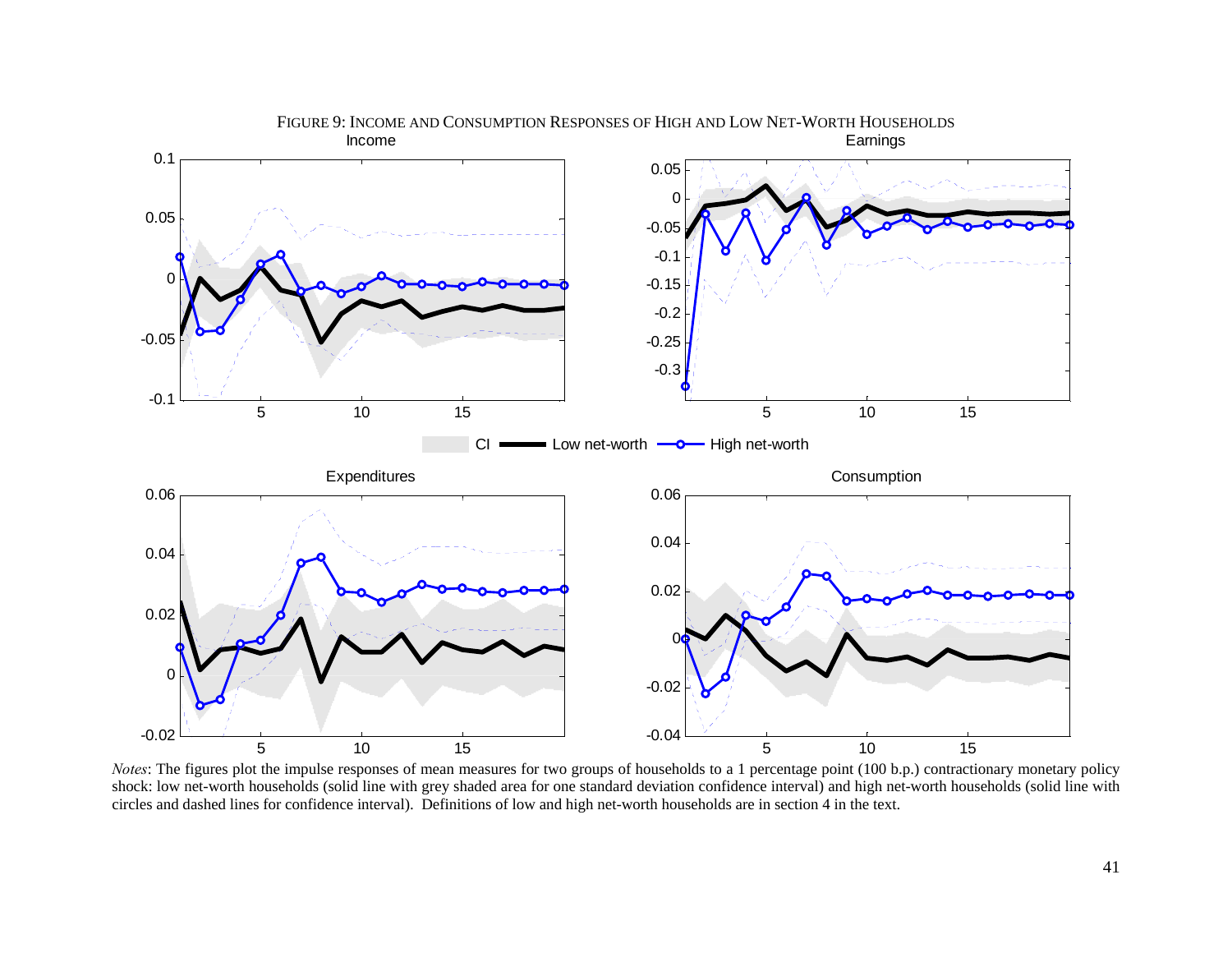

FIGURE 10: HISTORICAL ESTIMATES OF THE FEDERAL RESERVE'S TARGET RATE OF INFLATION

*Notes*: The figure plots the inflation target rate of the U.S. Federal Reserve as estimated by Ireland (2006, solid line) and Coibion and Gorodnichenko (2011, dashed line). Grey shaded areas are U.S. recessions. See section 5 for details.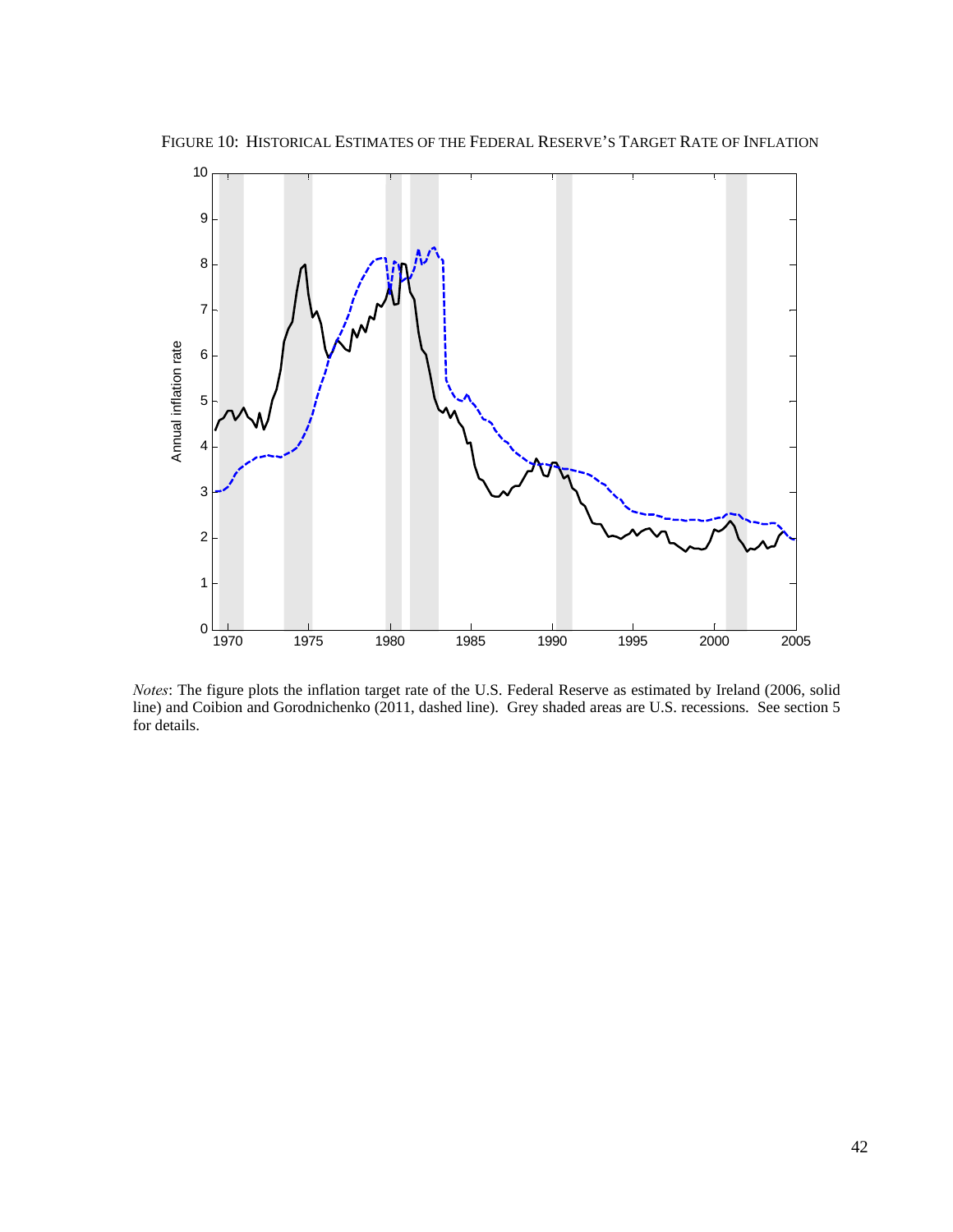

FIGURE 11: RESPONSE OF INEQUALITY TO PERMANENT INCREASES IN THE INFLATION TARGET

*Note*: The first row plots impulse responses and one standard deviation confidence intervals of the effects of a permanent 1% point decrease in the inflation target on economic inequality (measured using cross-sectional standard deviations). The second row plots the contribution of changes in inflation target to forecast error variance of inequality measures. For both the first and second row, grey shaded areas are one standard deviation confidence intervals using Coibion and Gorodnichenko (2011) measures of the inflation target. The solid line and dotted lines are point estimates and one standard deviation confidence intervals using Ireland's (2006) measure of the inflation target. The bottom row plots the historical contribution of target inflation changes to deviations of inequality from trend: dotted lines are actual historical values, solid lines are historical contributions using Coibion and Gorodnichenko (2011) inflation target measures and dashed lines are based on Ireland (2006) measures. See section 5 for details.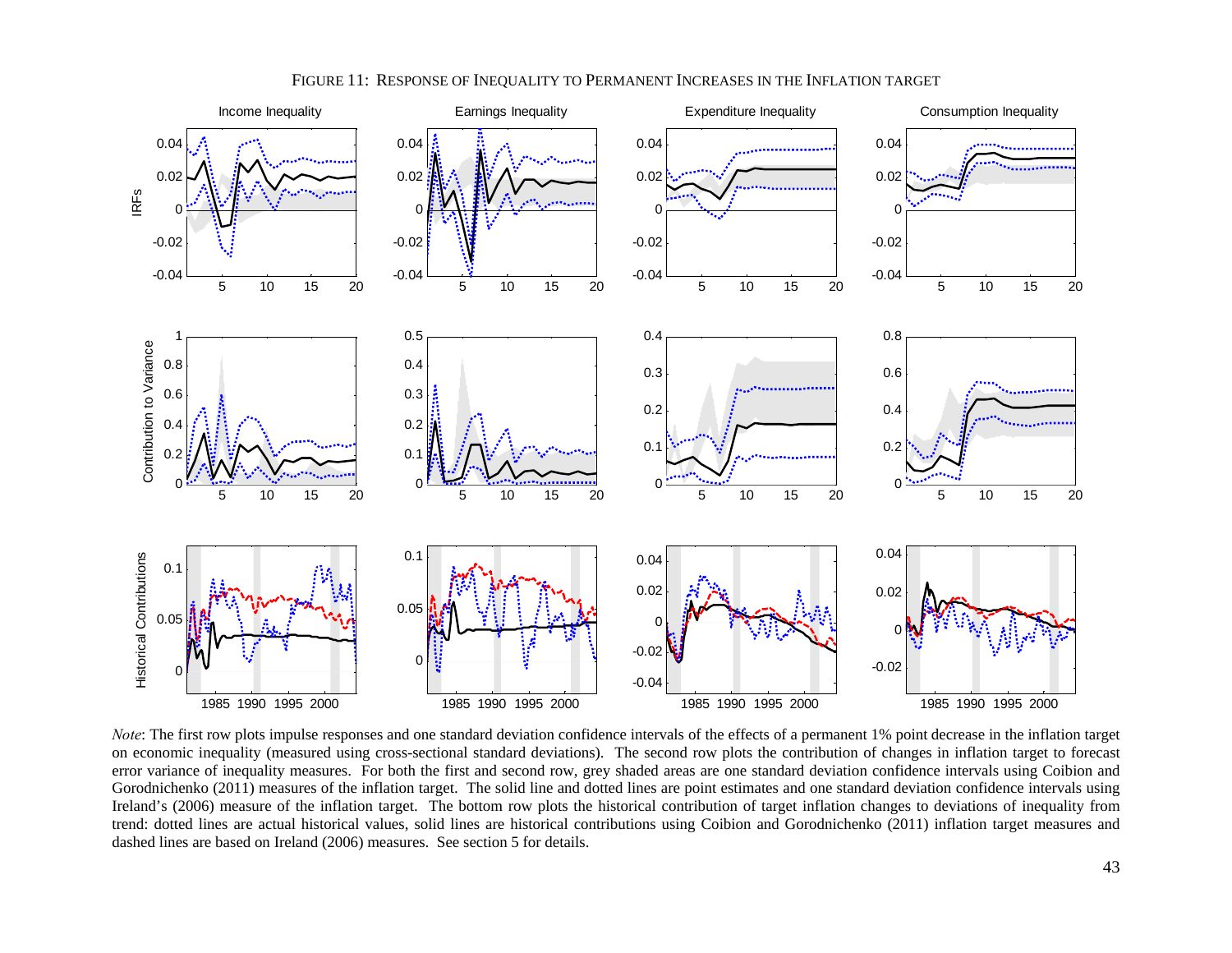| Panel A: Correlations across Inequality Measures                                    |                                                 |      |                                    |  |  |  |  |
|-------------------------------------------------------------------------------------|-------------------------------------------------|------|------------------------------------|--|--|--|--|
|                                                                                     | Corr $(SD, 90^{th} - 10^{th})$<br>Corr(SD,Gini) |      | Corr(Gini, $90^{th}$ - $10^{th}$ ) |  |  |  |  |
| Income Inequality                                                                   | 0.91                                            | 0.93 | 0.89                               |  |  |  |  |
| Earnings Inequality                                                                 | 0.52                                            | 0.85 | 0.41                               |  |  |  |  |
| <b>Expenditures Inequality</b>                                                      | 0.89                                            | 0.89 | 0.75                               |  |  |  |  |
| <b>Consumption Inequality</b>                                                       | 0.63                                            | 0.80 | 0.45                               |  |  |  |  |
| Panel B: Correlations of Inequality in Income, Salary, Expenditures and Consumption |                                                 |      |                                    |  |  |  |  |
|                                                                                     | <b>SD</b>                                       | Gini | $90^{th}$ -10 <sup>th</sup>        |  |  |  |  |
| Corr(Income, Earnings)                                                              | 0.22                                            | 0.82 | 0.12                               |  |  |  |  |
| Corr(Income, Expenditures)                                                          | 0.32                                            | 0.50 | 0.23                               |  |  |  |  |
| Corr(Income, Consumption)                                                           | 0.14                                            | 0.67 | 0.03                               |  |  |  |  |
| Corr(Earnings, Expenditures)                                                        | 0.26                                            | 0.55 | 0.23                               |  |  |  |  |
| Corr(Earnings, Consumption)                                                         | $-0.05$                                         | 0.61 | 0.00                               |  |  |  |  |
| Corr(Expenditures, Consumption)                                                     | 0.59                                            | 0.80 | 0.42                               |  |  |  |  |
| Panel C: Volatility of Inequality Measures                                          |                                                 |      |                                    |  |  |  |  |
|                                                                                     | <b>SD</b>                                       | Gini | $90^{th}$ -10 <sup>th</sup>        |  |  |  |  |
| Income Inequality                                                                   | 0.05                                            | 0.02 | 0.10                               |  |  |  |  |
| Earning Inequality                                                                  | 0.04                                            | 0.02 | 0.13                               |  |  |  |  |
| <b>Expenditures Inequality</b>                                                      | 0.02                                            | 0.01 | 0.05                               |  |  |  |  |
| <b>Consumption Inequality</b>                                                       | 0.01                                            | 0.01 | 0.03                               |  |  |  |  |

*Notes*: Panel A presents correlation coefficients of inequality in income, earnings, expenditures, and consumption across the different measures of each: SD denotes cross-sectional standard deviation, Gini denotes Gini coefficients, and  $90<sup>th</sup>$ -10<sup>th</sup> denotes the difference between the  $90<sup>th</sup>$  and  $10<sup>th</sup>$  percentiles of the cross-sectional distribution. Panel B presents correlation coefficients between each pair of income, earnings, expenditures, and consumption inequality for each approach (SD, Gini or 90<sup>th</sup>-10<sup>th</sup>) to measuring inequality. Panel C presents standard deviations of each measure of inequality. All data is from 1980Q1 to 2008Q4.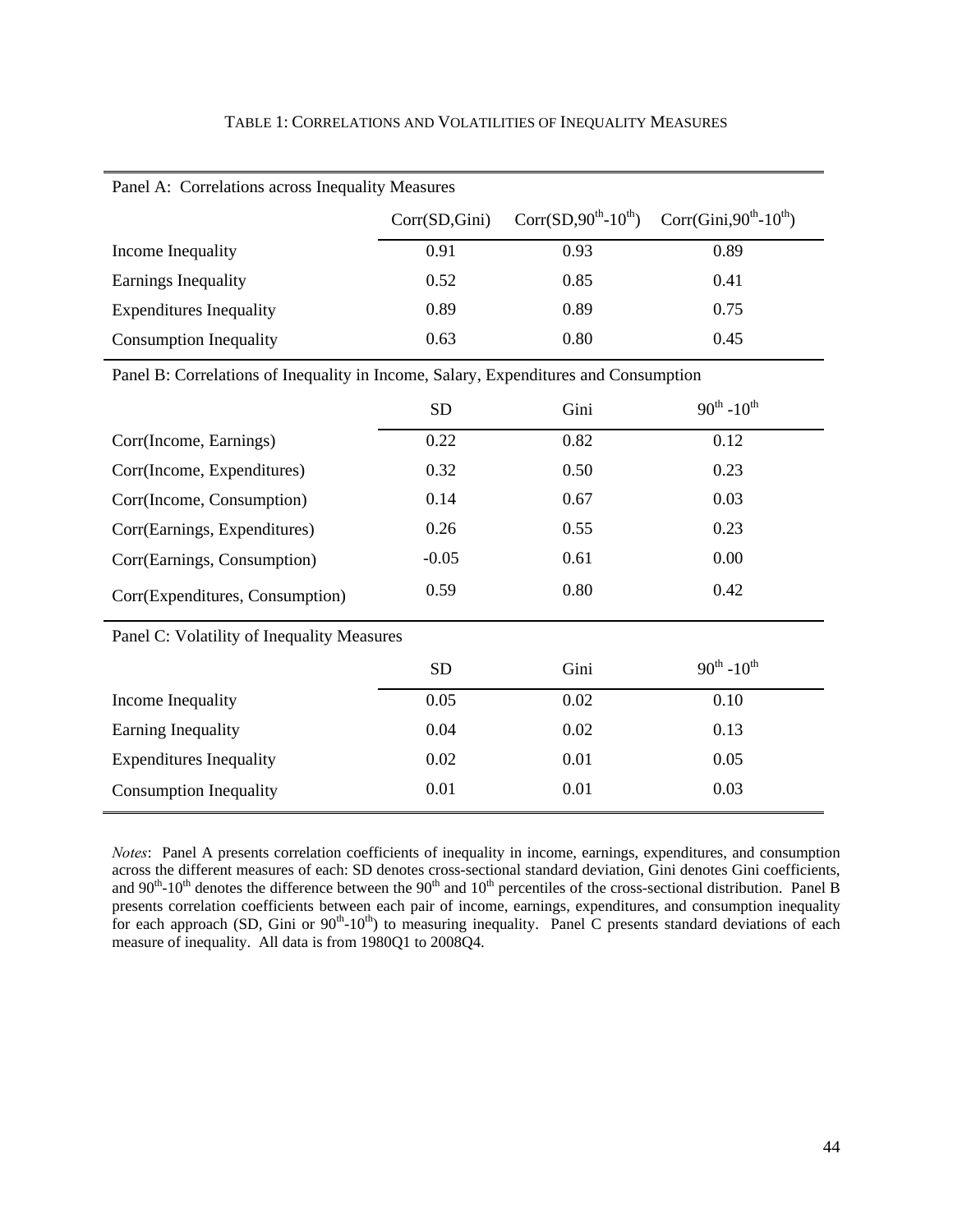| Panel A: Correlation with the Quarterly Inflation Rate |                 |                   |                                               |  |  |  |
|--------------------------------------------------------|-----------------|-------------------|-----------------------------------------------|--|--|--|
|                                                        | $Corr(\pi, SD)$ | $Corr(\pi, Gini)$ | Corr $(\pi, 90^{\text{th}} - 10^{\text{th}})$ |  |  |  |
| Income Inequality                                      | $-0.12$         | 0.02              | $-0.05$                                       |  |  |  |
| Earnings Inequality                                    | $-0.07$         | $-0.16$           | $-0.11$                                       |  |  |  |
| <b>Expenditures Inequality</b>                         | $-0.05$         | $-0.09$           | $-0.04$                                       |  |  |  |
| <b>Consumption Inequality</b>                          | 0.06            | 0.03              | 0.03                                          |  |  |  |

#### TABLE 2: CORRELATIONS OF INEQUALITY MEASURES WITH MACROECONOMIC VARIABLES

Panel B: Correlation with the Unemployment Rate

|                                | Corr(UE, SD) | Corr(UE,Gini) | Corr(UE, $90^{th}$ - $10^{th}$ ) |
|--------------------------------|--------------|---------------|----------------------------------|
| Income Inequality              | 0.01         | $-0.10$       | $-0.02$                          |
| Earnings Inequality            | 0.00         | 0.07          | 0.08                             |
| <b>Expenditures Inequality</b> | $-0.32$      | $-0.25$       | $-0.22$                          |
| <b>Consumption Inequality</b>  | $-0.25$      | $-0.25$       | $-0.26$                          |

Panel C: Correlation with the Federal Funds Rate

|                                | Corr(FFR, SD) | Corr(FFR,Gini) | Corr(FFR, $90^{\text{th}}$ - $10^{\text{th}}$ ) |  |
|--------------------------------|---------------|----------------|-------------------------------------------------|--|
| Income Inequality              | $-0.12$       | $-0.09$        | $-0.08$                                         |  |
| Earnings Inequality            | $-0.08$       | $-0.19$        | $-0.19$                                         |  |
| <b>Expenditures Inequality</b> | 0.00          | $-0.02$        | $-0.05$                                         |  |
| <b>Consumption Inequality</b>  | 0.11          | 0.09           | 0.11                                            |  |
|                                |               |                |                                                 |  |

*Notes*: The table presents correlations of income, labor earnings, expenditures and consumption inequality measures with the quarterly chained GDP Deflator inflation rate (*π*, Panel A), unemployment rate (UE, Panel B), and the Effective Federal Funds Rate (FFR, Panel C). Correlations are done with respect to inequality measured using the cross-sectional standard deviations (first column), the Gini coefficient (second column), and the difference between the 90<sup>th</sup> and 10<sup>th</sup> percentiles of the cross-sectional distribution (third column). All series are HP-filtered prior to measuring correlations. The measures of unemployment and the Federal Funds rate are averages over each quarter. All data is from 1980Q1 to 2008Q4.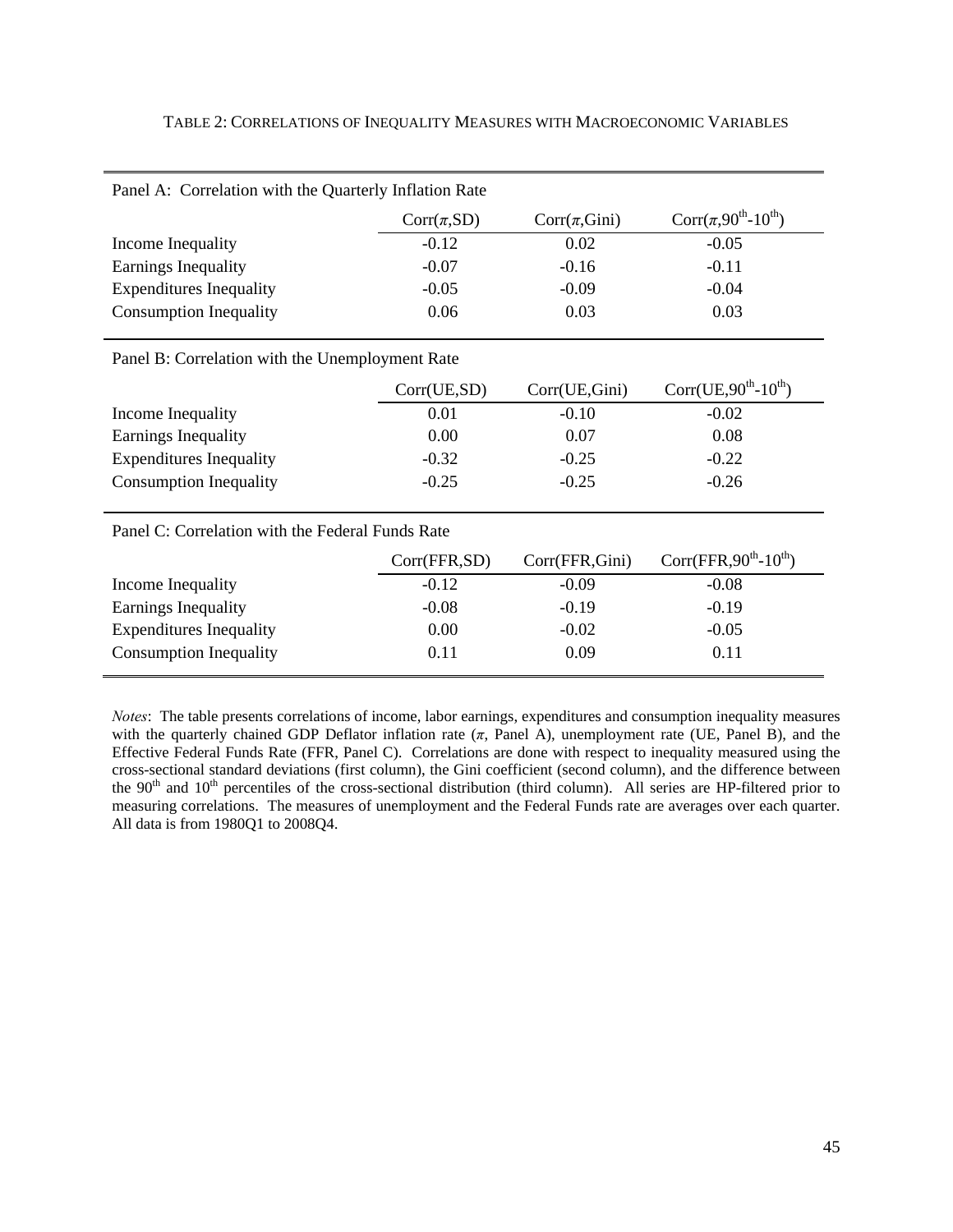|                                                               |                   | Share of income source |                |       | Ratio of mean consumption of<br>nondurables and services to<br>mean consumption of<br>nondurables and services in the<br>$3rd$ quintile |  |  |  |
|---------------------------------------------------------------|-------------------|------------------------|----------------|-------|-----------------------------------------------------------------------------------------------------------------------------------------|--|--|--|
| Quintiles by<br>consumption of<br>nondurables and<br>services | Labor<br>Earnings | <b>Business</b>        | Financial      | Other |                                                                                                                                         |  |  |  |
|                                                               | (1)               | (2)                    | (3)            | (4)   | (5)                                                                                                                                     |  |  |  |
|                                                               |                   |                        |                |       |                                                                                                                                         |  |  |  |
|                                                               |                   |                        | Panel A: 1980s |       |                                                                                                                                         |  |  |  |
| $\mathbf{1}$                                                  | 0.352             | 0.022                  | 0.112          | 0.515 | 0.42                                                                                                                                    |  |  |  |
| $\sqrt{2}$                                                    | 0.588             | 0.040                  | 0.112          | 0.260 | 0.73                                                                                                                                    |  |  |  |
| 3                                                             | 0.694             | 0.057                  | 0.096          | 0.153 | 1.00                                                                                                                                    |  |  |  |
| $\overline{4}$                                                | 0.762             | 0.059                  | 0.081          | 0.098 | 1.34                                                                                                                                    |  |  |  |
| 5                                                             | 0.767             | 0.088                  | 0.078          | 0.067 | 2.18                                                                                                                                    |  |  |  |
|                                                               |                   |                        |                |       |                                                                                                                                         |  |  |  |
|                                                               |                   |                        | Panel B: 1990s |       |                                                                                                                                         |  |  |  |
| $\mathbf{1}$                                                  | 0.380             | 0.020                  | 0.106          | 0.494 | 0.43                                                                                                                                    |  |  |  |
| $\sqrt{2}$                                                    | 0.597             | 0.040                  | 0.097          | 0.267 | 0.73                                                                                                                                    |  |  |  |
| 3                                                             | 0.704             | 0.050                  | 0.086          | 0.160 | 1.00                                                                                                                                    |  |  |  |
| $\overline{4}$                                                | 0.770             | 0.056                  | 0.071          | 0.103 | 1.35                                                                                                                                    |  |  |  |
| 5                                                             | 0.773             | 0.082                  | 0.076          | 0.069 | 2.27                                                                                                                                    |  |  |  |
|                                                               |                   |                        |                |       |                                                                                                                                         |  |  |  |
| Panel C: 2000s                                                |                   |                        |                |       |                                                                                                                                         |  |  |  |
| $\mathbf{1}$                                                  | 0.435             | 0.019                  | 0.086          | 0.460 | 0.43                                                                                                                                    |  |  |  |
| $\mathfrak{2}$                                                | 0.653             | 0.029                  | 0.085          | 0.234 | 0.73                                                                                                                                    |  |  |  |
| 3                                                             | 0.740             | 0.037                  | 0.072          | 0.151 | 1.00                                                                                                                                    |  |  |  |
| $\overline{4}$                                                | 0.801             | 0.042                  | 0.065          | 0.092 | 1.36                                                                                                                                    |  |  |  |
| 5                                                             | 0.812             | 0.051                  | 0.071          | 0.065 | 2.32                                                                                                                                    |  |  |  |

### TABLE 3: DECOMPOSITION OF INCOME BY QUINTILE

*Notes*: The table presents a decomposition of sources of household income in the CEX by quintile. Households are sorted into quintiles using their consumption levels of nondurables and services. Income categories include labor earnings, business income, financial income, and other sources of income. See section 3.3 in the text for details.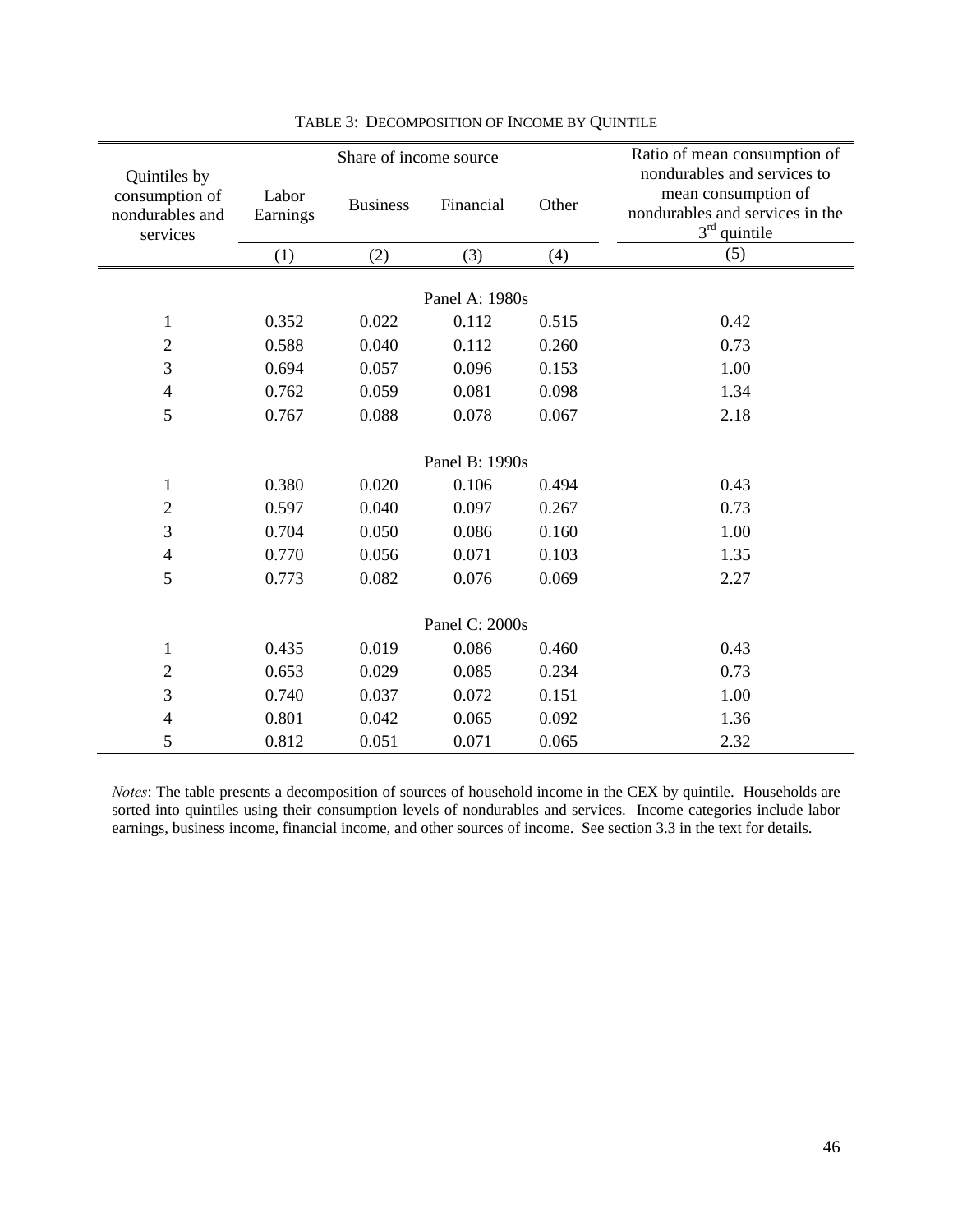|                                                               | Shares in consumption |          |          | Selected shares in total spending     |                      |                              |                                                              |
|---------------------------------------------------------------|-----------------------|----------|----------|---------------------------------------|----------------------|------------------------------|--------------------------------------------------------------|
| Quintiles by<br>consumption of<br>nondurables<br>and services | Nondurables           | Durables | Services | Interest<br>sensitive<br>expenditures | Mortgage<br>payments | Purchases of<br>new vehicles | spending to<br>consumption<br>of nondurables<br>and services |
|                                                               | (1)                   | (2)      | (3)      | (4)                                   | (5)                  | (6)                          | (7)                                                          |
|                                                               |                       |          |          | Panel A: 1980s                        |                      |                              |                                                              |
| $\mathbf{1}$                                                  | 0.697                 | 0.054    | 0.249    | 0.098                                 | 0.015                | 0.014                        | 1.84                                                         |
| $\mathbf{2}$                                                  | 0.681                 | 0.081    | 0.237    | 0.163                                 | 0.040                | 0.032                        | 1.85                                                         |
| 3                                                             | 0.665                 | 0.098    | 0.237    | 0.196                                 | 0.060                | 0.038                        | 1.84                                                         |
| $\overline{\mathcal{A}}$                                      | 0.651                 | 0.106    | 0.244    | 0.235                                 | 0.081                | 0.047                        | 1.85                                                         |
| 5                                                             | 0.611                 | 0.114    | 0.275    | 0.260                                 | 0.085                | 0.058                        | 1.83                                                         |
|                                                               |                       |          |          |                                       |                      |                              |                                                              |
|                                                               |                       |          |          | Panel B: 1990s                        |                      |                              |                                                              |
| $\mathbf{1}$                                                  | 0.655                 | 0.059    | 0.285    | 0.113                                 | 0.021                | 0.015                        | 2.13                                                         |
| $\mathbf{2}$                                                  | 0.637                 | 0.084    | 0.279    | 0.175                                 | 0.050                | 0.034                        | 2.08                                                         |
| 3                                                             | 0.631                 | 0.096    | 0.273    | 0.215                                 | 0.074                | 0.040                        | 2.03                                                         |
| $\overline{4}$                                                | 0.613                 | 0.109    | 0.278    | 0.246                                 | 0.094                | 0.046                        | 2.02                                                         |
| 5                                                             | 0.567                 | 0.116    | 0.317    | 0.267                                 | 0.100                | 0.051                        | 1.91                                                         |
|                                                               |                       |          |          |                                       |                      |                              |                                                              |
|                                                               |                       |          |          | Panel C: 2000s                        |                      |                              |                                                              |
| $\mathbf{1}$                                                  | 0.630                 | 0.057    | 0.313    | 0.120                                 | 0.033                | 0.014                        | 2.23                                                         |
| $\sqrt{2}$                                                    | 0.620                 | 0.073    | 0.307    | 0.182                                 | 0.070                | 0.029                        | 2.12                                                         |
| 3                                                             | 0.613                 | 0.087    | 0.299    | 0.217                                 | 0.089                | 0.037                        | 2.12                                                         |
| 4                                                             | 0.599                 | 0.098    | 0.303    | 0.256                                 | 0.106                | 0.046                        | 2.10                                                         |
| 5                                                             | 0.541                 | 0.109    | 0.351    | 0.278                                 | 0.110                | 0.051                        | 1.99                                                         |

TABLE 4: DECOMPOSITION OF EXPENDITURES AND CONSUMPTION BY QUINTILE

*Note*: The table presents a decomposition of consumption and expenditures in the CEX by quintile. Households are sorted into quintiles using their consumption levels of nondurables and services. Consumption includes nondurables, services and durables. Total spending is the sum of consumption and other expenditures, including auto purchases, mortgage payments among others. See section 3.3 in the text for details.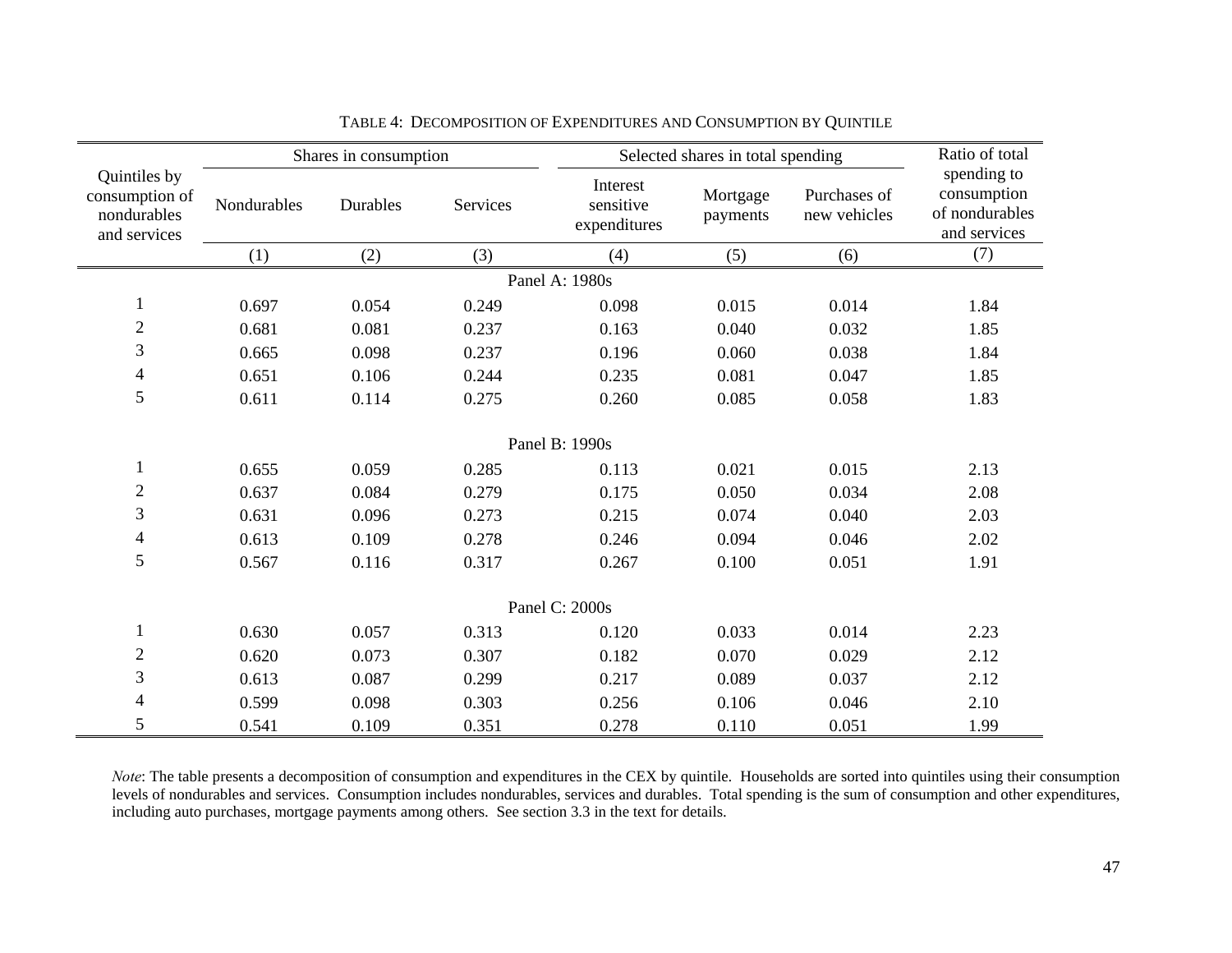

APPENDIX FIGURE 1: ROBUSTNESS OF BASELINE INEQUALITY RESULTS TO SAMPLE AND LAGS

*Notes*: The figure plots impulse responses of inequality measures (Gini coefficients) for total income (first column), salary income (second column), total expenditures (third column), and consumption (fourth column) in response to a 1 percentage point (100 b.p.) contractionary monetary policy shock. Grey shaded areas are one-standard deviation confidence intervals from the baseline specification while dotted lines represent one-standard deviation intervals with longer lags (row 1), starting in 1985Q1 (row 2), or dropping all recession quarters (row 3). See section 3.2 for details.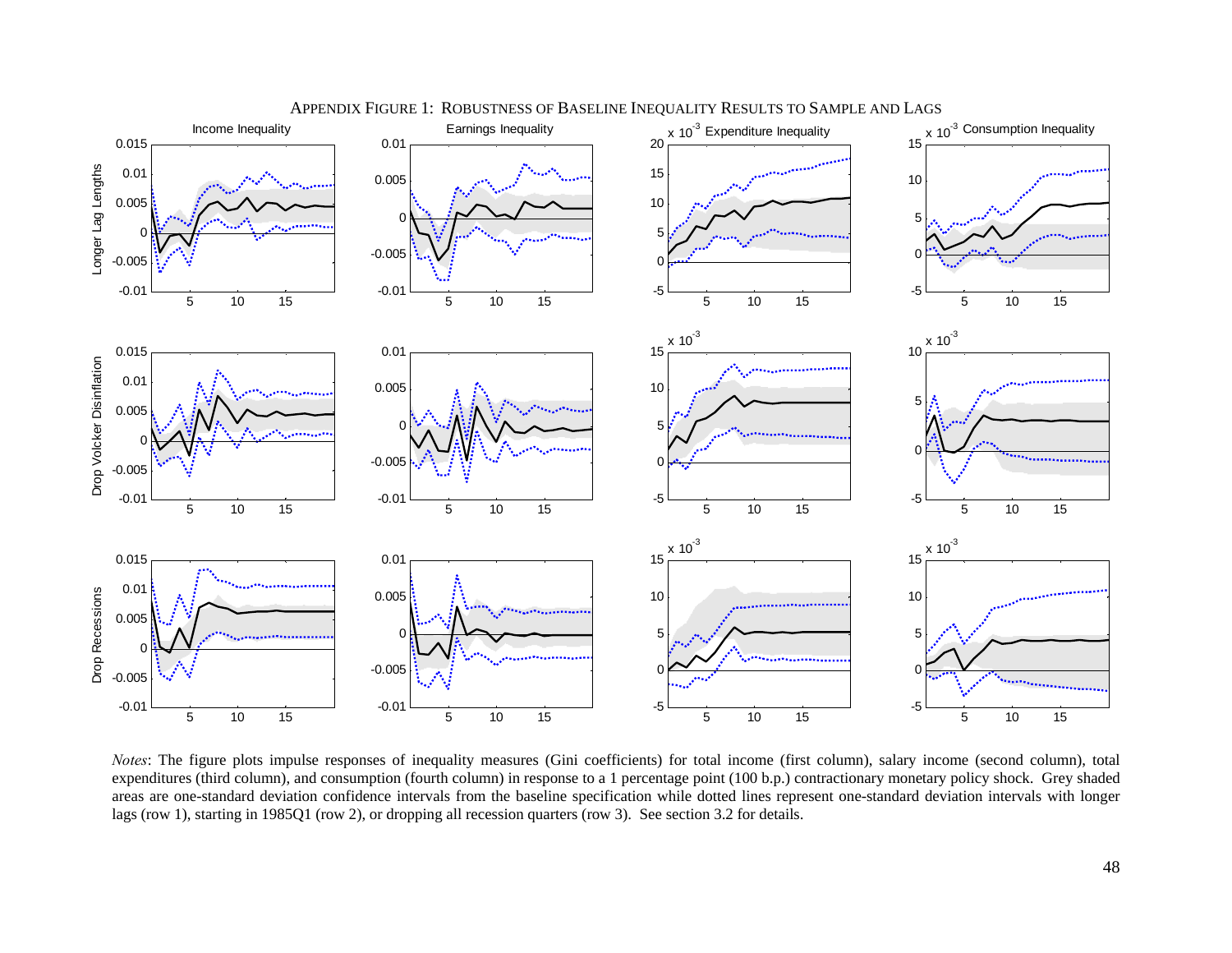

APPENDIX FIGURE 2: ROBUSTNESS OF BASELINE INEQUALITY RESULTS TO ECONOMETRIC APPROACH

*Notes*: The figure plots impulse responses of inequality measures (Gini coefficients) for total income (first column), salary income (second column), total expenditures (third column), and consumption (fourth column) in response to a 1 percentage point (100 b.p.) contractionary monetary policy shock. Grey shaded areas are one-standard deviation confidence intervals from the baseline specification while dotted lines represent one-standard deviation intervals from movingaverage representation estimation (row 1), controlling for other shocks (row 2), or VAR estimation (row 3). See section 3.2 for details.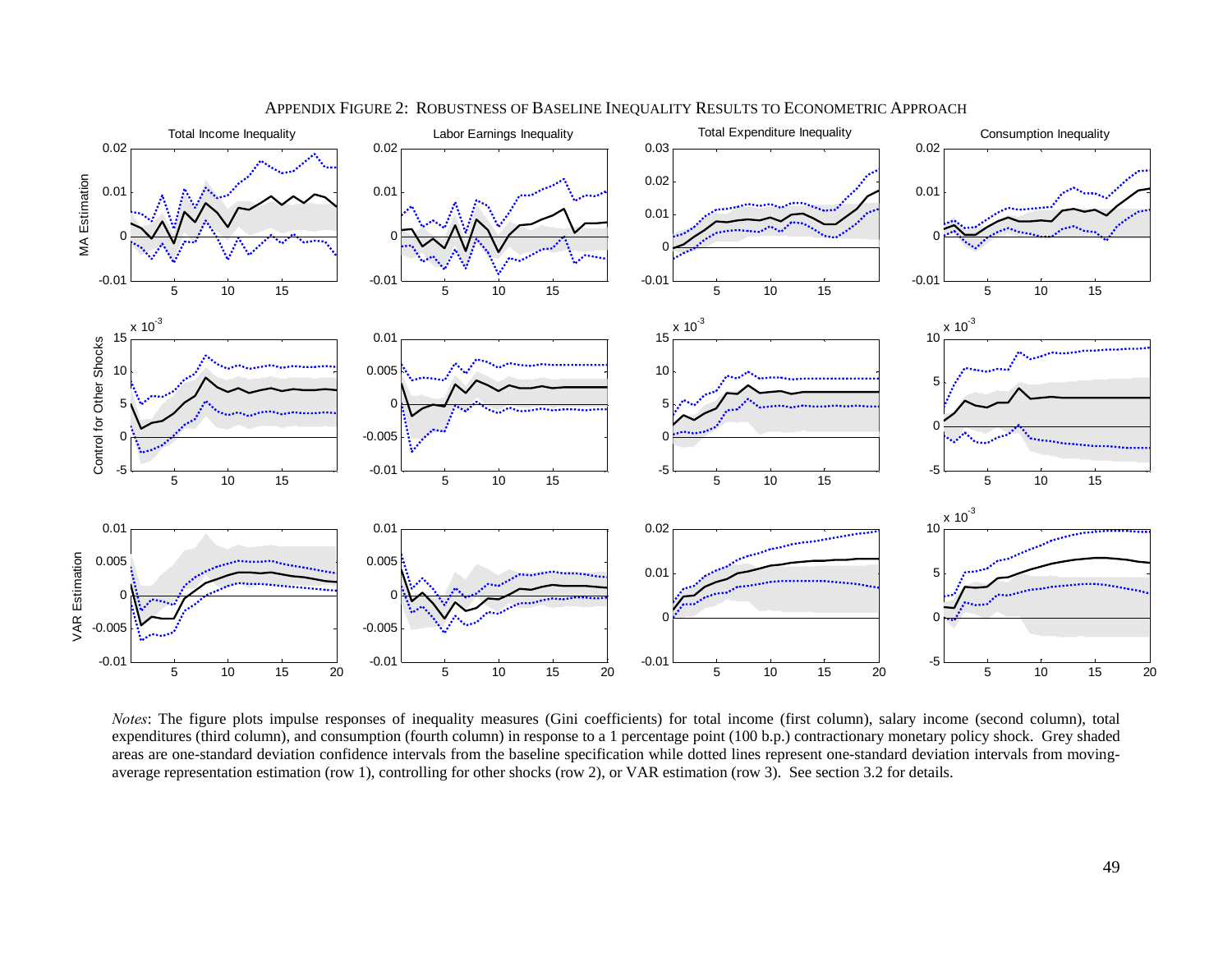

APPENDIX FIGURE 3: ROBUSTNESS OF BASELINE INEQUALITY RESULTS TO CONTROLLING FOR HOUSEHOLD SIZE, OBSERVABLES, AND HOURS

*Notes*: The figure plots impulse responses of inequality measures (cross-sectional standard deviations) for total income (first column), salary income (second column), total expenditures (third column), and consumption (fourth column) in response to a 1 percentage point (100 b.p.) contractionary monetary policy shock. Grey shaded areas are one-standard deviation confidence intervals from the baseline specification while dotted lines represent one-standard deviation intervals when controlling for household size (row 1), controlling for all household observables (row 2), or controlling for household observables and labor supply (row 3). See section 3.2 for details.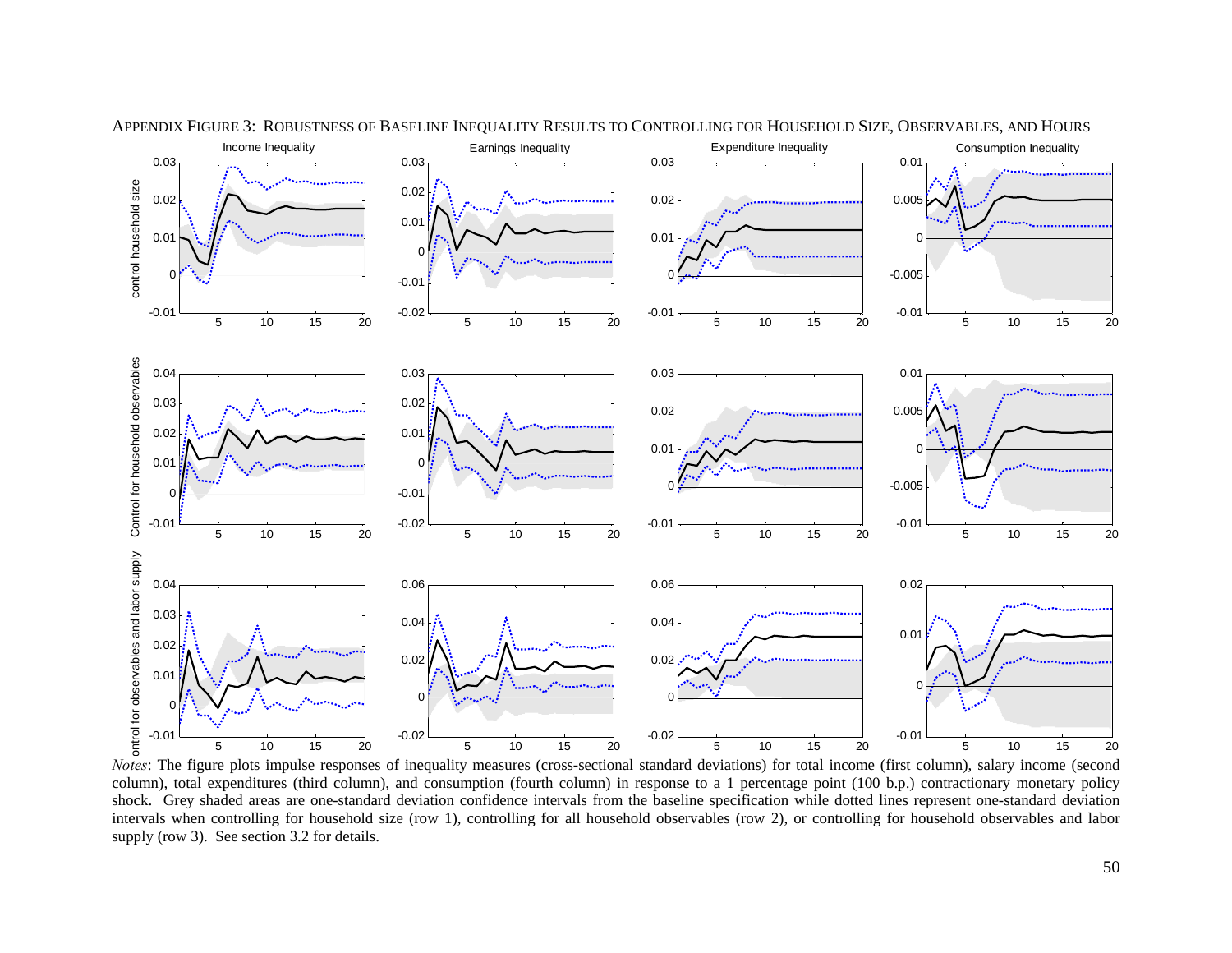

#### APPENDIX FIGURE 4: ROBUSTNESS OF EARNINGS RESPONSES BY PERCENTILES

*Notes*: The figures plot the responses of labor earnings at different percentiles of the earnings distribution (P10: 10<sup>th</sup> and lowest percentile, P50 and P90). The top left figure reproduces our baseline estimates. The top right panel controls for household observables in measuring household earnings. The bottom left panel controls for hours worked. The bottom right panel controls for household observables and hours worked. See section 3.4 for details.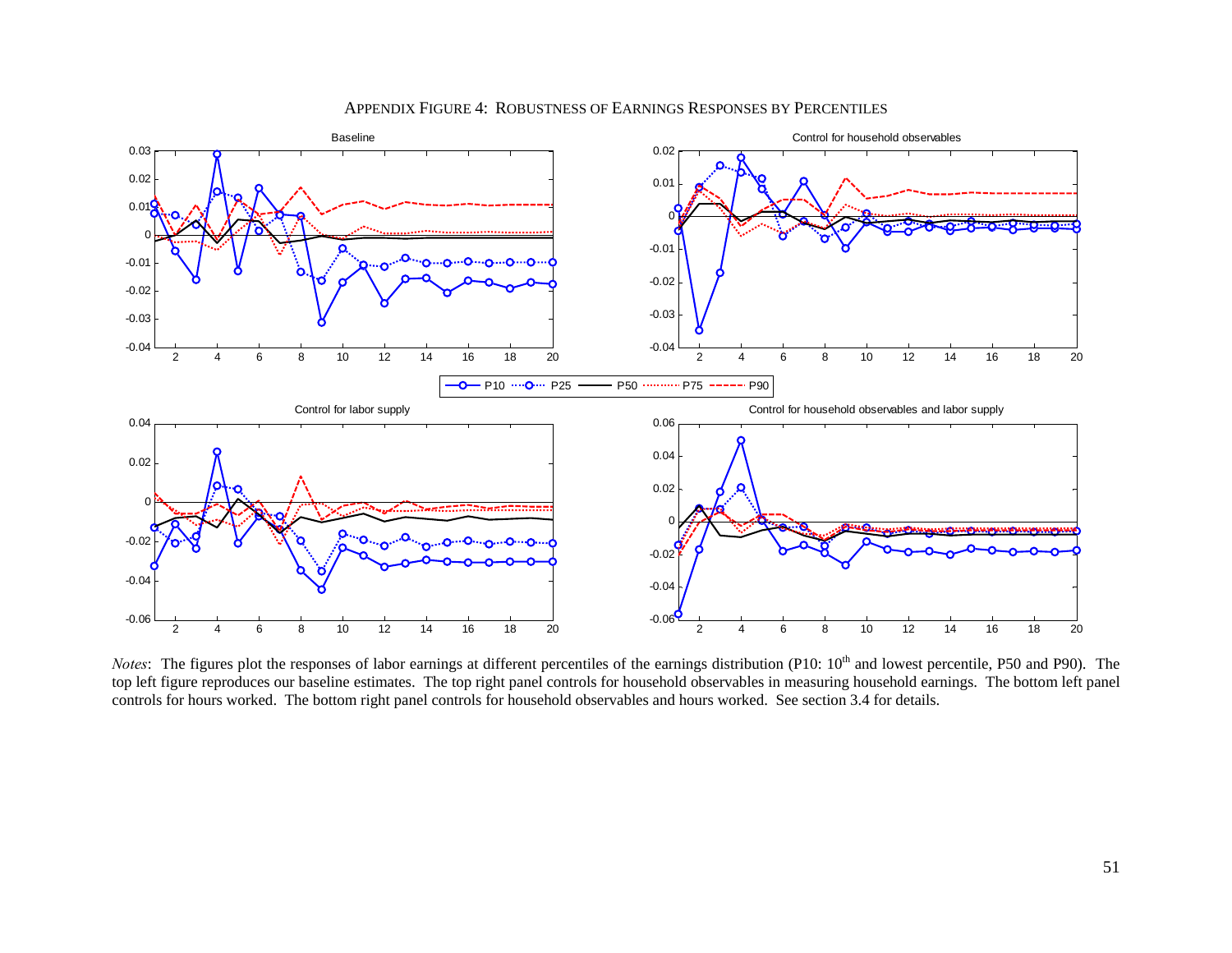

#### APPENDIX FIGURE 5: CONTRIBUTION OF MONETARY POLICY SHOCKS TO VARIANCE OF MACROECONOMIC VARIABLES

*Notes*: The figure presents the contribution of monetary policy shocks to the variance of each macroeconomic variable at different horizons (quarterly, x-axis) from estimates of equation (2) in the text using data from 1980Q1 to 2008Q4. The solid line is the median estimate and the dotted lines are the one standarddeviation confidence intervals from the distribution of estimated parameters in equation (2) for each variable. See section 3.5 for details.